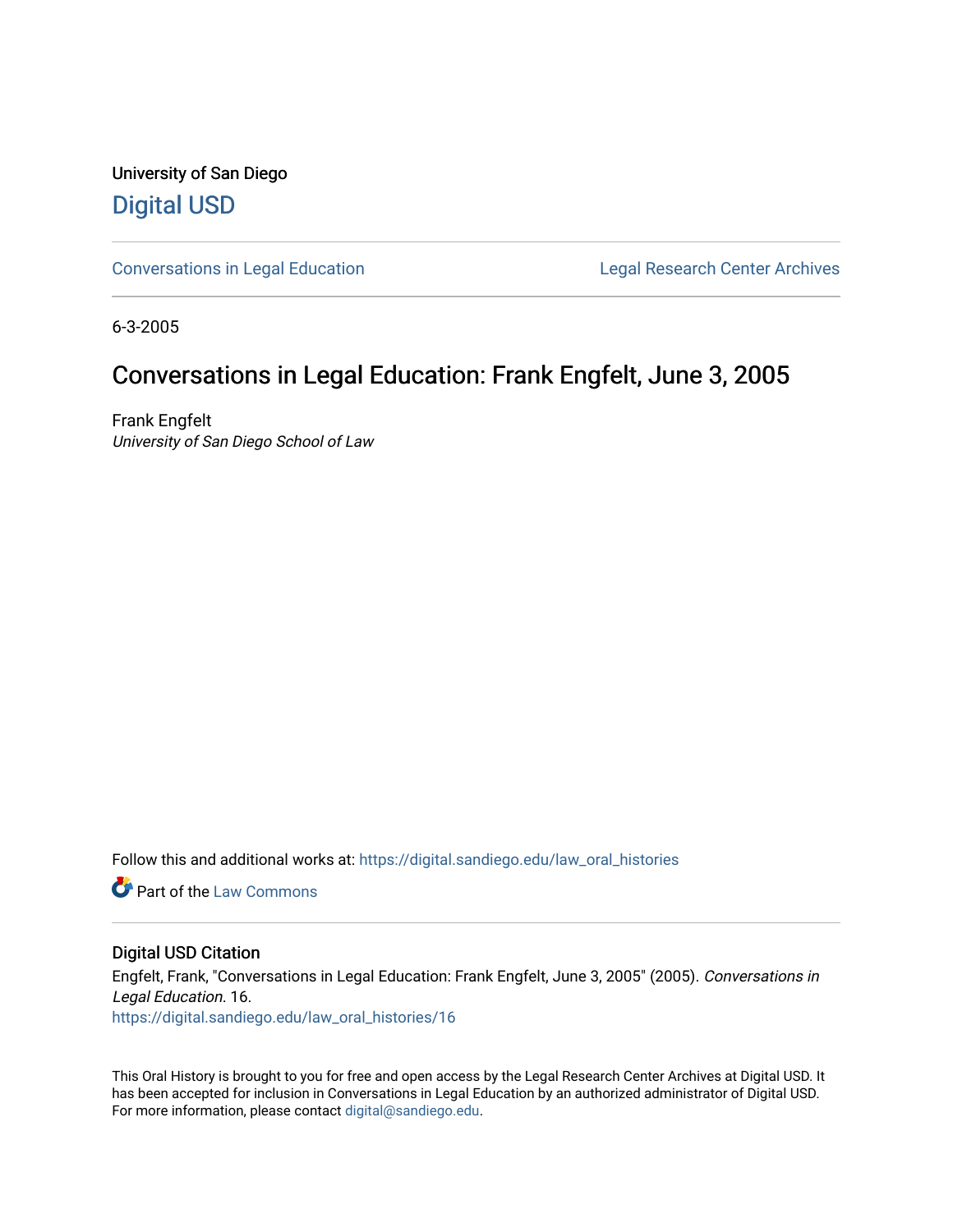

*Legal Research Center*

# CONVERSATIONS IN LEGAL EDUCATION:

ORAL HISTORIES OF THE FIRST HALF-CENTURY OF THE UNIVERSITY OF SAN DIEGO SCHOOL OF LAW

Narrator: Professor Frank Engfelt Interviewer: Ruth Levor Recorder: Ruth Levor Date: June 3, 2005 Accession No.:OH-LRC-Engfelt-2005-1a TAPE 1a: SIDE A

Ī

RL: This is an interview of Professor Frank Engfelt for the project: Conversations in Legal Education: Oral Histories of the First Half-Century of the University of San Diego School of Law. The interview is being conducted by Ruth Levor at the Engfelt home on June 3, 2005. This is the first session of this set of interviews. Tapes and transcripts of this interview will be archived at the University of San Diego"s Copley Library.

Good afternoon, and thank you so much for having me in your beautiful home.

FE: Thank you, Ruth. You make me feel like a talk show host [laughter].

RL: I do, I do, yes! [laughter] So we"ll start with just your personal background, if you"d just talk a little bit about where you grew up.

FE: I was born in Englewood, California, which is a suburb of Los Angeles. My father owned a neighborhood grocery store. For the first eight years of my life, I lived behind the grocery store. The living quarters were attached to the grocery store, and even though we didn"t have much money, we never starved, because there was always a store full of food.

When I was about eight years old in 1942, I guess, thereabouts, maybe it was 1944, anyway, I was still a young kid, they decided to move to San Diego. They had some good friends down here, and he went through several businesses and was not very successful at them. Eventually he ended up in the real estate business, where he was either very successful or things weren"t going very well at all; it was feast or famine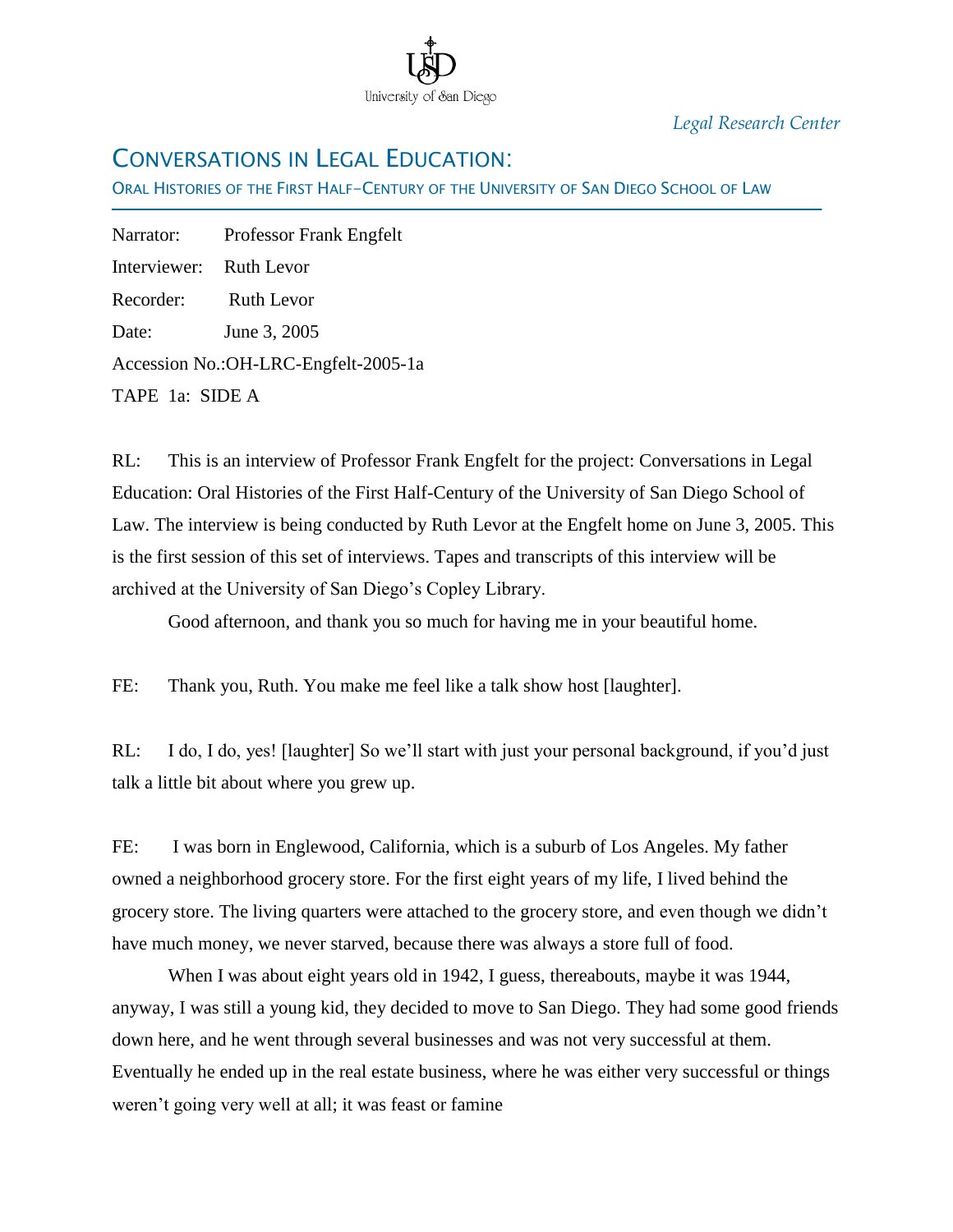For the first years in San Diego, I went to La Mesa Grammar School. In those days, you went to grammar school through the eighth grade and then went directly to high school, nine through twelve.

We lived on what we called a ranch, which was on the south side of Mount Helix. We had two acres, mainly in lemon trees, fruit trees. My dad at the time had a store, so he raised his own chickens and rabbits. I remember having to feed the chickens, and I remember the slaughter of the chickens and the slaughter of the rabbits. The main thing that I remember from those days is that we had a goat named Daisy, and Daisy had a child named Petunia. I was a midwife at the time of the birth, and then feeding the afterbirth to Daisy on a stick. I loved that little Petunia. I used to come home from school, and she used to jump up into my arms. I came home one day, and Petunia wasn"t there, and I was dismayed to find out that my father had sold her to a Greek for a Greek barbecue. I"ve never yet forgiven him for that [laughter]. That"s how I lost Petunia.

We later moved to La Mesa and lived in a house on Palm Avenue. My dad was a butcher in addition to being a grocer. He had a butcher shop right on La Mesa Boulevard. For some reason, it seemed like everything he tried insofar as business was concerned just didn"t work out in San Diego, although he was successful in Los Angeles. As I said, he finally ended up in real estate.

My dad never was in good health. I remember even as a young child spending a lot of time going to the hospital visiting him. He was one of the first people in the United States to wear a hearing aid. We always kidded him that he was deaf in one ear and couldn"t hear out of the other. He died way back in 1971 at the young age of 58, but he had the kind of death I guess we all wish for. He went to bed one night, and he didn"t wake up. He had a heart attack. It wasn"t a bad way to go.

I went to Grossmont High School. Graduated in 1951. At the time, I decided I was going to be an engineer and went to San Diego State College for one year, then transferred to Berkeley. After spending a year at Berkeley, I spent a half a year at UCLA and then went back to Berkeley. When I finished up at Berkeley, it was 1954. After three years of college, I had acquired an AA degree. I don"t even know if they give them any more.

RL: Associate degree.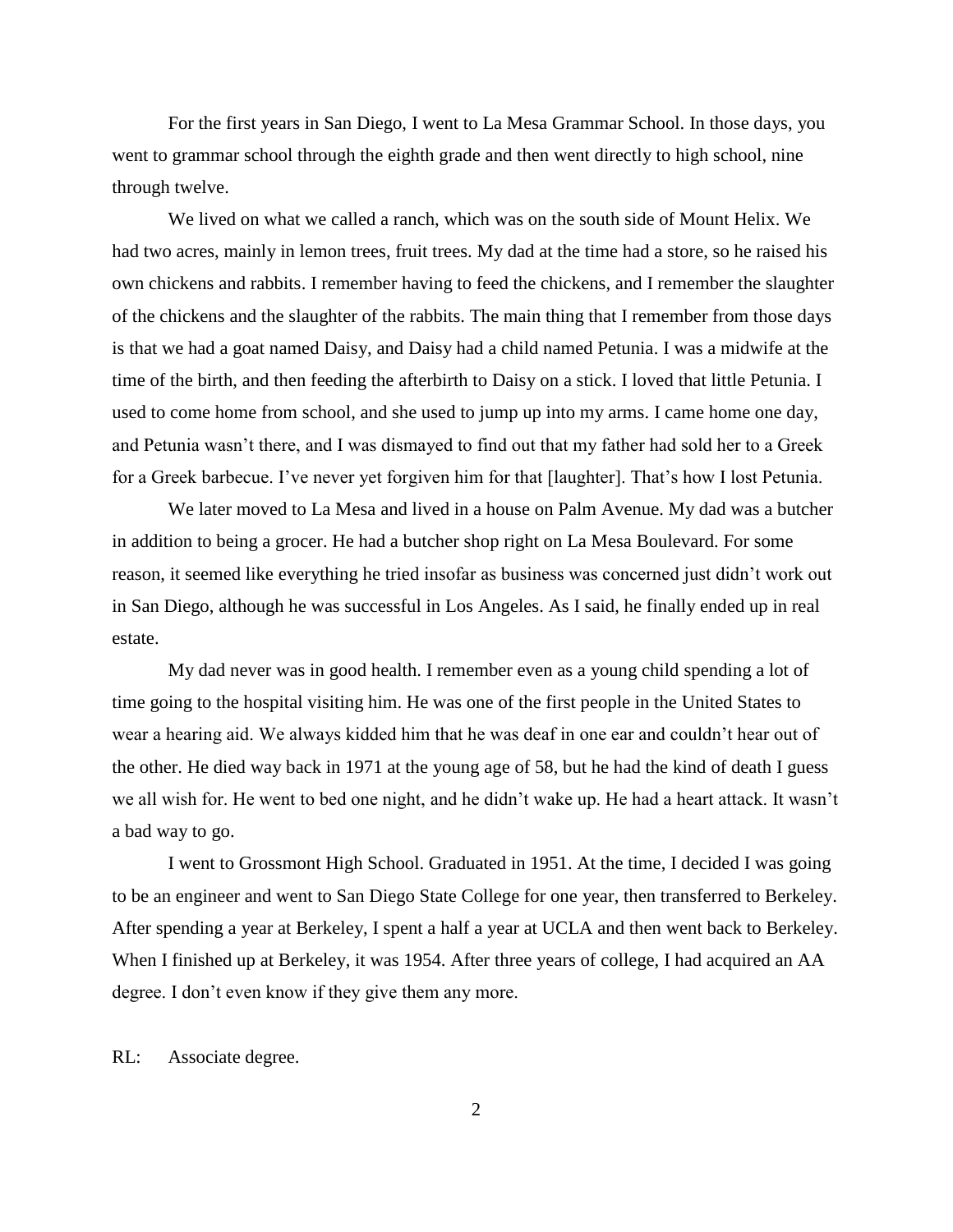FE: The main thing was I decided to become a dentist. Don't ask me why. Well, I know why. I read an article in the newspaper which said the second highest paid profession at that time was a dentist. That sounded better than being a doctor, because I didn"t like hospitals. So I was actually accepted at the University of California Dental School in San Francisco, which then and now is a big achievement. I was all set to go to dental school and was at home with my parents who at that time owned a restaurant on El Cajon Boulevard, and we lived above the restaurant. That's another story, which need not be told here, but needless to say, it wasn't that much fun. We used to, if we wanted to get out when business was going, we used climb out the second story window and climb down the hot water heater.

I got accepted at dental school, was all set to go to dental school, and that summer, we had a surprise visit from my dad's cousin, who was a lawyer in Midvale, Utah, which is a suburb of Salt Lake City. He and his wife, who also served as his legal secretary, talked me into going back with them to Salt Lake City and to spend time with them in the law office and to spend time in the dental office, which was just below their law office, and compare the two. To make a long story, I hope, shorter, I ended up in the dean"s office, who at that time was Dan Dykstra, who later on ended up at UC Davis.

### RL: This was the dean of which law school?

FE: The University of Utah. I ended up in the dean"s office at the University of Utah, which in those days was the only law school in Utah. Brigham Young didn"t have a law school at that time. Between the two of them, they were talking to me like a recruiting sergeant. Before I knew it, I was signed up to go to law school! In those days, they didn"t need a four-year degree to get into law school. There was no such thing as an LSAT. That had not yet been invented. As it turned out, I started law school in 1954, graduated in 1957 at the age of 23, and was at that time, I think I still am, the youngest person ever to graduate from the University of Utah law school.

Much to my surprise and delight, I found out that I really liked it. It was the first time in my educational years that I was in a position that there was really no right answer to anything, and I liked that. I liked the idea that we could argue and go back and forth, and we could talk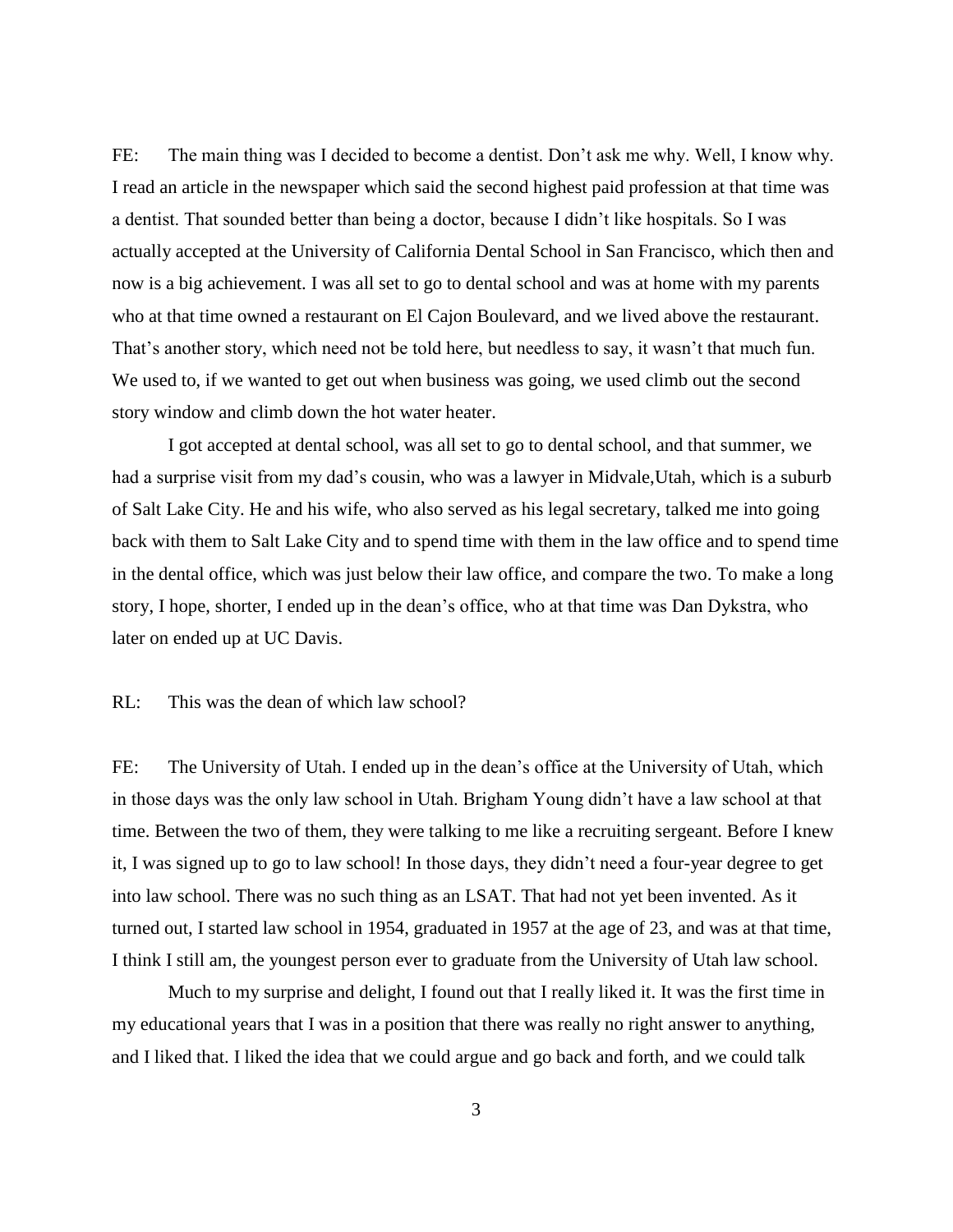about whether or not things were reasonable or unreasonable and so forth. I liked the idea that I could write an examination and come up with an answer which might be graded an "A" and which might be diametrically opposed to what the Supreme Court of Utah had just said, which was the case at one time.

RL: Do you remember what that was about?

FE: Torts, it was in torts. I was being ragged by my fellow students because they said, "Frank, if you spent some time in the library, you would know that that question was based on so-and-so versus so-and-so, and the court held unanimously exactly the opposite of what you wrote in your bluebook." Then, when the grades were posted, I had the last laugh, because I had the highest grade on that particular examination.

Anyway, I enjoyed law school. I was a bachelor, did all those things that bachelors, I guess, are wont to do. I don"t know if they"re supposed to do them, but they do them anyway.

RL: I've never been a bachelor, so I'm not sure what they are.

FE: They call them bachelorettes now [laughter].

There were 39 people in my graduating class. One of things I've told my students at the University of San Diego, because there was an actual case in our Remedies case book about somebody who sued the University of Southern California law school for not having been awarded the Order of the Coif because they changed the rules on him in midstream. I relate to my students that I felt like suing my law school because they made the awards prior to the final grades coming in. We had 39 people; they only gave it to three people; they rounded it off to three instead of four, and at the time, I was Number Four in the class and ended up Number Three in the class when all was said and done, so I"ve never been and will never be a member of the Order of the Coif.

Of the top four in the class, Jerry Hennison was Number One. He ended up being a law professor at the University of Utah. I think he was probably a colleague of Kristine Strachan<sup>1</sup>

 1 Sixth dean of USD School of Law(1989-1997)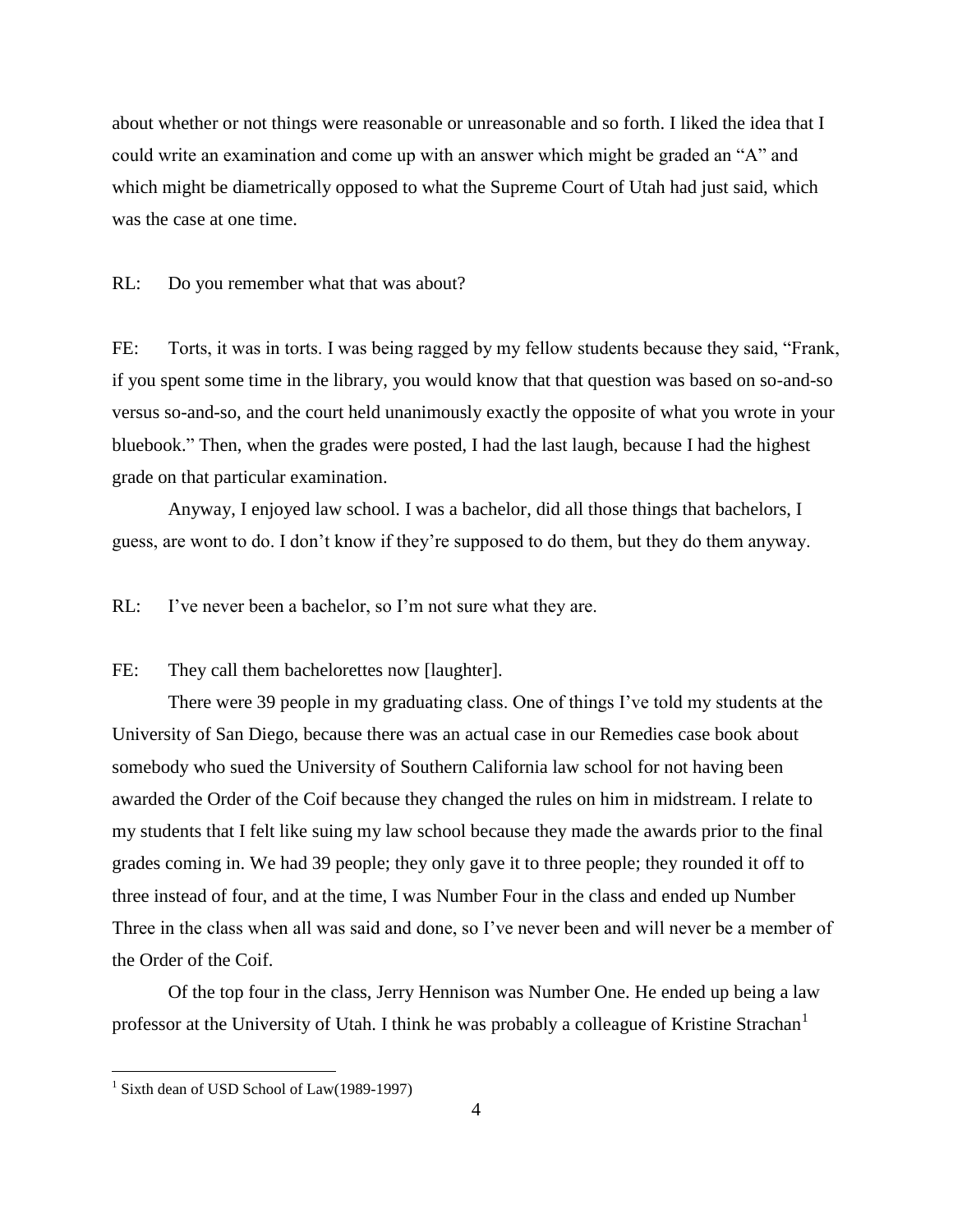when she was teaching there. Jerry was probably the brightest guy I ever knew. He was one of the few married students. He used to spend a lot of time playing cards and drinking beer and smoking cigarettes. At some time in his career as a professor at the University of Utah, he was told by his doctors that, if he didn"t quit drinking, he would be dead within six months. He died about six months later because he told them to go to Hell and did what he wanted to do. Last time I was there, there was a portrait of Jerry in the law school library at the University of Utah.

Warren Broadbent graduated Number Two in the class. Again, a very bright guy, a very studious individual, I suppose [compared] to Jerry, and I wasn"t that studious either, insofar as studying, except for the night before an examination. Warren was a very devout Mormon. He had an excellent job with a very prestigious law firm in Washington, D.C., and about a year or two later, killed himself by sucking exhaust out of his car. The story goes that he got hooked on brandy and started drinking the brandy with a cold and couldn"t stand the fact that he was going against his religion and drinking alcoholic beverages, and that"s the reason why he committed suicide. So he"s dead. Number One is dead; Number Two is dead; I was Number Three, and this tape, if nothing else, proves in spite of what the doctors told me, that I"m still breathing!

#### RL: And we're delighted.

FE: Number Four in the class, the guy I passed up, ended up being a professor at the University of Utah also. We always made jokes about Ron in law school, because he was a weight lifter. He was a body builder. He was one of these men of steel, but he lifted so many weights for so much of his life, even though he'd just taken a shower, you could always smell him coming. Anyway, he ended up being a professor, and again, I have the University of Utah law school"s magazine a few years back, and it was in memoriam for Ron Boyce, and he likewise had died, and at the time of his death, must have weighed close to 400 pounds. He was huge, and it sounds snide, but he was bald [laughter].

RL: [laughter] But that"s probably not what killed him.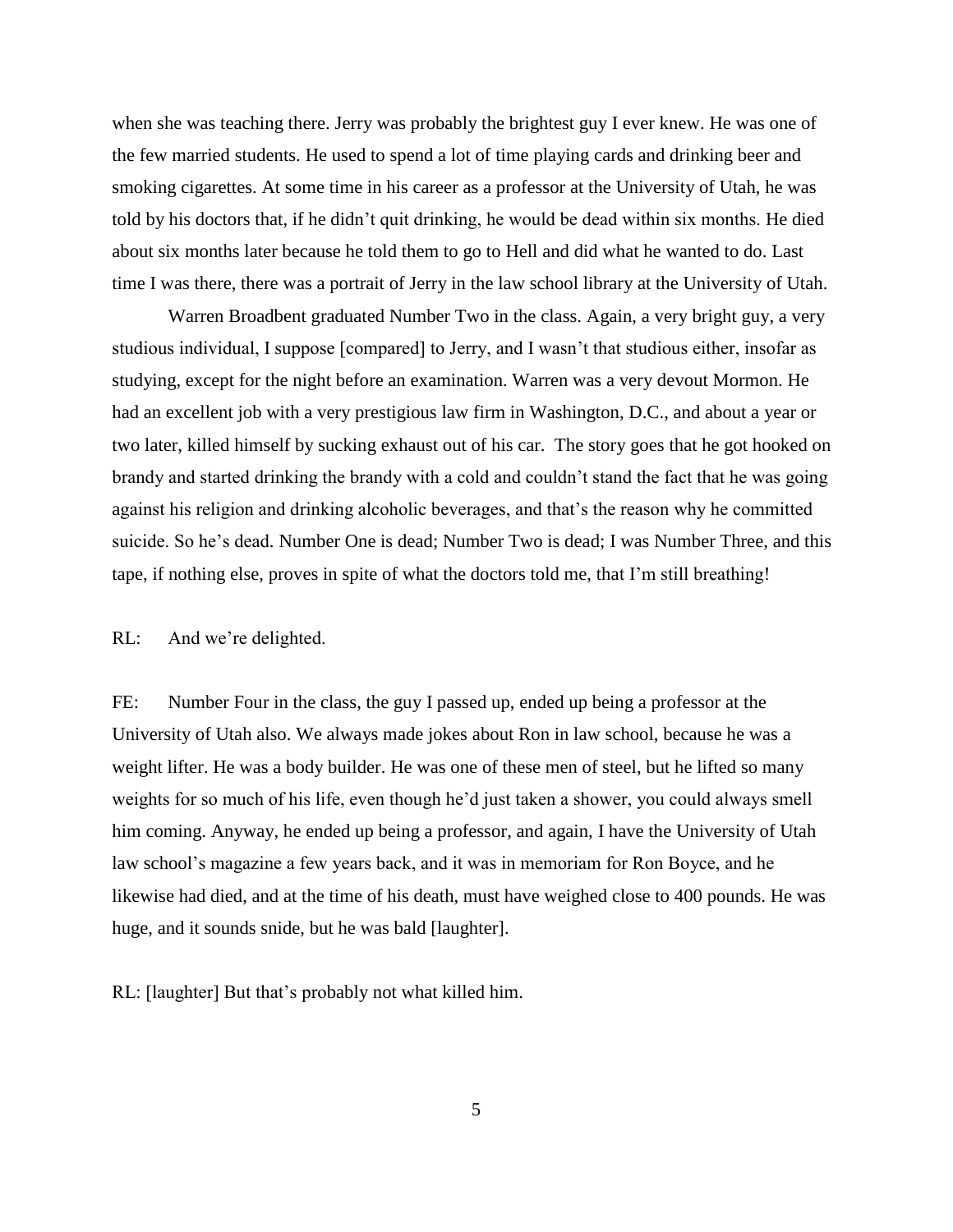FE: No, I think probably what killed him was he ate too damn much. He was so overweight, and he had a heart attack. From the article that was written in the magazine, I take it he was much beloved by his students and was doing a wonderful job. So anyway, out of the top ten percent, I"m the only one that"s still around. The other three are dead.

RL: Did you have any other lawyers in your family besides this cousin?

FE: Nobody. I never even considered law school. It was the farthest thing from my mind. Like I say, I was talked into it, and much to my delight, I loved it. I've told my students that my going to law school was what some people might consider going to heaven, because I was in a place where, as I said, I could argue, I could debate, I could have an opinion which might be different from someone else"s. In most cases in the law, there really is no right answer. Again, as I've told my students over the years, it's a good thing we have two hands, because we couldn't say "on the other hand," because as a law teacher, you"re always saying that, "Well, you know, that sounds pretty good, but on the other hand, …" and you can make the opposite argument. I seemed to like the fact that I could take any side you wanted and argue it.

RL: What did you do right after law school?

FE: I was interviewed by the then dean at the University of Chicago law school, a man by the name of Ed Levy, who later was the Attorney General in the Ford administration. He offered me a job at the law school as a Bigelow teaching fellow. I think they paid me \$210 a month or something to do this. I, in addition, was the head of the law students' dormitory, which basically gave me a free furnished apartment.

RL: And you were still single?

FE: I was still single. This was in 1957, and the summer of '57, my best friend and I drove to Mexico City and spent a summer in Mexico City, and that"s where I met Marcy, my wife. She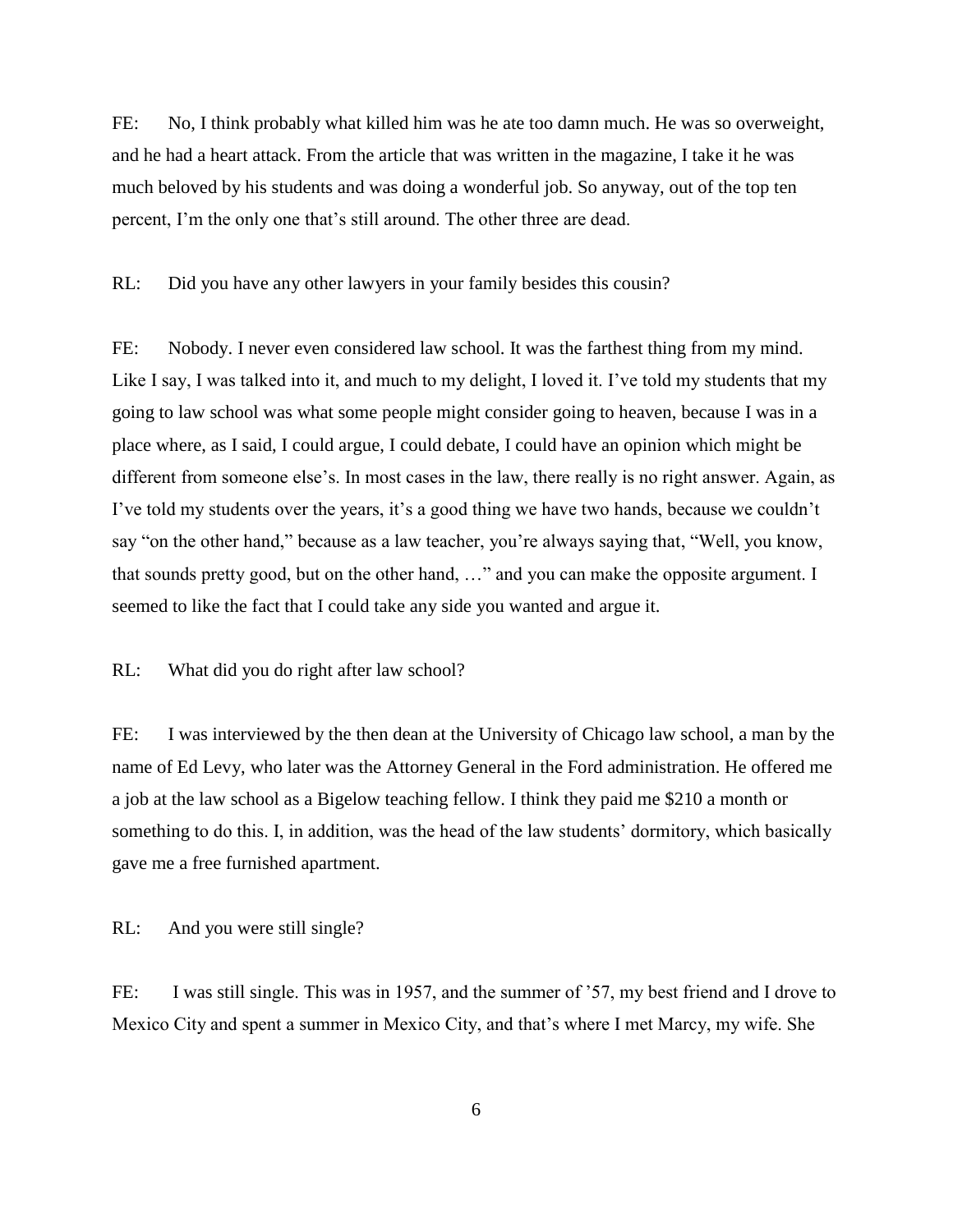and a friend of hers ended up living above us in this apartment house, which was part of a bigger house that was owned by a rich Mexican couple.

#### RL: Was she a tourist?

FE: She and Marlene were going to go to the University of Mexico, the Autonomous University of Mexico, which was near where we lived. We lived in San Angel. We lived, I think, three or four doors down from Diego Rivera. He had a big pink house there. He lived there with Frida Kahlo.

Much to her surprise, and I don"t know if chagrin would be the right word, but she came home from her first class, she said, "It's all being taught in Spanish." So she and Marlene quit.

I still remember there was a pool there, and my friend Gaylen and I were sitting at poolside. One of the reasons we rented the apartment is because the lady who rented the place told us that there were two beautiful young ladies who had rented the apartment above us. One was an Italian, and the other was Dutch, I think. The next morning we were sitting at poolside, and these two young gals came trooping down the stairs. I said to Gaylen, "That one must be the Dutch, and the other one must be Italian," because one had light hair and one had dark. Gaylen had a brand new car, but unfortunately, the battery was dead, so we made a deal with the gals. If they would push the car to get us started, we would let them go with us on tours, and they did.

We started dating. I started dating Marlene, and Gaylen was dating Marcy, and about halfway through the summer, Marcy and I switched, which caused Marlene to go home in a huff. Marcy stayed on for the rest of the summer.

Among other things, I got my draft notice. The draft was still in effect at that time. In order to stall off the draft board, I wrote a handwritten appeal to my draft board on Mexican stationery, which is similar to wide toilet paper, cheaper, but I wrote this handwritten appeal, knowing it was going to be denied but knowing that, through the bureaucratic process, it would buy me time. When I got back to Utah, I went to Fort Douglas for my physical. In those days, I could mentally raise my blood pressure, and I got it up so high that day that they told me I was going to die in six months, and I was classified 4-F, and I left with a big smile on my face and

7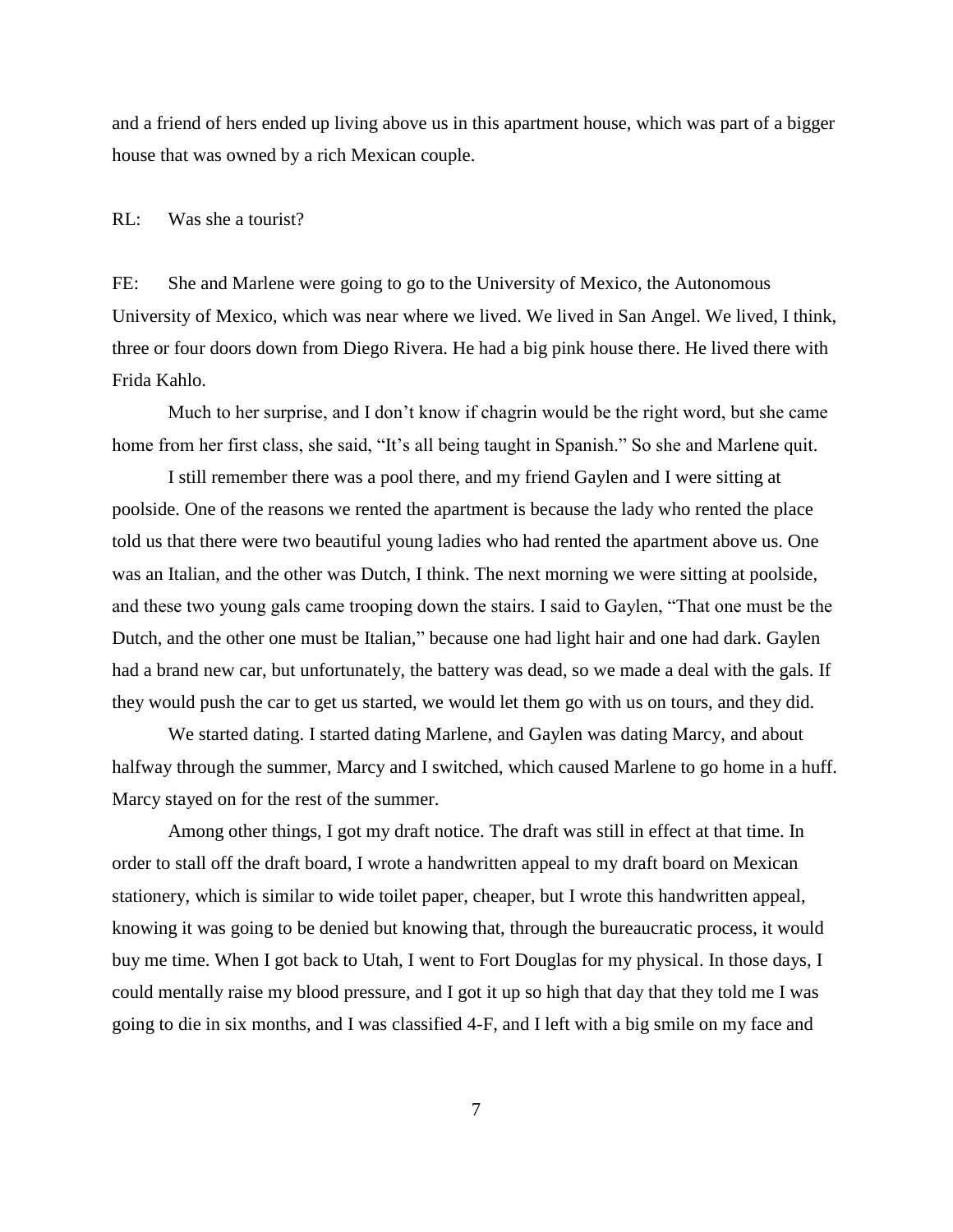then went back to Chicago and taught for a year at the University of Chicago and really liked it. I really enjoyed teaching.

#### RL: What did you teach?

FE: I taught Legislation and Legislative Drafting. I just had the one class, but I had, I think, two sections. I learned at that time that this was something I really enjoyed doing, and if you had to do something to make a living, this was a pretty good choice

The guy who was head of the program at the time was Nick Katzenbach, who later on became famous when he was standing on the stairs of the University of Mississippi law school when it was integrated and later became a big shot in the Kennedy administration. I always remember Nick because the faculty offices at the University of Chicago were in the perimeter of the stacks, and they were dark and dank, and Nick, in those days, always wore sandals with no shoes [*sic*] and maybe changed his shirt once every two weeks, that was about it, and he had stuff stacked all over the place. He was the quintessential scholar. The next time I saw him, he was one of the assistant attorney generals for the United States in a huge office in a dark blue suit, had on his shoes, starched shirt, tie, and talking on the telephone with one of those rubber muffler things, and I, without thinking, said, "My God, Nick, they"ve turned you into a God damn politician," and I knew immediately that they had, because he took umbrage at my remarks but ended up offering me a job in the Justice Department, which I didn"t take, but that"s another story.

After I spent a year at the University of Chicago teaching, I got home. The Army found out I was alive and drafted me, so I spent two months as an enlisted man at Fort Ord, which now is gone. It's one of the Army posts that's been dismantled. I knew one thing—I didn't want to be an enlisted man. I didn"t know I was going to get drafted, so I didn"t put in for my commission until after I"d gotten my greetings, so I finally got appointed a first lieutenant in the JAG corps after I had spent two months there at Fort Ord.

RL: Was that like boot camp?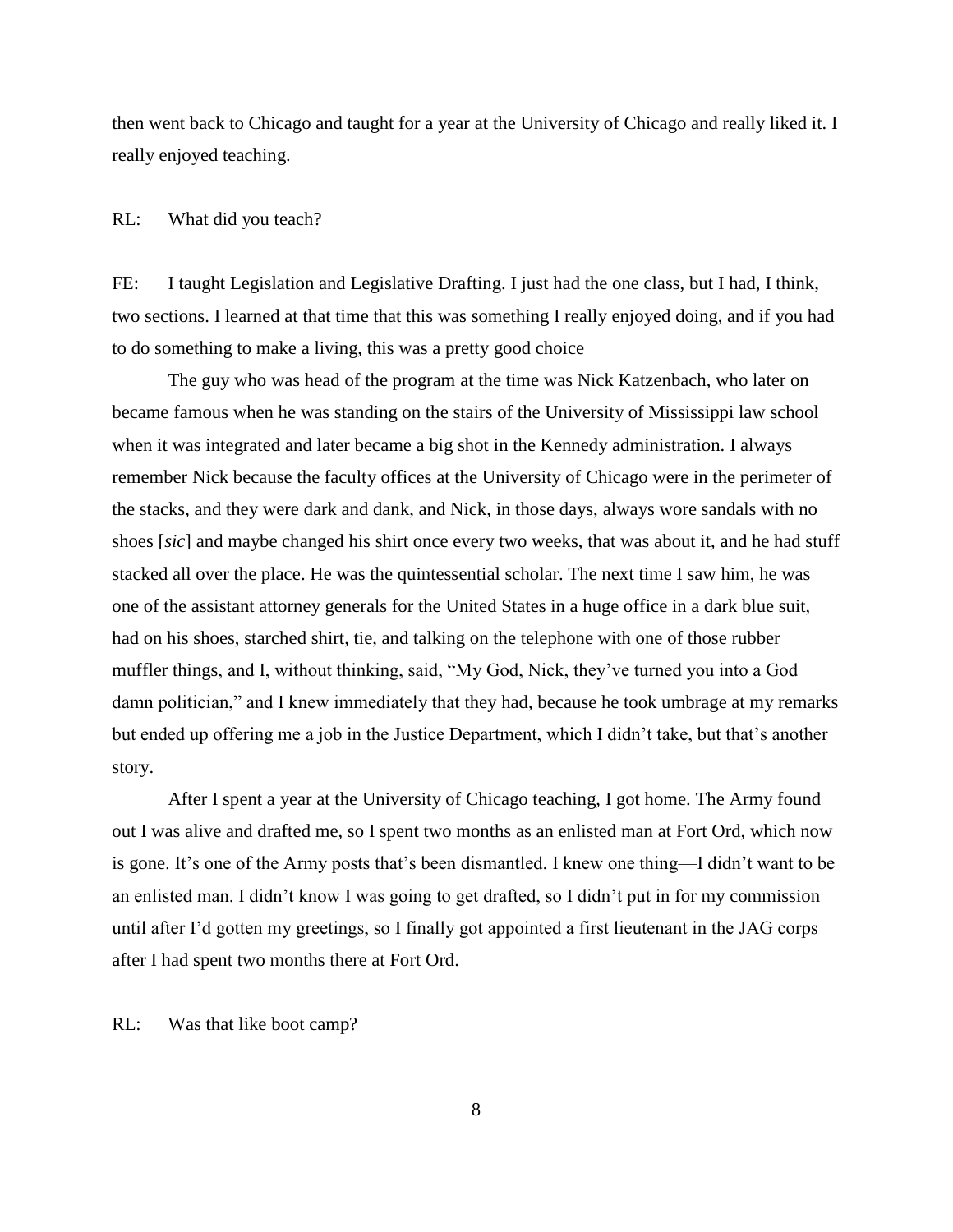FE: Oh, I hated it! Overnight, I went from the lowliest of the low to a first lieutenant. They put me in a separation platoon, and a corporal told me I had commissary duty that night, and I had to go to the commissary to help clean up, and I said, "Have you seen my orders, Corporal?" He said, "No." I said, "You better look at them, because as of midnight, I"m going to be a first lieutenant." He said, "Well, you don"t have to go to the commissary." Right away, I found there was a big difference between being an officer in the service as opposed to being an enlisted man.

I got to go to Fort Benning. I say that with tongue in cheek, because I had to spend another eight weeks going through infantry officers' basic training. The big difference was we got to slog through the Georgia mud with a bunch of lawyers. We were in a platoon that was full of lawyers, and I was about the only one who had had any kind of training whatsoever. At one time, I still remember this, a big fat kid from New York almost killed all of us there when we were supposed to be charging this hill, and he had his finger on a BAR, and he sprayed 30 caliber bullets all over the place.

RL: You have to tell me what a BAR is.

FE: Browning automatic rifle, which does not have a safety on it. I was severely upbraided by a lieutenant colonel at the time because I was the head of the platoon, and we were supposed to be laying down a wall of lead as we charged up this muddy hill and then crawled into these trenches, and the instructions I gave my troops were, "You don"t fire a shot until we"re in those holes up there," and this idiot had his finger on the trigger and almost killed all of us.

RL: And it was live ammunition; it wasn't blanks.

FE: Oh, yes!

RL: Even though it was training.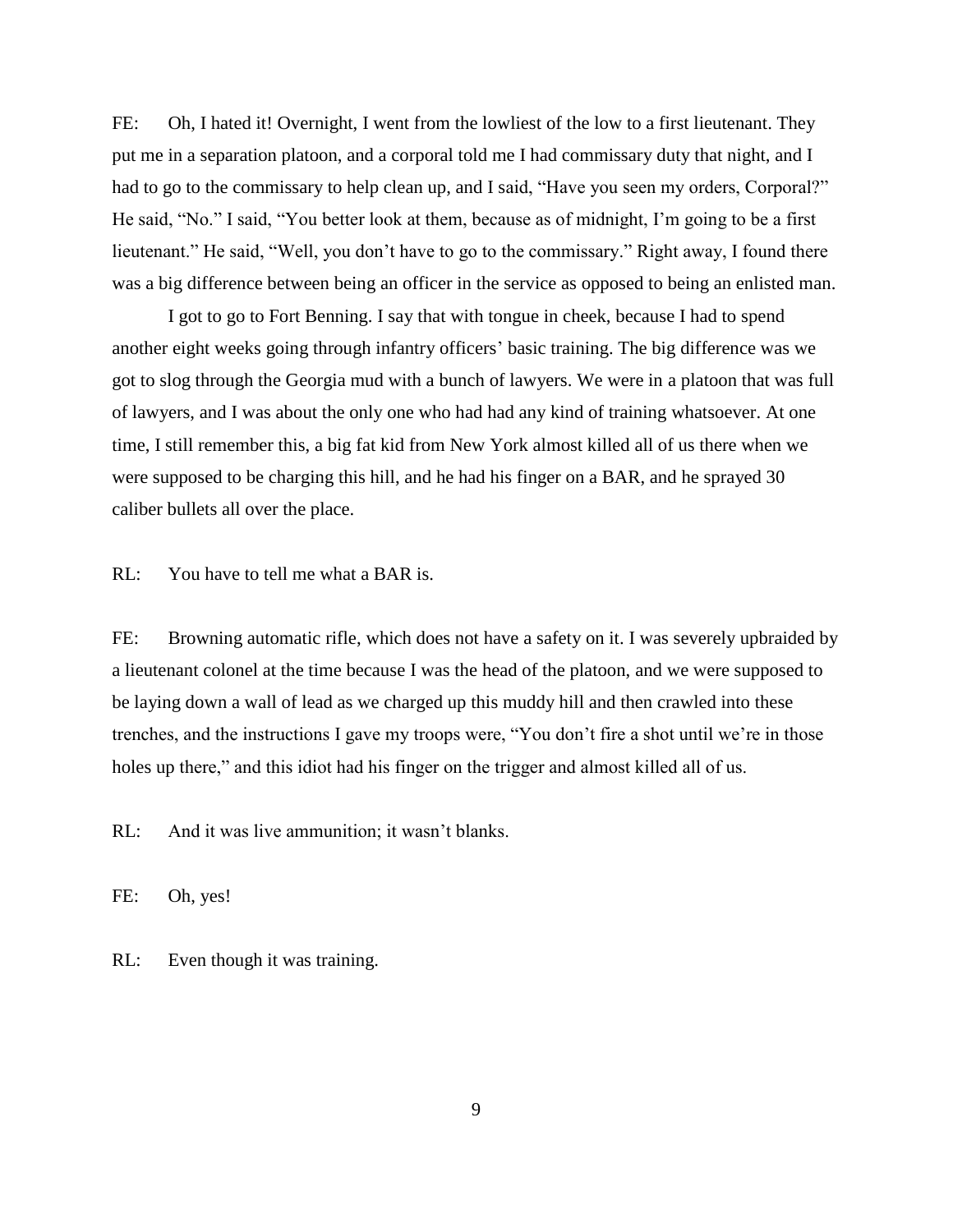FE: That"s right, it was live ammunition. We would go out on bivouac, and we would eat Krations from World War II, which included a little package of cigarettes. That"s how things have changed. We would get Philip Morris, Lucky Strikes.

Anyway, I survived, obviously, and when we finally got out of officers" boot camp, we were all stationed to Charlottesville, Virginia where the Judge Advocate General school was located on the campus there, right next to the law school. That"s significant because later on, two members of the USD faculty were professors of mine at the JAG school. I knew them; I knew they could teach, and I recommended them to the dean at the time, and we ended up hiring both of these men. Unfortunately, they are both now dead, but that"s how they came to San Diego.

RL: Who"s that?

FE: Marv Krieger, who at the time of his death was written up in Time magazine. I never knew he was the hero he was. He was one of the main prosecutors during the Nuremberg trials. He never said a word to me about that.

The other one was Lou Kerig, who was one of the most popular professors up at the law school. Lou got prostate cancer, which metastasized to his bones, and he ended up, of all things, killing himself on Christmas Day.

Marv died in the hospital after a very long, drawn out, horrible, agonizing last illness, and he died, oh, I don"t know, maybe seven or eight years ago. I remember both of them very well. Mary was instrumental in arranging the dinner and the proceedings for my daughter's wedding, which was held at the Marine Corps Reserve Depot, and that was someone who had a military contact. At that time, I was a defrocked captain. I was informed by the Army I was no longer in the Army, because of my failure to keep up my obligations as a reserve officer, which meant that I thought it was silly for me to be flying back to Washington, D.C. every year to sit on my rear end and do nothing. Marv was still in the reserves. He was a full colonel, and set everything up with MCRD. We had a lovely ceremony, a sit-down dinner.

Pat Quinn<sup>2</sup> remembers it. She was there. I ended up inviting some people on the faculty, but most of the people from the law school I invited were people like Pat, whom I"d known for a

<sup>&</sup>lt;sup>2</sup> Pat is currently (2005) an administrative assistant in the Records Office.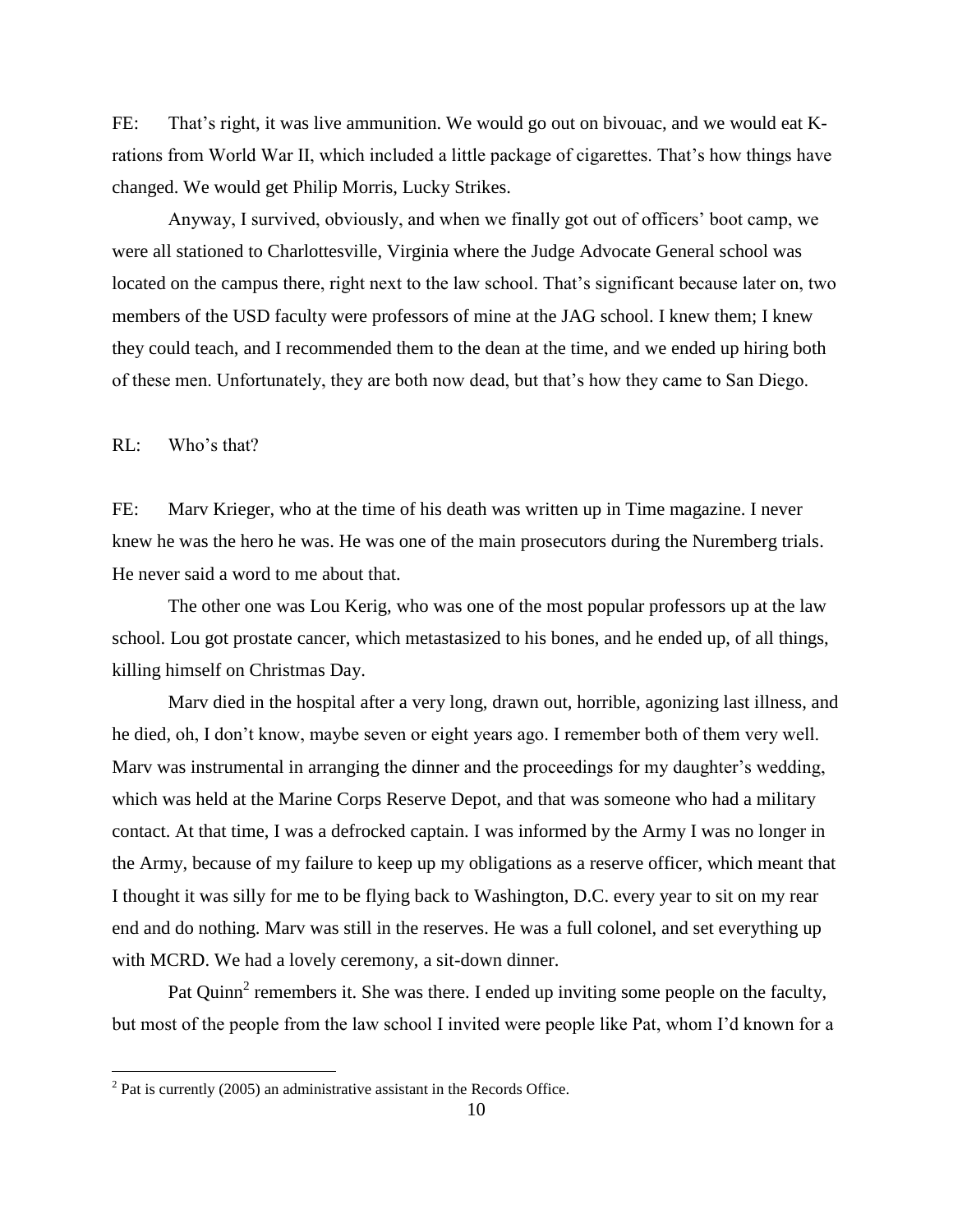long time, who were not professors. Marv set it up; one of my former students, Mike Wellington, was a Superior Court judge—a lot of my students were judges, former students--and he performed the ceremony outdoors under the palm trees around Easter time, and everything turned out just, as they say, hunky-dory.

But the person who was the man, who was *the* man, was someone we referred to as the T-JAG. If you've been in the service, you know they have acronyms for everything. It's kind of redundant to say the T-JAG, since T-JAG referred to *the* Judge Advocate General, and he was a two-star general. His name was George Hickman<sup>3</sup>, and he was very highly respected by everyone there. I never got a chance to meet him when I was in the service. I never got into his inner sanctum, but I spent the entire time in the Army in the Pentagon. I started out in the General Counsel"s office. Didn"t last all that long there because one day during what the general counsel called "going around the horn," he would ask us all questions about the state of current events, he asked me, and I was there as a first lieutenant--we masqueraded as civilians, but our clients were big shots in the Defense Department--he wanted to know what I thought about the news on television over the weekend about the missile gap, and I said, "I"m sorry, Mr. Malloy, I can"t answer your question, because we don"t have a television." This was one of the things we agreed upon when Marcy and I got married, and he snapped back at me, and he said, "You do read, don"t you?," and he went on to the next person, and I couldn"t stop myself, I raised my hand, and I said, "To prove to you I do read, Mr. Malloy, I read an interesting article in the Washington Post this morning, which dealt with the derivation of new words. Sometimes they come along through typographical errors, and the example they gave was not putting a space between the word 'low' and 'politician,' and hence, we have a new word 'lowpolitician,' which I think is a pretty good word under the circumstances." The next day, I was gone.

<sup>&</sup>lt;sup>3</sup> Acting Dean of USD School of Law (1963-1964)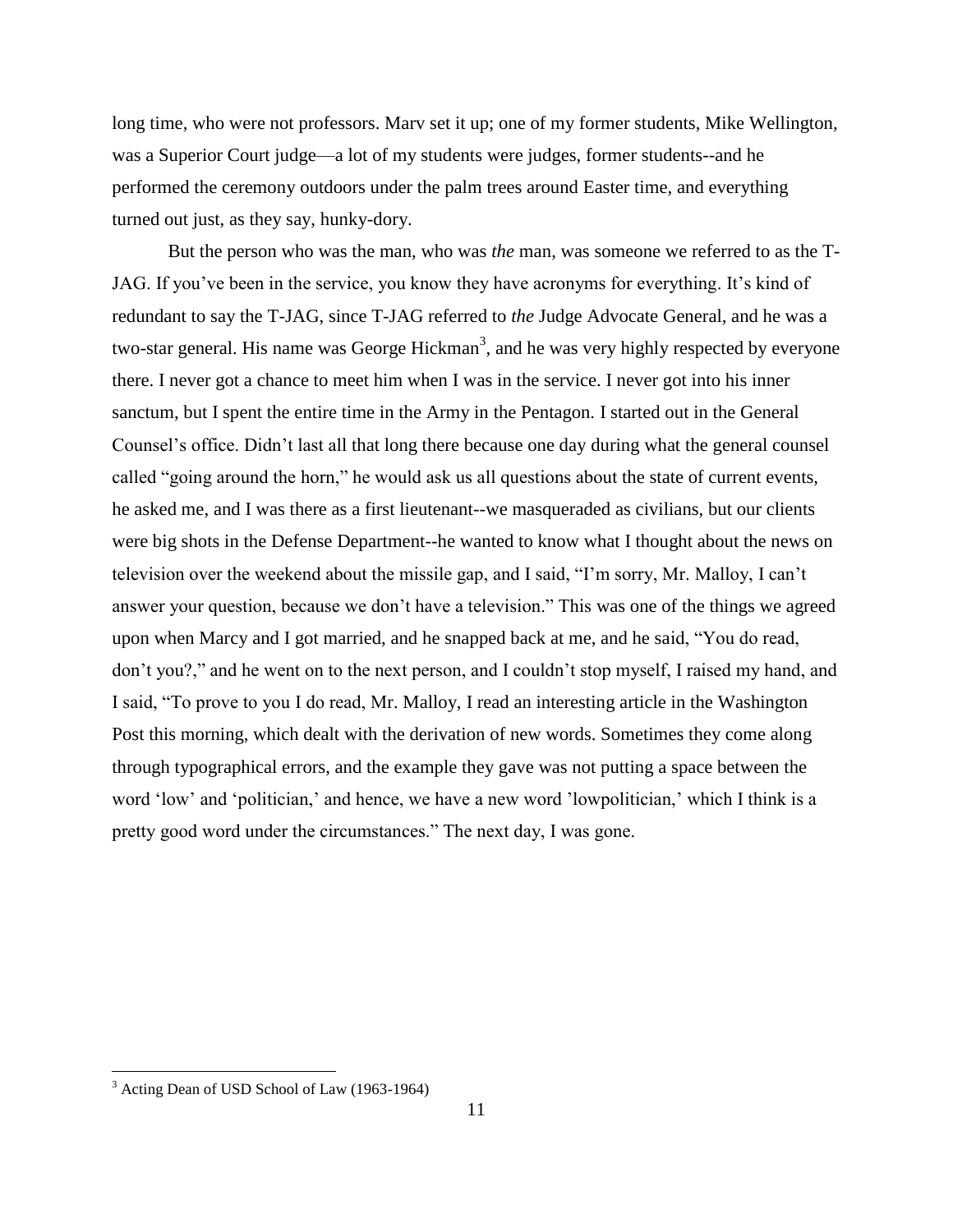

*Legal Research Center*

# CONVERSATIONS IN LEGAL EDUCATION:

ORAL HISTORIES OF THE FIRST HALF-CENTURY OF THE UNIVERSITY OF SAN DIEGO SCHOOL OF LAW

Narrator: Professor Frank Engfelt Interviewer: Ruth Levor Recorder: Ruth Levor Date: June 3, 2005 Accession No.:OH-LRC-Engfelt-2005-1a TAPE 1a: SIDE B

Ī

FE: ... the Postmaster General, Art Summerfield. The guy that fired me, Frank G. Malloy, was one of his cronies. So I ended up in an office called the Legislative Claims Division, which I liked, because we wrote reports to Congress and went up to the Hill and testified before congressional committees. The last boss I had there was named Grady Moore, a very likable guy. He thought he was a real ladies' man, why I don't know, but he was from Tennessee, and he spoke with a drawl, and he put on all this stuff. He didn't know it, but we referred to him as "Grady Manure."

We would go up to Congress and be all dressed up in our uniforms, and he had this little speech, and he would say, "I'm Lieutenant Moore, blah, blah, blah, blah. It's indeed a pleasure to be here to represent the Army. I now turn this over to Lieutenant, later on Captain, Engfelt." I got to do all the yakking, which I was very good at, and I would explain the Army's position on these private relief bills.

RL: Can you talk about that a little bit? What were they about?

FE: Well, most people don't realize it, but Congress passes literally thousands of bills every year. They're called "private relief bills." If you have exhausted all of your administrative and legal remedies with the courts, or administrative remedies before various bureaucracies, whether it be the Claims Commission or whatever, your Congressman or Congresswoman, whatever the case might be, can introduce a bill on your behalf for your relief. I soon discovered that those who were successful with these private relief bills were those who had some sort of physical loss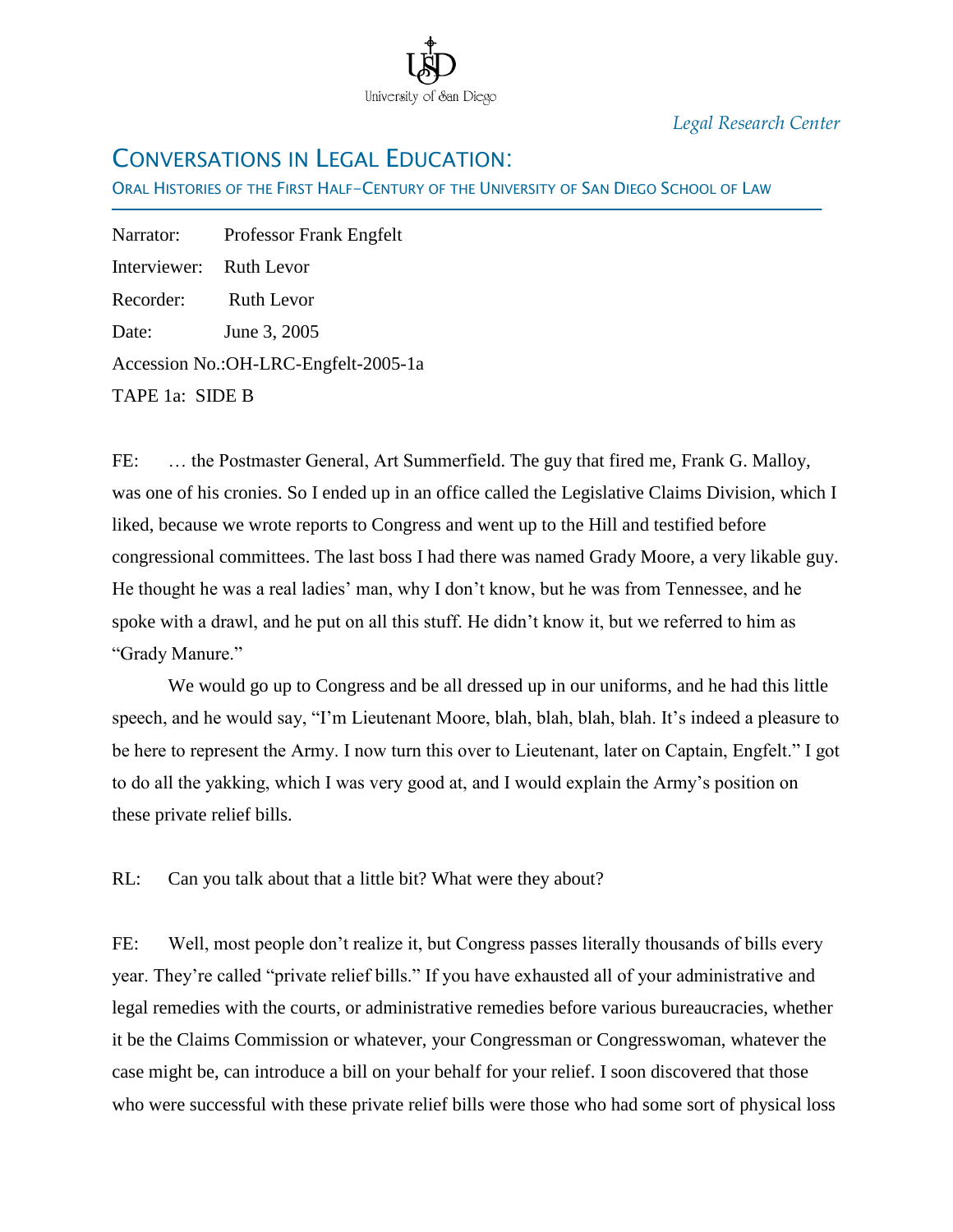or death in the family, which was caused by something the Army did which they shouldn't have done, whereas, if the only loss was a monetary loss, they usually didn't get anything. But the only time we testified before the congressional committee was when the Army was opposed to the bill. Otherwise, it would go through the committee and would end up getting passed. There are thousands of these things. Like I say, most people don't realize it.

I got to meet people … There was a young guy there, his name was John Lindsay, who was a first time congressman from the Silk Stocking district in New York, who later became the mayor of New York City, didn't last very long as mayor, then tried to become a novelist. He was worse at being a novelist than he was being mayor, but a bright young guy. … A fellow named Kastenmeier<sup>1</sup> from Wisconsin who was bright. I remember the young bright people because they were so interested in what was going on, as opposed to the old political hacks who were still there because of the fact that they just kept getting reelected over and over again. They never read our reports; they didn't seem to know what was going on.

### RL: Was this the Armed Services Committee?

FE: No, it was the Judiciary Committee. It was the Claims Subcommittee of the Judiciary. I kind of liked it because I got to find out how things operated on Capitol Hill. I got to know these people who, as I say, it was the young ones who still cared and who still ran and still did things, that I thought were doing a decent job, whereas the old-timers who had been there for a long time were the quintessence of what one would call a political hack. I know there was one old guy on there, he had served for many years from Massachusetts, who was indicted and convicted of charges involving bribery and corruption and so forth, served his time, and then was reelected, and he was back on this committee. That was kind of interesting.

Anyway, I thought I was going to get out of the Army at a certain time, and then we all found out we were all extended on active duty because the Berlin Wall had been built.<sup>2</sup>

RL: You and Marci were married at the time?

<sup>&</sup>lt;sup>1</sup> Robert W. Kastenmeier, Democratic Congressman from Wisconsin, 1959-1991

 $2$  The Berlin Wall was built in August 1961.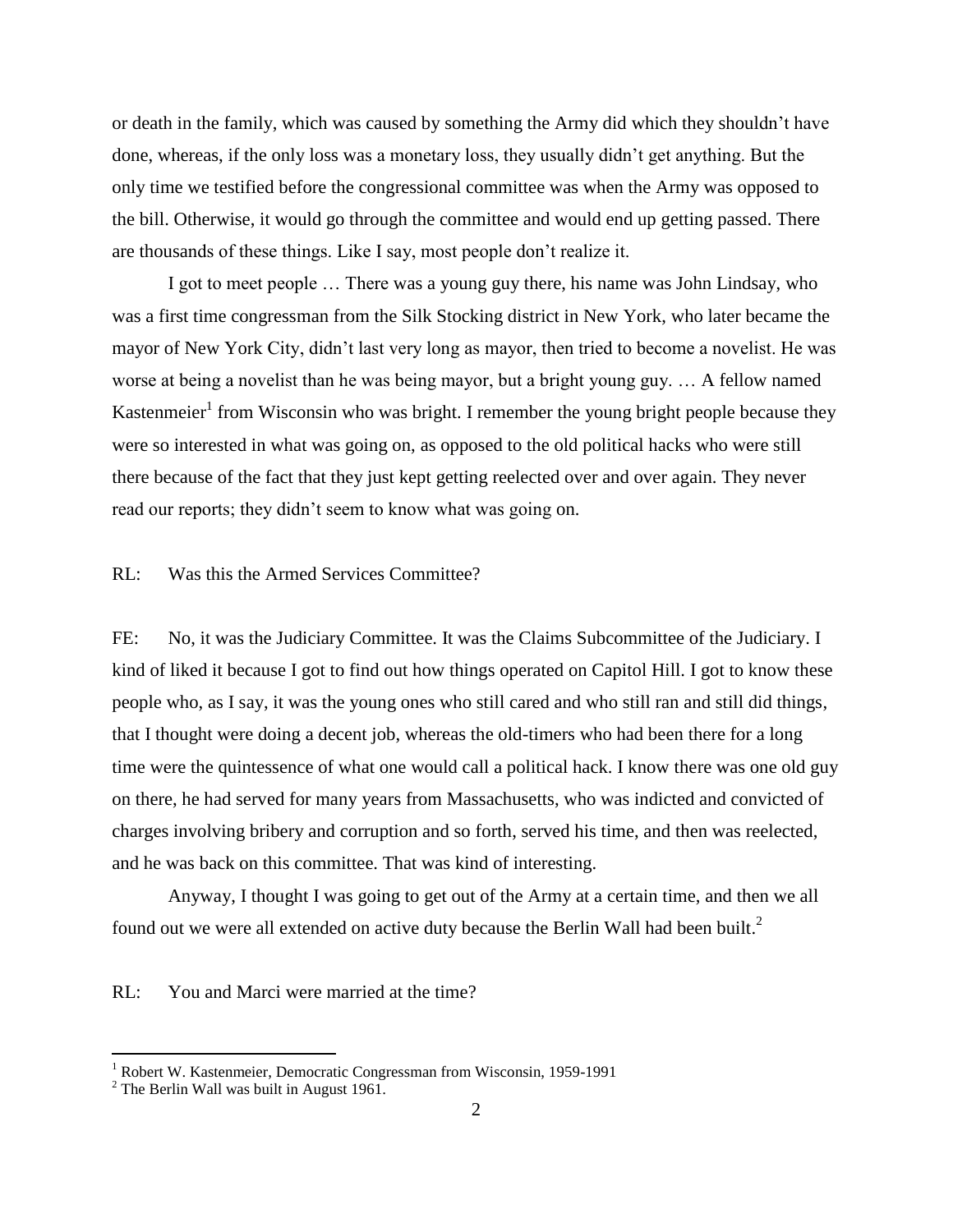FE: Yeah, and we had a grand time because there was a whole group of us who were newly married. We all knew each other. We all partied together. Some of them had babies while we were there. I still keep in touch with some of these people. I e-mail this one couple in Chicago all the time. They had a rather large family of not only their own but kids they adopted. We made some lasting friendships.

RL: Were these people that you had gone through basic training at Fort Benning with?

FE: Yeah, and more that we had gotten to know very well at Charlottesville. For instance, the couple from Chicago—one day, I was asked by a guy who lived in the dorm at the JAG school if I wanted a free meal, and I never passed up a free meal. His name was Bernie Radosh, and Bernie was Jewish, and he said they were going to have a big dinner for Seder at the Hillel House, and would I like to go. He had two tickets. I said, "Sure, I'll go."

This very good friend of mine, Barry Kroll, who later on made the cover of Time magazine, if you've ever heard of people being Mirandized, he represented Danny Escobedo. The Escobedo case was the first case that required a warning. Miranda became more popular. Barry was on the cover of Time magazine for having represented Danny Escobedo. He used to get Christmas cards from Danny Escobedo. It was kind of funny, because he was Jewish, but I think Danny Escobedo was later on killed in prison.

Anyway, Barry, they had an overflow crowd, so the rabbi--of course, I'm not Jewish, it was a free meal. The rabbi conducted the ceremonies in one room, and Barry, who had gone to Hebrew school, he conducted the ceremonies in the room in which I was partaking of this socalled feast. Mainly what I partook of was an awful lot of Manischewitz wine. After it was all over, the rabbi came over to Barry and said, "I'd like to meet your friend. I was so impressed with him. He seems to know the chants and the songs better than anyone else here. Wonderful, the way he was singing [laughter]." And the rabbi was asking me to come over the next night for leftovers, and Barry said to the rabbi, "Sorry to tell you this, Rabbi, but Frank's a gov<sup>3</sup> [laughter]."

<sup>&</sup>lt;sup>3</sup> Yiddish term for a Gentile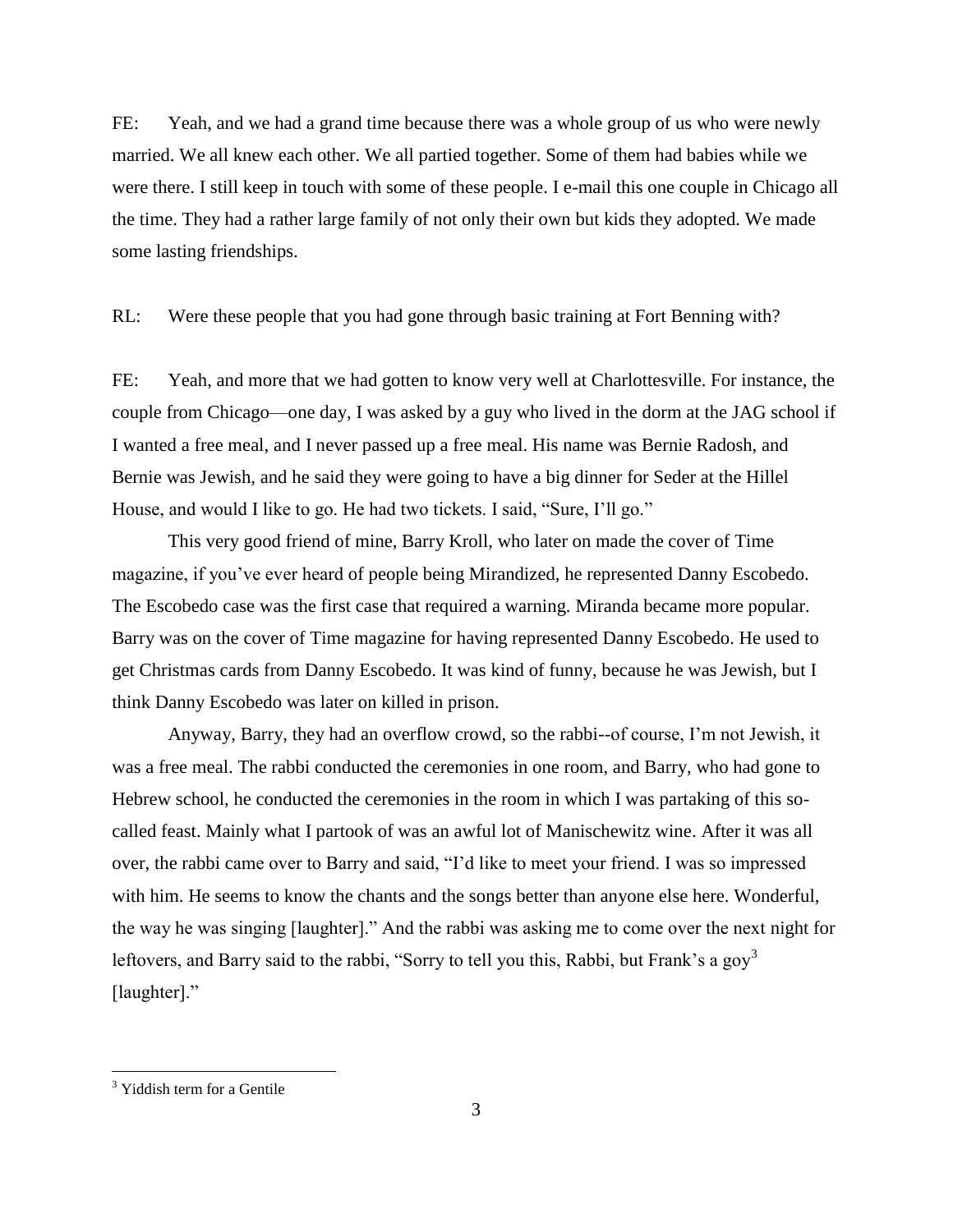RL: I have to do something, I just want to ask you when that was, and the reason I'm asking you is because my father was the Hillel Director there at one time.

FE: This had to be 1954 or '55.

RL: Okay, that was after we were gone, but I lived in that Hillel House.

FE: Did you? Good! That's just amazing. I have to say the wine was great, but the food wasn't very good, kind of dried-up chicken, so I didn't want to come for leftovers anyway! Barry and Jane were just out here not too long ago. He just told me that they went up to celebrate Passover. I think one of his adopted kids, I think, married a rabbi, and I think he said they had 67 people, someplace in Toronto, and I don't know if they met in a hall or what.

RL: Some people have huge Seders.

FE: I've e-mailed to him. He and I read an awful lot; he's retired now. He was in a big firm in Chicago and did a lot of appellate work. Again it stems from the Army, because he was in the appellate section of the JAG at the time. They were just out here not too long ago, and we took them out to Bill and Ann Marie's<sup>4</sup> house. They were really nice. They gave a \$40 gift certificate for the kids to buy books

We, of course, still believe, a lot of people don't believe any more, that it's very important to read. You've probably noticed I've got a stack of books here, and there's another stack of books over there, and that stack represents books that I've read that Marci has yet to read. I keep trying to tell my grandson that the most important thing to do is read. I was so bad when I was a kid I used to sneak a flashlight to bed so I could read under the covers.

Anyway, I met these people in the Army. George Hickman<sup>5</sup> was *it*; he was the T-JAG. I got out of the Army, and Marci was teaching school back then. Things were much simpler in those days. I made, I think, \$300 a month as a first lieutenant, and it went up a little bit when I

<sup>&</sup>lt;sup>4</sup> The Engfelts' son-in-law and daughter

<sup>5</sup> Acting Dean of USD School of Law (1963-1964)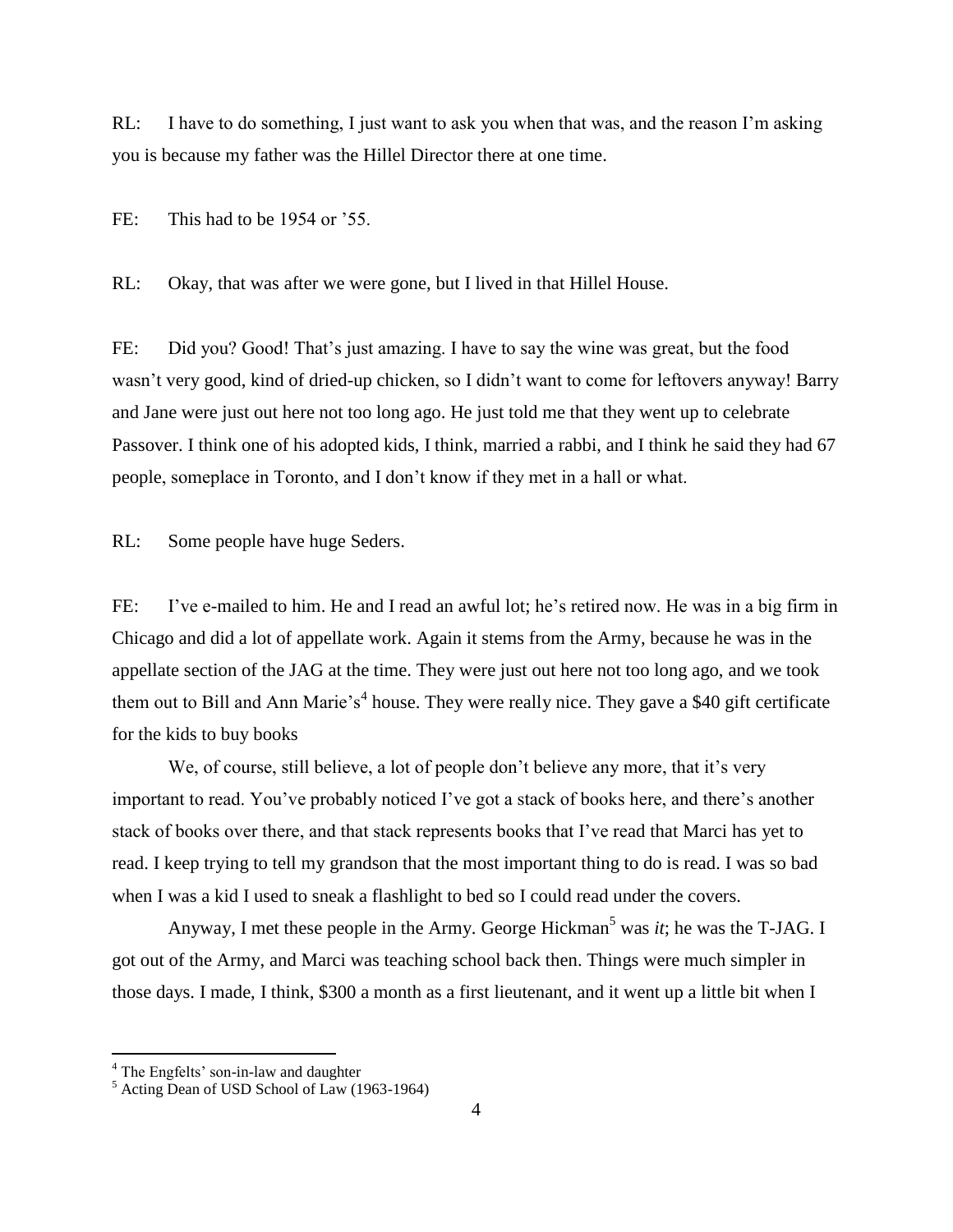became a captain, and I think she made \$360 a month as a schoolteacher. We would live on her salary and put my salary into a savings account. It wasn't complicated like it is today.

I got out of the Army. Even though I was extended for a year, they pulled back the extension, and so I got out early in 1962 and ended up going nuts staying in the apartment with nothing to do till she got finished with her teaching assignment, but I did go around and get interviewed with the Justice Department, and I was offered a job as a  $GS-13<sup>6</sup>$  which even in those days was a pretty high job. I was going to be one of the personal assistants to this Katzenbach,<sup>7</sup> but that all went awry when Whizzer White, $^8$  who was the Deputy Attorney General was appointed to the Supreme Court, and everything was shuffled in the Justice Department. Katzenbach went up to be Deputy Attorney General. They said he had no slots, and he didn't think it was right that I should take a slot in his successor's office, and I agreed with him. But he said he would get me a job. As it turned out, months later, while I was sitting in my law office in Fletcher Hills practicing law, I was offered a job in the Antitrust Division of the Justice Department as a GS-13. They didn't even know that I was gone, and I wrote back and said, "Thanks, but no thanks."

When we finally got back to California, I had interviewed for jobs as a law teacher and was offered jobs in places I didn't want to be. I didn't want to live in Kentucky, and I didn't want to live in Missoula, Montana. I told Marci, "We might as well just go back to San Diego, because eventually we're going to have to go back anyway."

RL: Where was Marci from originally?

FE: Connecticut. Her dad owned a drug store in Hammond, Connecticut, and he had retired, so after I met her in Mexico City, I would fly down to Fort Lauderdale, Florida, where her folks were living. Eventually, we got married in 1959, after I had already been in the service. In fact, I got married in my Army dress blues. We had the reception at the Yankee Clipper Hotel in Fort Lauderdale, which is still there, by the way. We got married in a little church called "The Little" Church by the Sea," which was good for me, because it was one of those non-sectarian churches,

 $<sup>6</sup>$  A high level government job classification</sup>

<sup>&</sup>lt;sup>7</sup> Assistant Attorney General of the Office of Legal Counsel (1961-1962) and Deputy Attorney General (1962 – 1965)

 $8$  Supreme Court Justice Byron R. White  $(1962 - 1993)$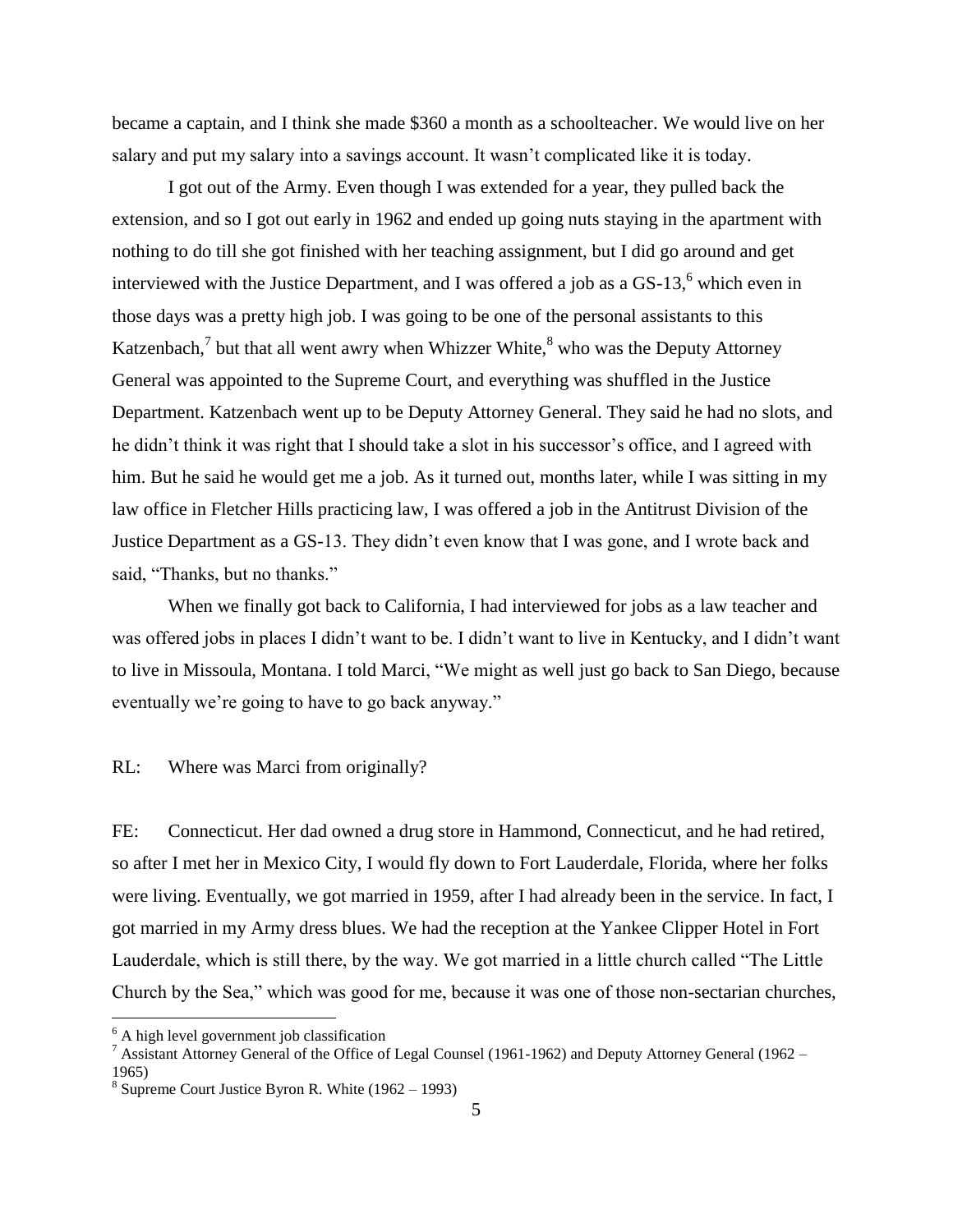and I still remember the day I met the guy who married us. He was in his tennis shorts. He had just been playing tennis.

Our honeymoon consisted of staying in Fort Lauderdale until, again she was teaching, and then driving up through Williamsburg and up the West Coast of Florida and then to Arlington, Virginia, which is where we lived.

Anyway, I finally got out of the Army. She got done teaching. We got back here to San Diego. We bought a house in San Carlos, which is two miles from where we're sitting, a suburb right near Cowles Mountain.

RL: Was that considered out in the country then?

FE: No, even El Cajon wasn't considered out in the country. Alpine was out in the country. We paid \$20,000 for this house. Our total payments started out at \$133 a month.

RL: And this was in …?

FE: 1962. Three bedroom, two bath, tract house in San Carlos on Lake Dora, 6373 Lake Dora. I interviewed with law firms in San Francisco. Nobody wanted me up there, because I didn't know anybody. They wanted somebody who had connections to bring in business. I interviewed with law firms in San Diego. A couple of the larger firms were willing to hire me, but they didn't want to pay me what I thought I was worth. In those days, the highest pay in San Diego with a big firm was \$250 a month. If you went to one in LA, you'd get \$400 a month. In San Francisco, some of them paid up to \$450 a month. But that's how things have changed.

RL: You could live very well on that?

FE: Eh, you could live, but now law students are making \$2,000 a week sometimes clerking, which I think is kind of obscene, but that's another story.

Anyway, I finally decided, "I'm just going to practice law," so I hung out a shingle right here in Fletcher Hills. I was the only lawyer in Fletcher Hills. I did an awful lot of what you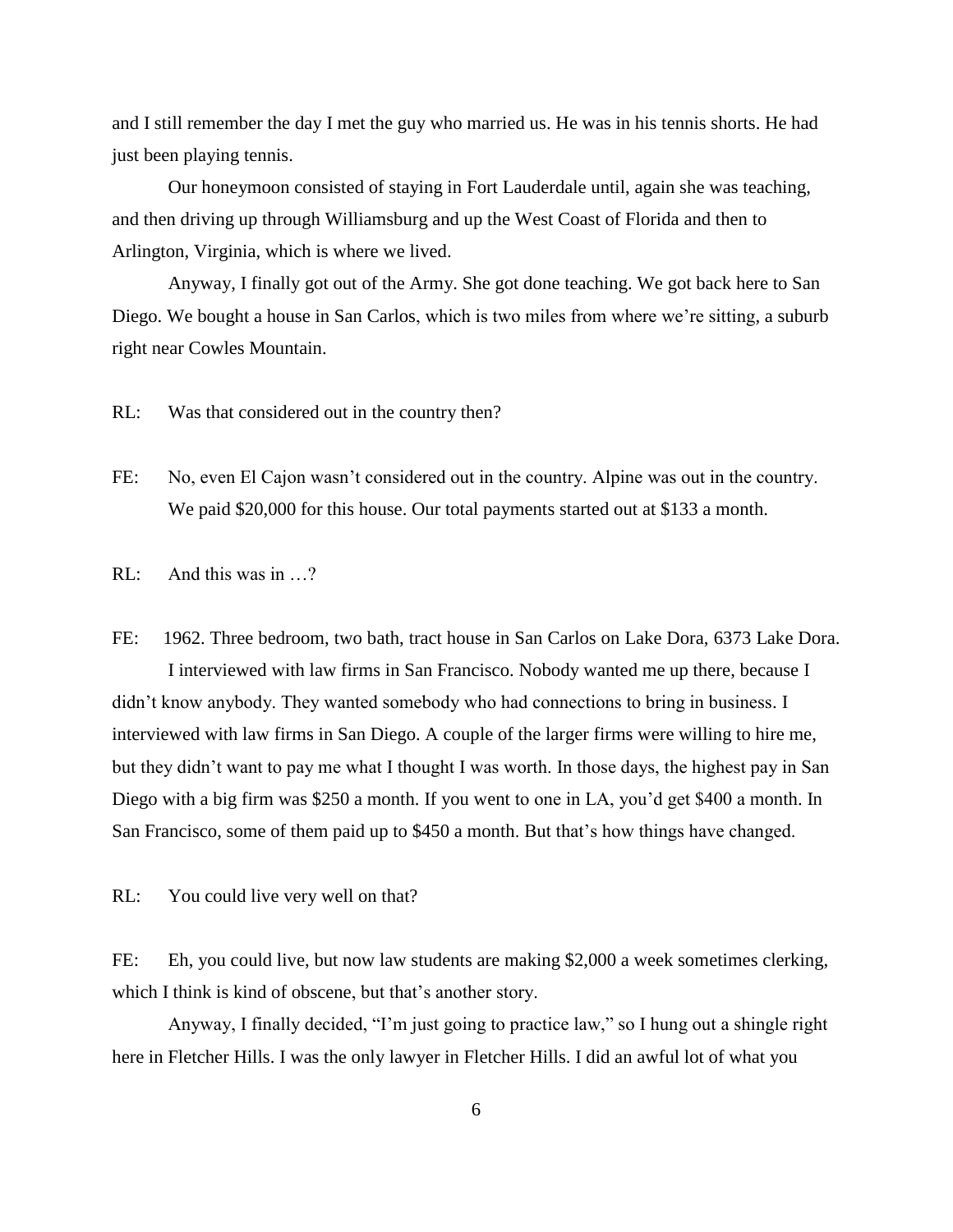might call pro bono work, because in those days, if a juvenile needed representation, they had no one to represent the kids, so they would call the guy that was the closest to the court, and the Municipal Court was right in El Cajon, so I'd get all these calls. As a matter of fact, I earned the distinction, the judge told me, "I'd like you to know that today, you are representing this kid Archie, and this is the last time that someone will represent someone for free. Starting tomorrow, we're going to start paying," and I said, "Well, that's a good thing to know."

RL: Was that kind of like a public defender?

FE: They didn't have public defenders. There was no such thing. You just did these things, not out of the goodness of your heart, you did them because they called you, and you didn't say, "No, we will not represent these kids." Likewise, as far as criminal defense was concerned, there were no public defenders, but they did call you from the courts and ask you to represent these people, and if it went to trial, you got \$25 a day, unless it was a capital case, when they paid you \$50 a day. I got an awful lot of business, because once the word got out that so-and-so was doing a good job, and this guy is really, you know, cutting the mustard, then you know, the calls came in.

I have out in the garage right now a filing cabinet that has two drawers full of felons, people I represented. The typical person you represented was an indigent, and the typical person was some sort of a career criminal. I think in all of the people I represented, I ended up getting two or three acquittals and one directed verdict of not guilty. Everybody else, you went through the motions.

I loved it. It's like teaching law school, only you have a smaller class. You've just got that jury there. You've got to have a lot of ham in you to be a litigator, and I enjoyed it. I wasn't making much money, you know, \$25 a day, but I enjoyed it.

My mother used to call me up every once in a while and ask me if I had any "customers" that day, like I was still in the grocery business. My sister for a while sat in the front office and acted like my Della Street.<sup>9</sup> You're old enough to know what I'm talking about.

 $9^9$  The faithful legal secretary of Perry Mason on the murder mystery television program.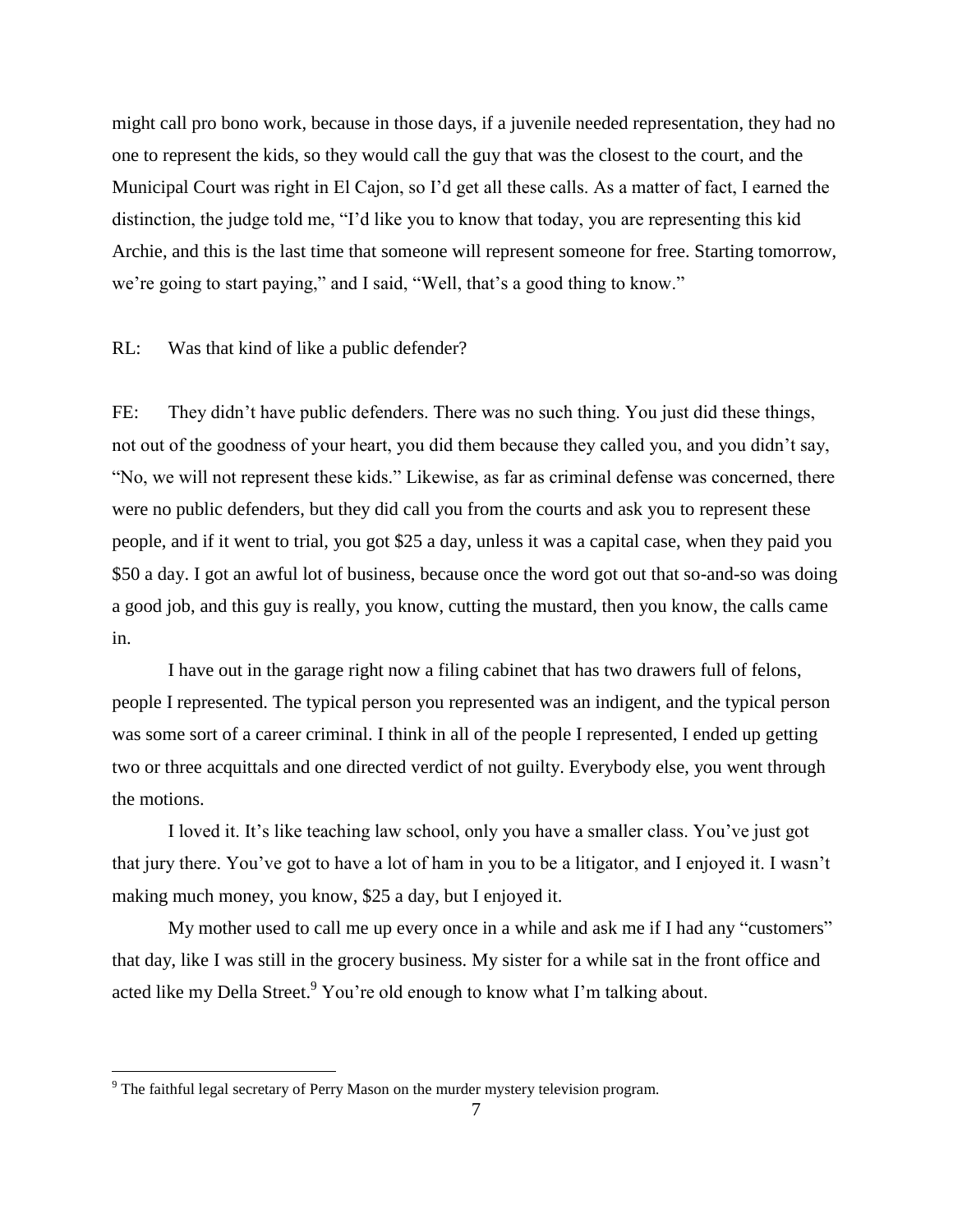RL: I know exactly who Della Street was.

FE: My sister was a beauty queen, so if nothing else, she adorned the office.

Booksellers used to come to my office, and I would spend hours with them, because I got lonely, and I had somebody to talk to. I was just building up a pretty good client base, much to most people's surprise. I was actually doing pretty well in Fletcher Hills, in spite of the fact that my office was hard to find because it had a Fletcher Parkway address, and it wasn't on Fletcher Parkway [laughter].

One day, I'm sitting in the office, and I get a telephone call from George Hickman, and I didn't know what had happened. George had retired from the Army as a two-star general. George, among other things, had been an English professor at West Point. He was one of the main representatives of the Army at Panmunjom $10$ , and again, you and I are old enough to remember the Korean War and what Panmunjom was all about. He had a very distinguished career, and of all the people I've known in my life, I could possibly say that I respected George Hickman as much or more than anyone I'd ever known. This was after I got to know him, but anyway, he called me up, and he said, "I got your name from Dave Gill," who was a guy who was in the Army with me, who later on became a Superior Court judge in San Diego, "and he said that you might be interested in teaching full time. I am now the Acting Dean at the law school at the University of San Diego. Would you like to come down and talk to me?" I said, "Sure," because what I really wanted to do was teach. We struck it off. He made me an offer I couldn't refuse, \$7,500 a year.

Besides me and him, there were three other people who were on the full time faculty, so we had four full time faculty members in 1963, plus the acting dean, George Hickman. There was Joe Sinclitico, who later became the dean, was the dean for quite some time; Joe Brock, he was on the faculty; and Gene Reynolds, I believe, was on the faculty at the time, and I became the fourth member of the faculty.

RL: Do you know how Hickman got to San Diego?

 $10$  Site of the July 27, 1953 signing of the Korean War armistice.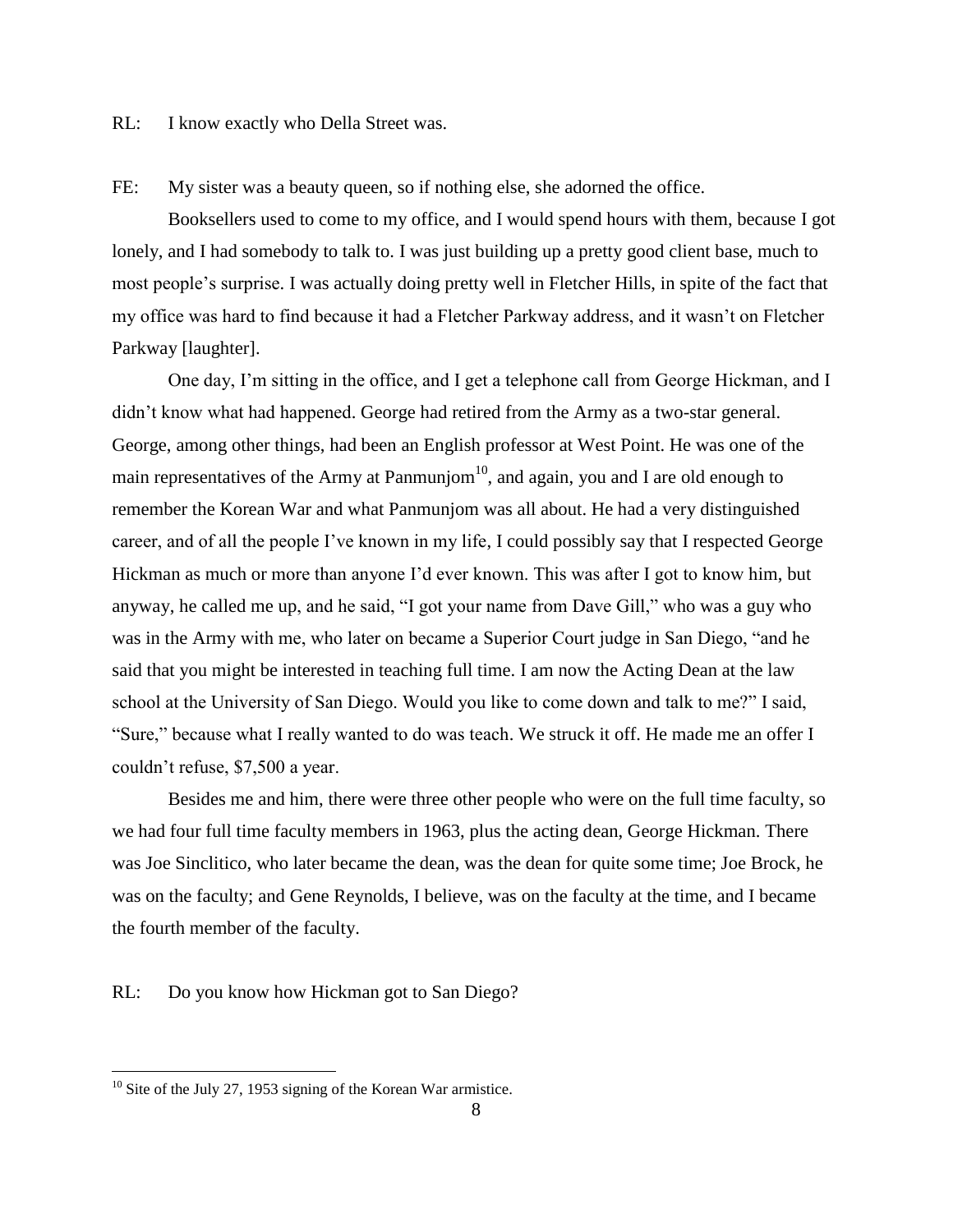FE: No, I really don't. I don't know how he got to San Diego. I do know that he did a wonderful job as acting dean. In those days, they didn't have a Dean Search Committee. In those days, the bishop decided who was going to be the dean.

RL: And who was the bishop then?

FE: Bishop Buddy. Bishop Buddy was the one who decided there was going to be a law school. That building, which they now call Warren Hall, which was More Hall at the time, was supposed to be a science building, and Bishop Buddy called up someone, the story goes, and said, "I decided we should have a law school on campus full time." It had a part time law school going, and they were teaching classes in the high school across the street. Hugh Friedman knows about this.

I think the full time school started in 1959 maybe. I got there in '63, and it was still very small, and the term "University of San Diego" really was not an accurate term. It was not a university. Many of the parishioners referred to the University as "that money pit on the hill." They didn't like the idea that it was diocesan university and that their money, which they contributed on Sundays, was going to support that thing on the hill. The thing on the hill was not the University; it was three separate autonomous schools. The first school up there was the College for Women, which was run by the Mothers of the Sacred Heart. Later, they had a College for Men, and then they had the law school, and we were three separate autonomous schools and didn't have much of anything to do with each other. We ran our own budgets and pretty much didn't even know anybody on the faculties of these other schools.

George Hickman, of course, he did not last very long, because the bishop, for whatever reason I don't know, refused to make him permanent dean. That was a snub to George. George was too proud to take that, and he quit and became Head of the American Bar Association and ended up living in Chicago. Marci and I visited him and his wife, Peg, later on when he was in Chicago. I remember we did, because they were having race riots at the time in Chicago, and we went through Lincoln Park with the car all locked up and with a lot of fear.

When George was not made permanent dean, Joe Sinclitico became the dean. In the meantime, Bishop Buddy had died. There was a bishop who was up there for not very long; his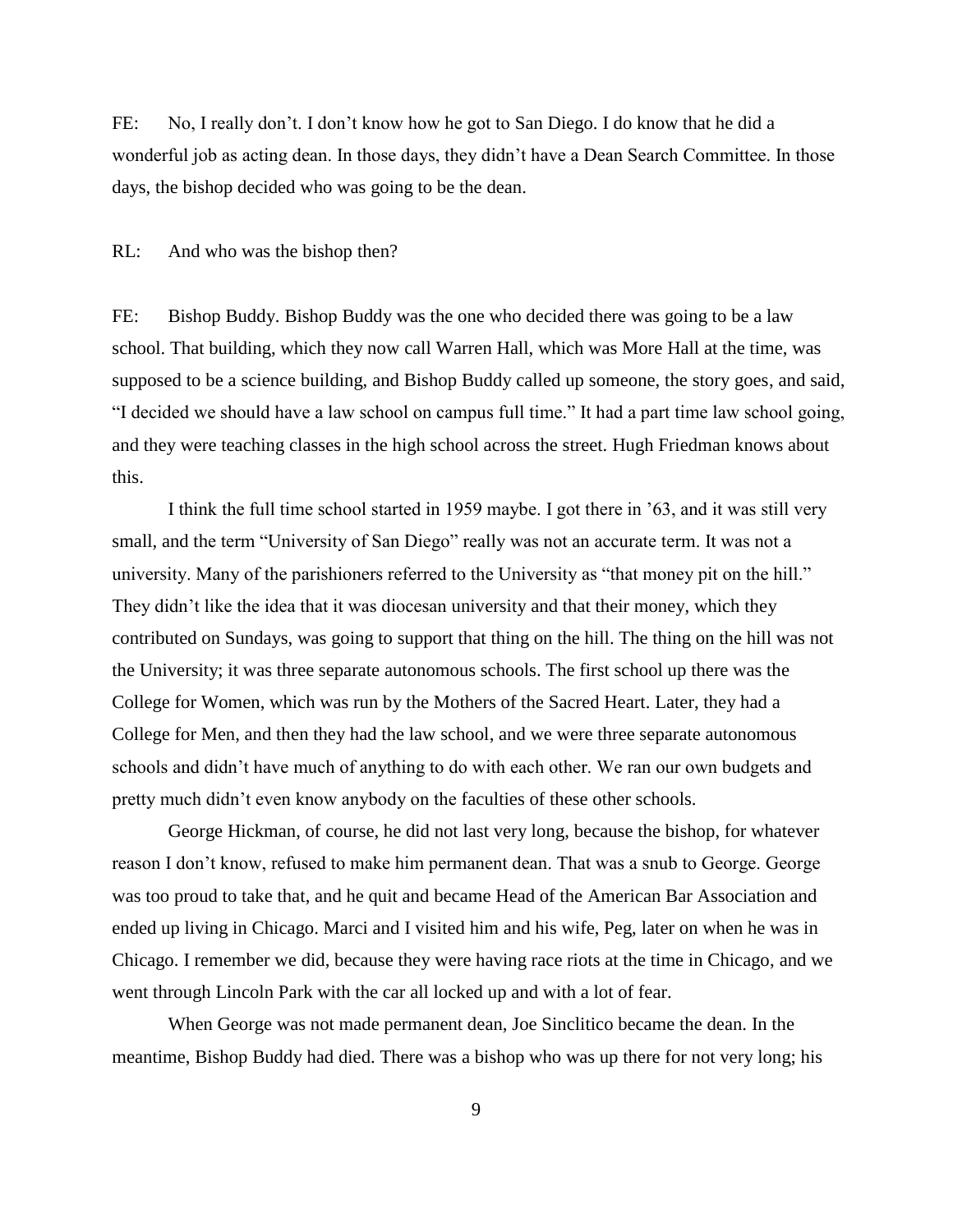name was Furay. He didn't last very long. I think Sally Furay may …, I don't think she was related to him, but Sally, as you know, later became Provost of the entire university and was also a student of mine in law school. She got a law degree.

The way the School of Law was run—in the beginning, if we ran out of money, Joe Sinclitico would call up the bishop and say, "We need some money," and they'd send some money down. The bishop then lived on campus. He had a big apartment in what is now known as, I think, Hughes, the Hughes building. In those days, it was Serra Hall, and he had a big apartment at the top. There was no Guadalupe Hall. There was an outdoor Greek theater, which was nothing but a big parking lot with a stage at the end where we had our graduations, where that Guadalupe is, which I still call "Guacamole Hall," but I guess I can't be quoted on that. The worst statue on campus is that statue in front of Guadalupe Hall. They really went on the cheap when they got that one.

We used to hold faculty meetings in the hall. We had a faculty lounge, which was about, maybe two-thirds the size of our faculty lounge right now, and the other one-third was my office and another office.

RL: But that was in More Hall?

FE: Yeah, that was in More Hall.

RL: But was it much smaller than it is now?

FE: Yeah, the faculty lounge was much smaller, because my office was taken away to make the faculty lounge which we now have. I didn't like that. I had a big office. I had two desks in there. I was on the northwest corner, right on the ground floor, the same floor as the dean's office, and there was one other office next to mine and a small faculty lounge, which I recall was decorated by the mother of one of the students. At that time, we got what we considered a big donation from a man named Marvin Kratter, which allowed us to refurbish and redecorate this lounge. One of the conditions was that we had to look at his wife's portrait, which was in there for many years. I think we got, I think it was \$16,000 from this guy Kratter, and it was a lot of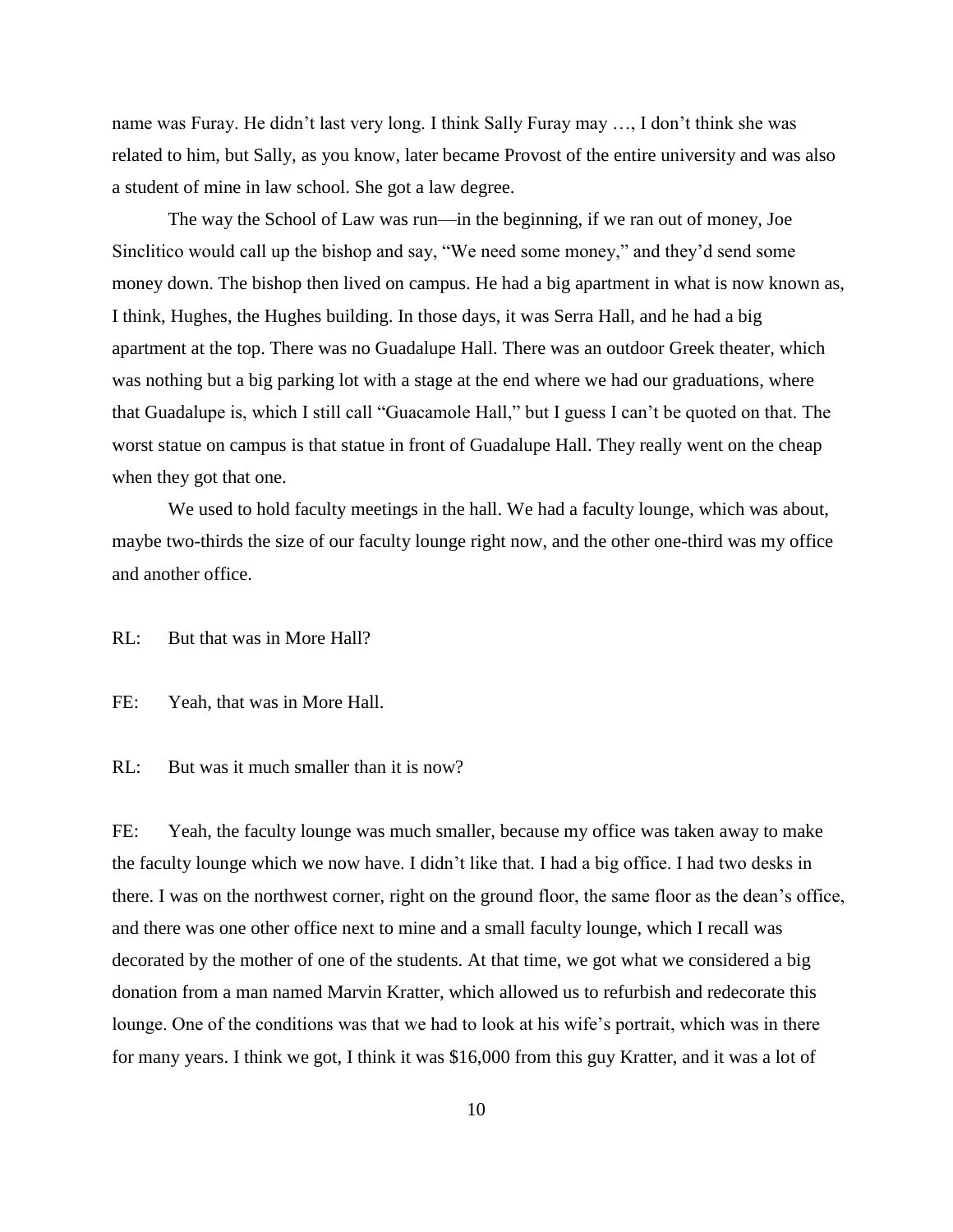money, so much so that the law library was named Kratter, Kratter Law Library. I understand that he sued when his name was removed from that, when Pardee's name went up. It's all about money, you see.

Anyway, that was not the law library when I joined the faculty. The law library was on the third floor. We knew that the sheer weight of the books was causing window frames to buckle and so forth and so on, and something had to be done, and the obvious solution to the people who were in the law school was to add on to More Hall. We put this to the University at that time, because at that time, we had been forced, literally forced, to unify. We fought it as much as we could; we were forced to do it.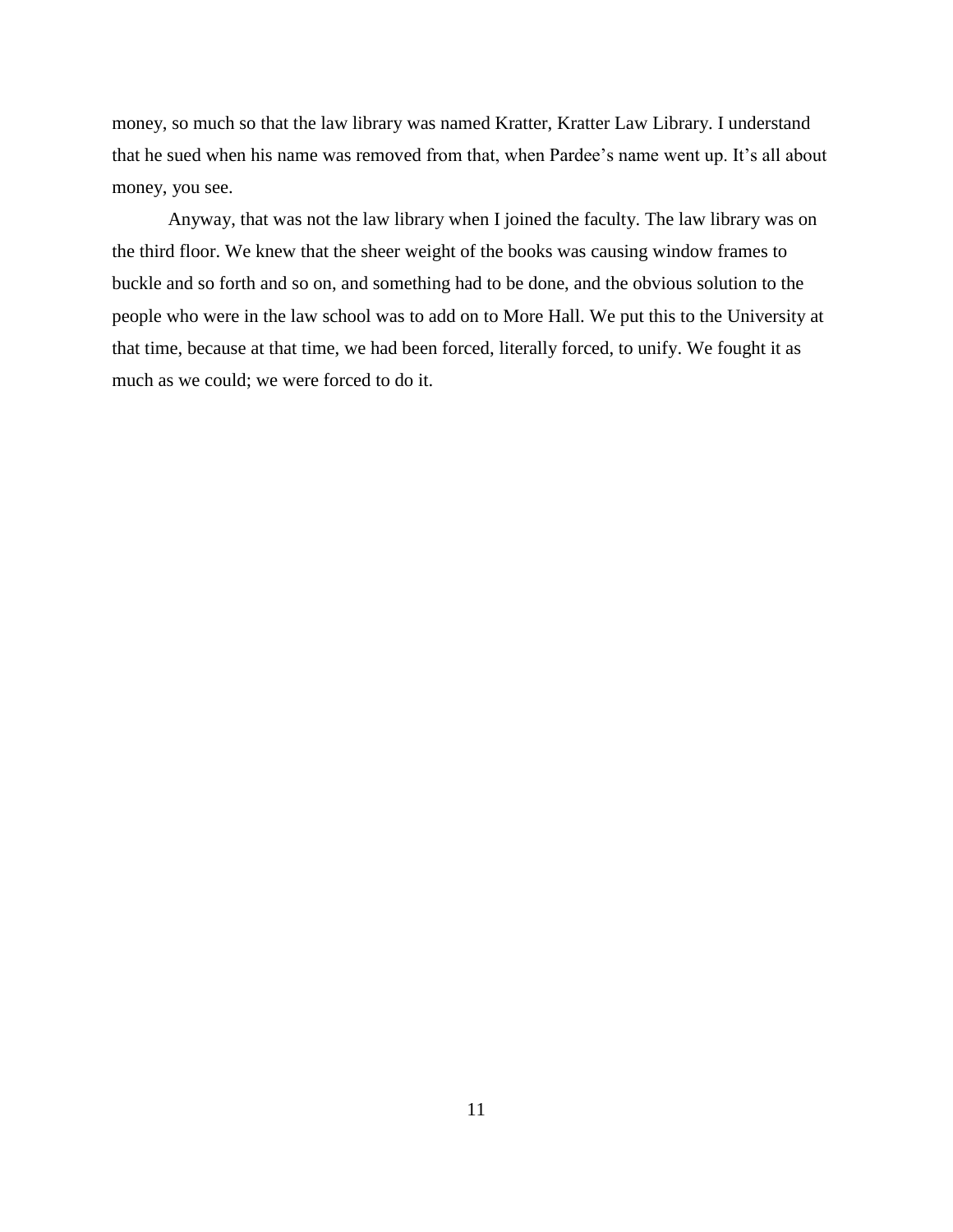

*Legal Research Center*

# CONVERSATIONS IN LEGAL EDUCATION:

ORAL HISTORIES OF THE FIRST HALF-CENTURY OF THE UNIVERSITY OF SAN DIEGO SCHOOL OF LAW

Ī Narrator: Professor Frank Engfelt Interviewer: Ruth Levor Recorder: Ruth Levor Date: June 3, 2005 Accession No.:OH-LRC-Engfelt-2005-1b TAPE 1b: SIDE A

RL: Okay, you were talking about the law library being too heavy.

FE: Yeah. We knew something had to be done, and at the time, we were in a position of a lot of force being applied to make us part of a university. The main reason at that time for this was that the only school up there that was being successful monetarily was the law school, and they wanted to dip into our funds. Everybody knew this. This big ol' guy named Mike somebody-orother used to come over with his magic lantern slide show to try to convince us how it was a wonderful thing, and we all knew what was going on.

RL: And he was somebody from the university administration?

FE: Yeah, yeah, the university administration.

RL: And did the pressure come then from the diocese, from the bishop's office?

FE: I think so. It came from above, wherever it came. I'm not suggesting that there was any kind of divine force involved, but we at the time said the obvious and logical thing to do was to add on to More Hall and extend it back, because there was an awful lot of bare ground back there.

RL: Where the bookstore is now?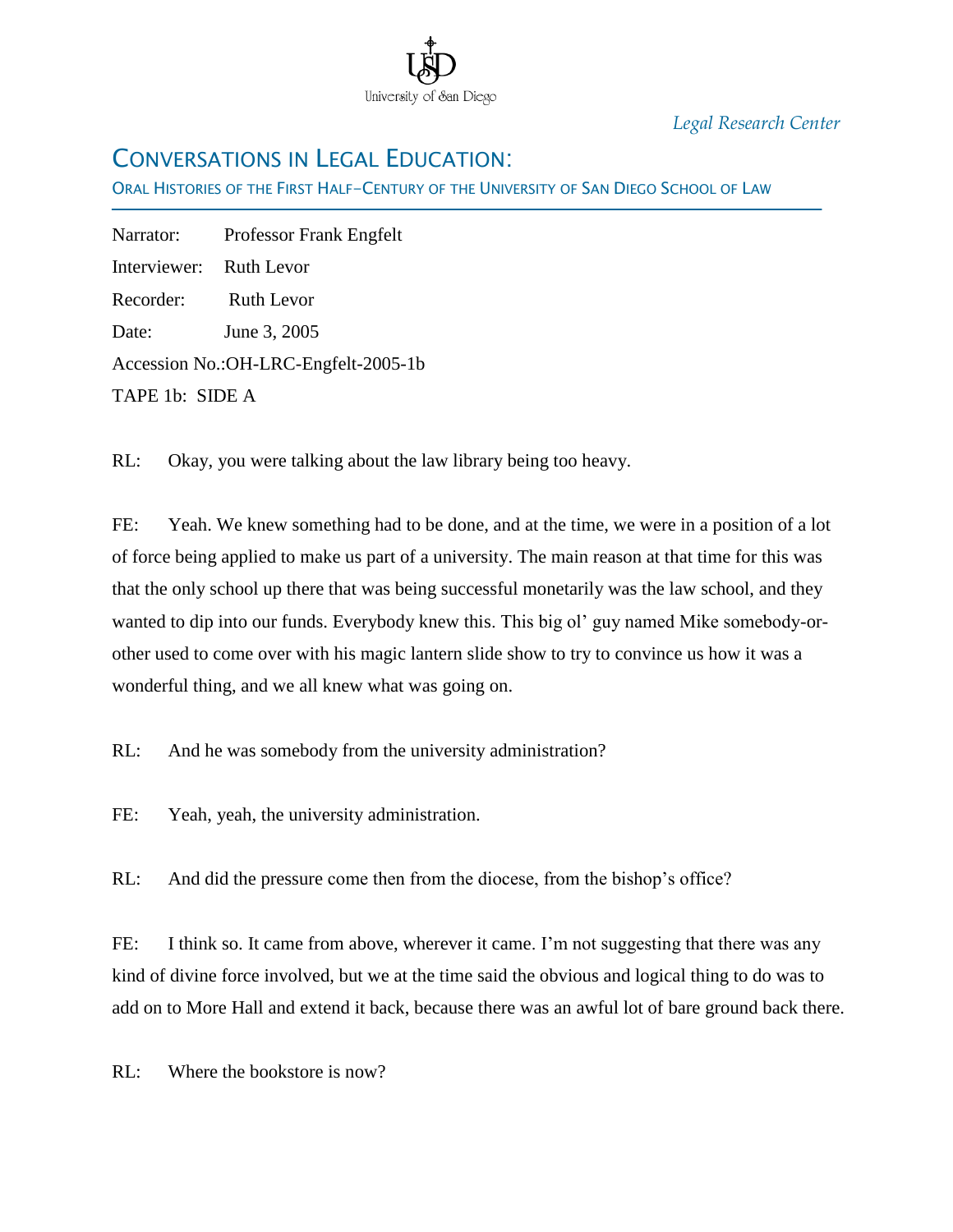FE: Yeah, but we were told at the time that that land was sacrosanct, and nothing would ever be built upon it. We were told lots of things, but at that time, what is now the, we call it the Legal Research Center, they don"t even call it a law library any more, was the Knights of Columbus library, which was the Men"s College library. The plan, which took place after they said, "That ground will never be built upon," was to force the College for Men to get out of the Knights of Columbus building, because, quote, "the law school had to have that space." We in the law school didn"t want to be split up into two buildings. We didn"t want to have to go across the parking lot to get to the library. We didn"t want to have offices separated in one building and the other, but as you know, that"s the way it ended up.

Before any of that happened, when I came up there in 1963, the president of the so-called University was Father Bear, nice guy. He became President of the University because the bishop said to him, "You are the president. This is your job."

RL: That was Buddy at the time?

FE: Yeah, and Father Bear hated the job. Father Bear and I became good friends, and he told me that every night of his life, he would sit by the side of his bed and actually vomit, because the job was, he hated it so much. The poor guy got cancer in his jaw, and he was dead within a couple of weeks, real quick thing.

So we lost him as the president, and about that time, they decided that they were going have a lay president, and I was appointed as the law school's representative on the Presidential Search Commission. At that time, I think Bishop Maher had arrived on the scene, and he was on this Search Commission *ex officio* by virtue of the office which he held. We advertised in whatever magazines you advertise in that we were looking for a president of this university, and the ad and the public comments which were attributed to the University was that it made no difference what religion you were, it made no difference what sex you were, and all this other kind of stuff. It soon became obvious to me as a member of the Commission that if you weren"t a Catholic, you didn"t have a chance in hell of getting appointed President of the University of San Diego.

2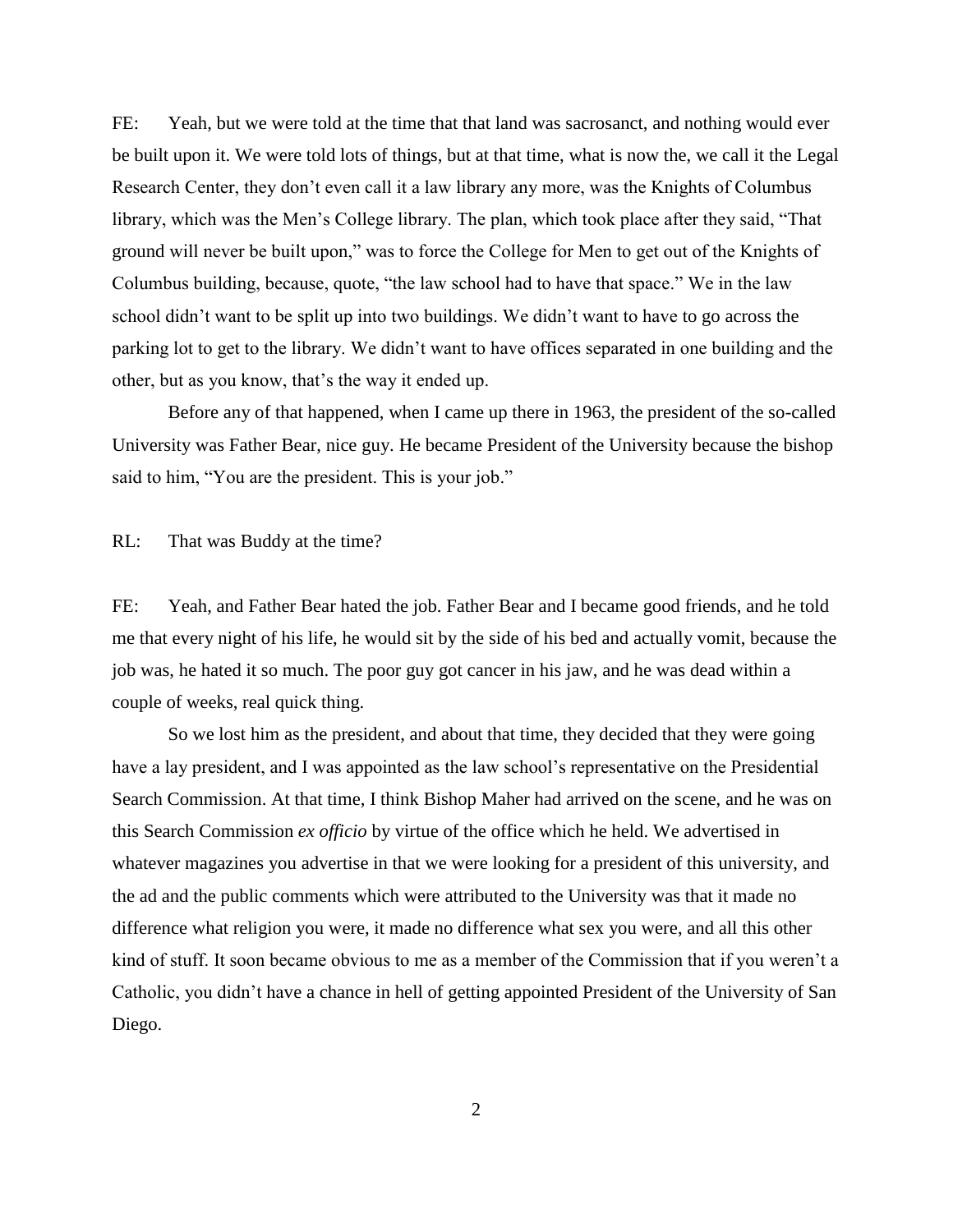I imagine during that period of time that Marci and I went to the zoo at least six times with these presidential candidates. I myself probably ended up eating at least two dozen dinners. I remember Father Shipley, I think he"s still around. Father Shipley has been known for always running places, because he"s always late, and for pronouncing words in his own little way, like inNOVative …

RL: Oh, instead of INnovative [laughter].

FE: Oh, yeah, and he had a lot of ... I liked the guy. He insisted we go to the same restaurant all the time in Mission Valley, and I got so sick of that restaurant.

Anyway, we finally, a bunch of us settled on a candidate that we thought was very good, but it turned out he didn"t get past the bishop because he was Chinese and he had been divorced, so he had two strikes against him.

RL: Was there a Board of Trustees involved at the time?

FE: Yeah, I think so. The gal that, I'm trying to think of her name, she was from La Jolla. She"s been on the Board of Trustees forever, and I think she finally retired from the Board of Trustees, and she"s got to be at least in her eighties. I can"t think of her name. She was a member of the Commission.

Anyway, it finally came down to two people, Author, not Arthur but Author Hughes, Art Hughes, who at that time was, I think, a provost at the University of Northern Arizona in Flagstaff, Arizona, who was a converted Catholic. He was a convert. His wife's name is Marge, and the remaining candidate, I think his name was McConnell, who was from Boston, I think. After these two names were proposed, each of the three schools voted on them. The College for Men and the College for Women voted for Hughes, and the College of Law, the law school, voted for the other guy, so Hughes was appointed the president, which was a good move. I think Art did a wonderful job as President.

But what got to me was that the diocesan newspaper came out with the headline that said that Hughes was the unanimous choice of all the schools, and I"m saying to myself, "Here I am,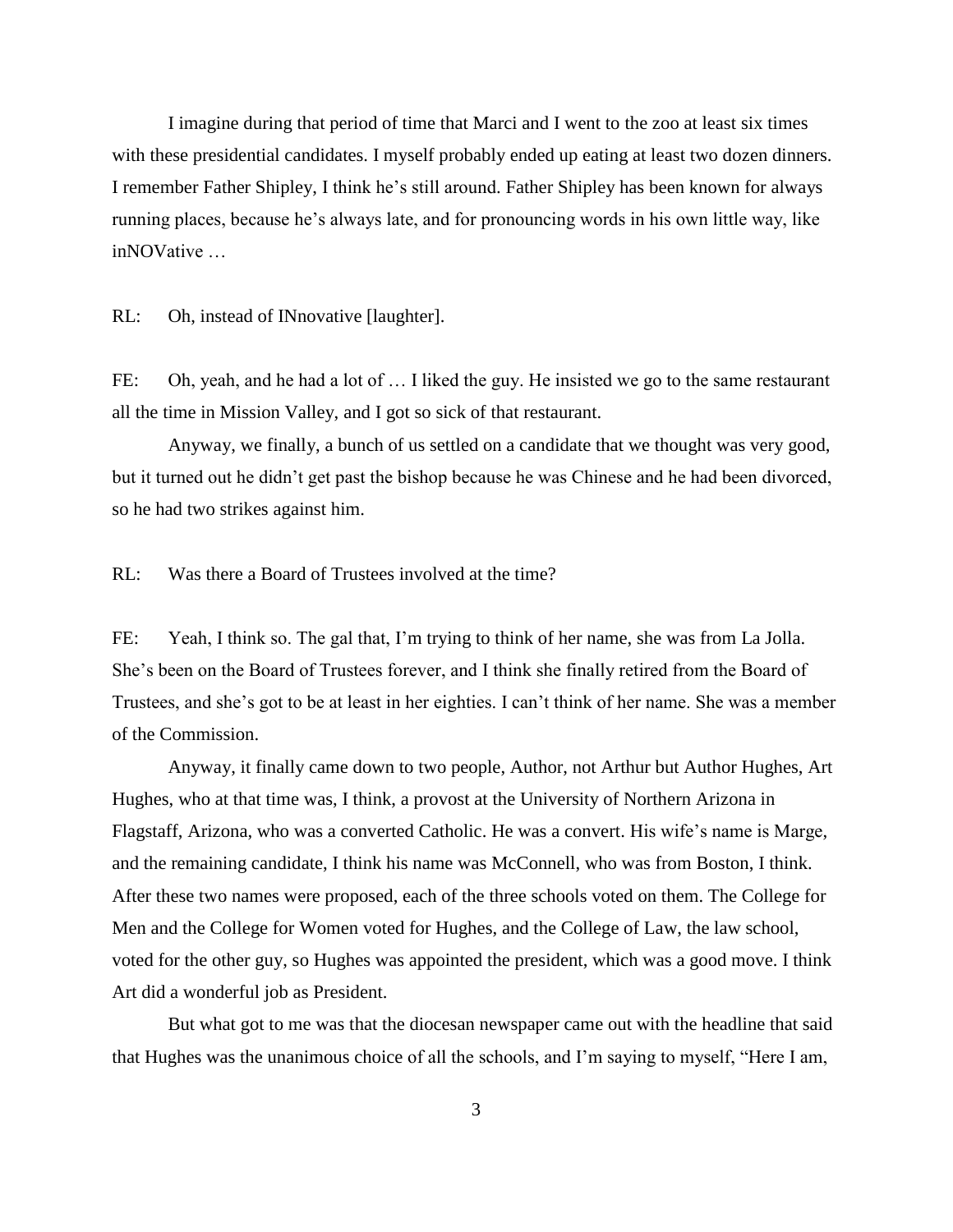teaching in a Catholic school, where supposedly we"re all moral and ethical, and we tell the truth, and this is nothing but a damn lie," which it was and always will be. But as an addendum, I must add that any time anyone asks me what did I like best about the University of San Diego, my answer is, "The fact that no one ever even asked me during the entire forty years I was up there what my religion was." No one ever tried to convert me to any religion, and no one knows to this day that I know of what my religion is, except my friends know that the answer would be I don"t have one. That I always thought was ...

RL: I agree.

FE: They always paid me on time, too, that was a good thing.

RL: I agree with that as well.

FE: But they never bothered me about this religion business. But anyway, this was a lie, Art Hughes was appointed unanimously.

So he became the president. I think his starting salary was \$26,000, plus they would give him a place to live. He started out with real estate people looking for a place to live, and he and Marge decided to buy the house which is directly across from my house. In those days, today I don"t know, we bought this house in 1969 and paid \$67,500 for it; actually \$65,000, the real estate broker gave us half the commission back. They were going to buy the house across the street for, I don't know, \$75,000 or something at that time. I then called up, I forget who I talked to, and I said, "I think you"re making a big mistake. I know the Hugheses would like to buy that house, and I think it would be wonderful to have them as neighbors, but the entire purchase price of that house is going to be taxable income to him all in one year, and I don"t think that you or he wants that to happen." I said, "If you don"t believe me, check with your own lawyers." And of course, they found out that I was right, and that"s how that house got built on campus. I guess it was my fault.

They built that house for the president, and I still remember there was a big exposé in the law school newspaper when they finished it. It was called The Woolsack in those days, you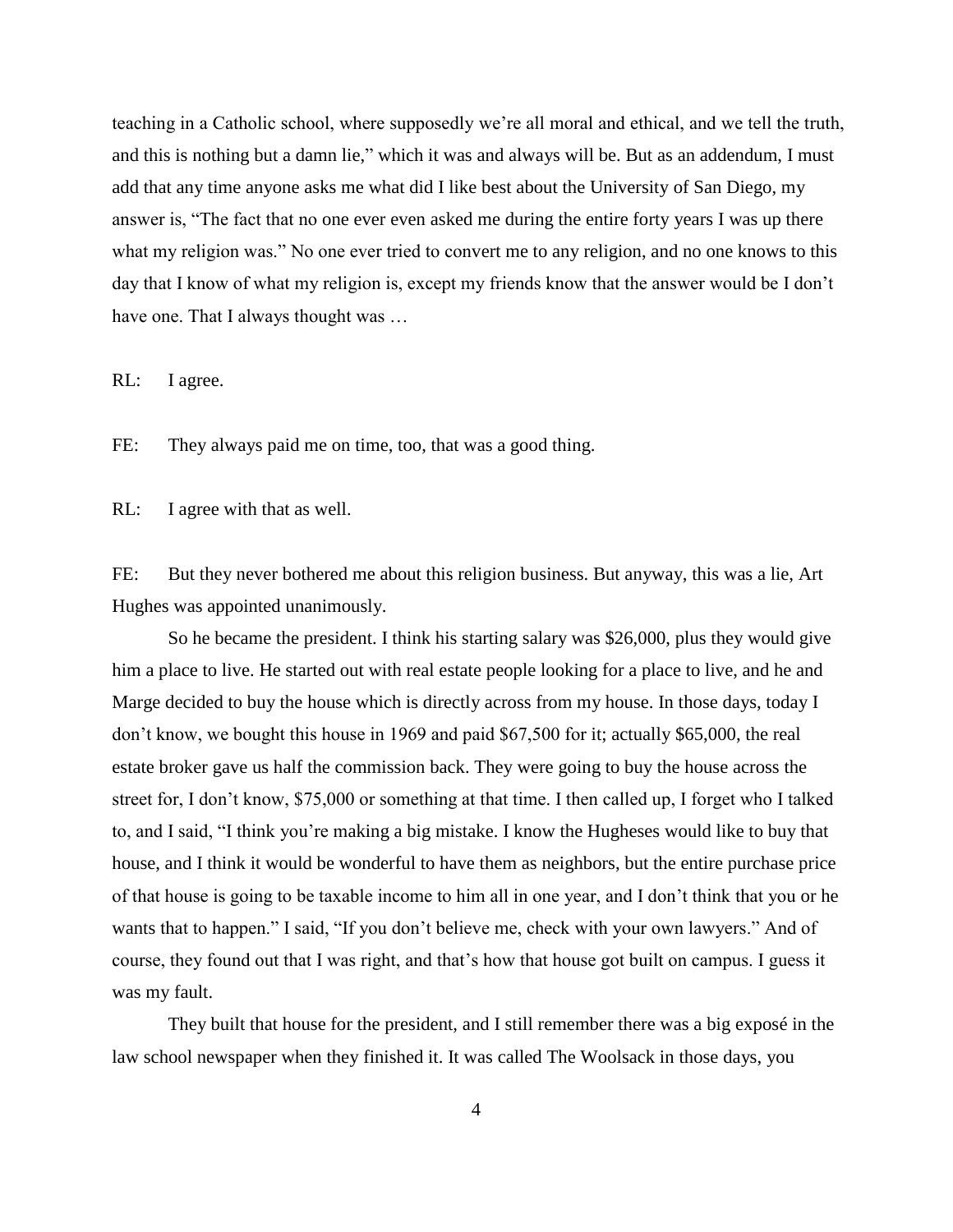know, the paper. Somebody got into the house and went through, and there was a big exposé about how lavish it was and how big the chandelier was, and all this baloney, but anyhow, that"s how that house got built on campus.

RL: It's actually owned by the University?

FE: That's right, and I guess, I can remember this, Mary Lyons, who is presently the president, she"s probably living in it.

RL: She does, yes.

FE: She's rattling around in a big house, I would imagine. Alice Hayes, I would imagine, was rattling around by herself in a big house.

The Hughes had a family of four kids, two of which were biologically theirs and two who were adopted. That"s another story I"ll get to later on. Art and I became very good friends. We exchanged jazz tapes. I introduced him to Cleo Laine. We got to know each other quite well.

In the meantime, the law school was growing. We started making money. We started hiring people. I think in '67 we had a big hire. We hired a couple, Bill and Sarah Velman. Sarah"s still in the neighborhood. She"s remarried, and her husband died, Bill died, after the divorce, which shocked us. Dick Kelly was hired at that time. Dick has since died. He was a very, very good friend of ours.

RL: When did Homer Kripke come on?

FE: I don't recall, but I know when I first started there, we had part timers. We had General Leo Hermle. General Hermle was a big hero in World War II. He was a Marine general. We had Brigadier Miller, who was the British chief authority in the Palestinian territory, lovely guy. We had a fellow named Carroll Smith, who was an old man at that time, and I kind of took over his job, because the first thing I started teaching was Contracts, and Carroll, I think, was teaching Contracts at the time.

5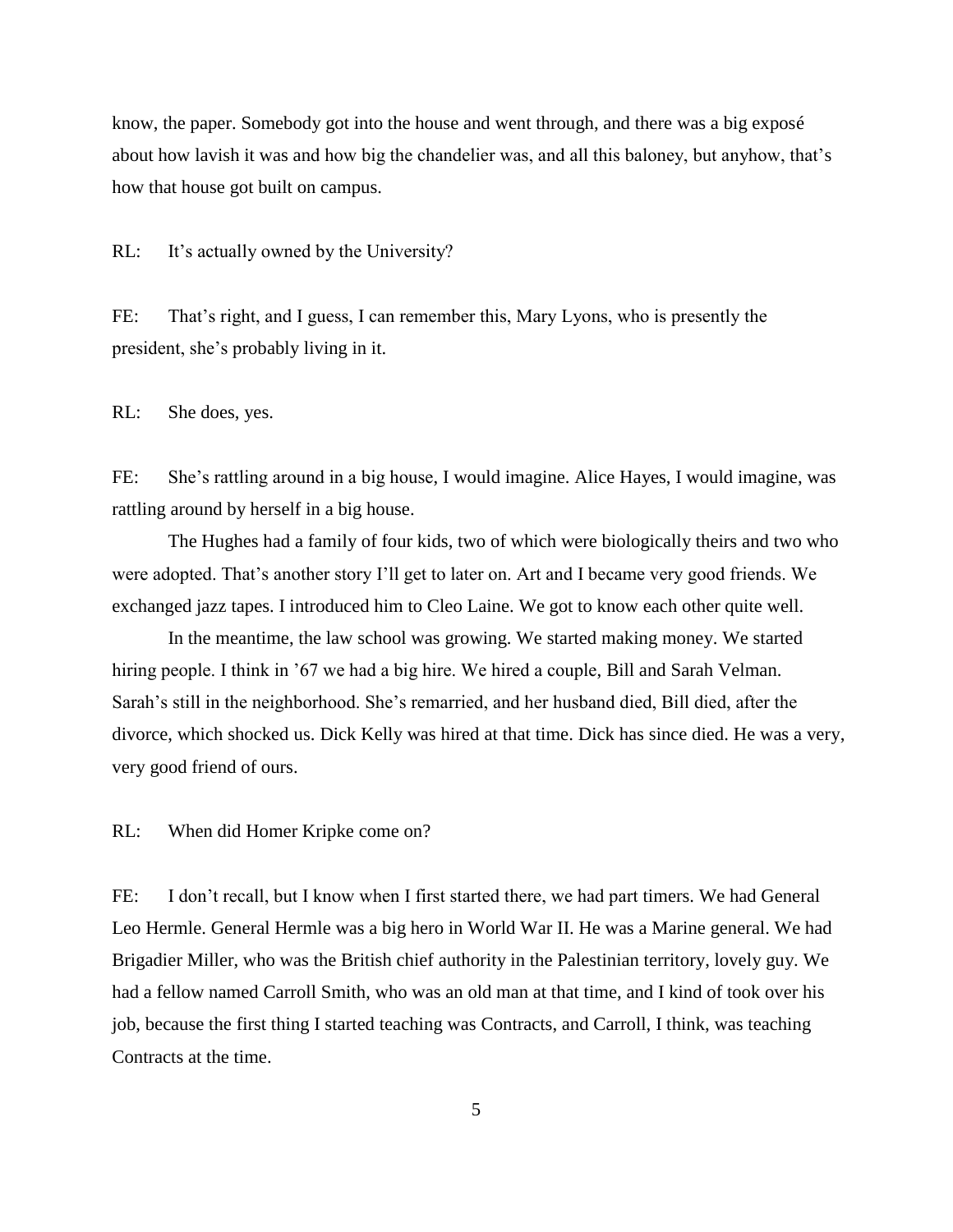We had a lot of part timers. When I started in 1963, for \$7,500 a year, I taught twelve hours a week. It was considered to be normal to teach twelve hours a week. Now, if you told somebody up there to teach twelve hours a week, they would think you were crazy. Those twelve hours were taught day and night. We had an Evening Division, so I would be up there some days from eight in the morning to maybe nine or ten o"clock at night.

RL: Would that be three classes?

FE: Yeah, you"d teach three classes doubled, and sometimes, you"d teach two classes double and another entire course. The ABA at the time said it would be okay so long as you were doubling up in the same class, and it was counted as half an hour, even though … because they had restrictions on how much you could teach.

RL: So doubling meant that you taught the same class at eight and then at two or something?

FE: No, you'd teach maybe eight o'clock in the morning and maybe five o'clock that night in the Evening Division. Some of our more famous students who have gone on to glory were evening students.

RL: Can you think of some examples?

FE: Oh, judges, the Secretary of the Navy, who lost his job because of the Tailhook Scandal. He had a dinner which was presided over by Ed Meese, who had been a big shot in the Reagan administration, that's another story, and was nice enough to get up at that dinner and refer to me in this way, that he had always felt that the best thing that ever happened to him was being in my class, because from there and after, what I did to him one night, keeping him in the frying pan for 45 minutes, that it was such hell that everything else that came thereafter was easy. He could deal with anything.

RL: And this was this fellow who went on to be Secretary General of the Navy?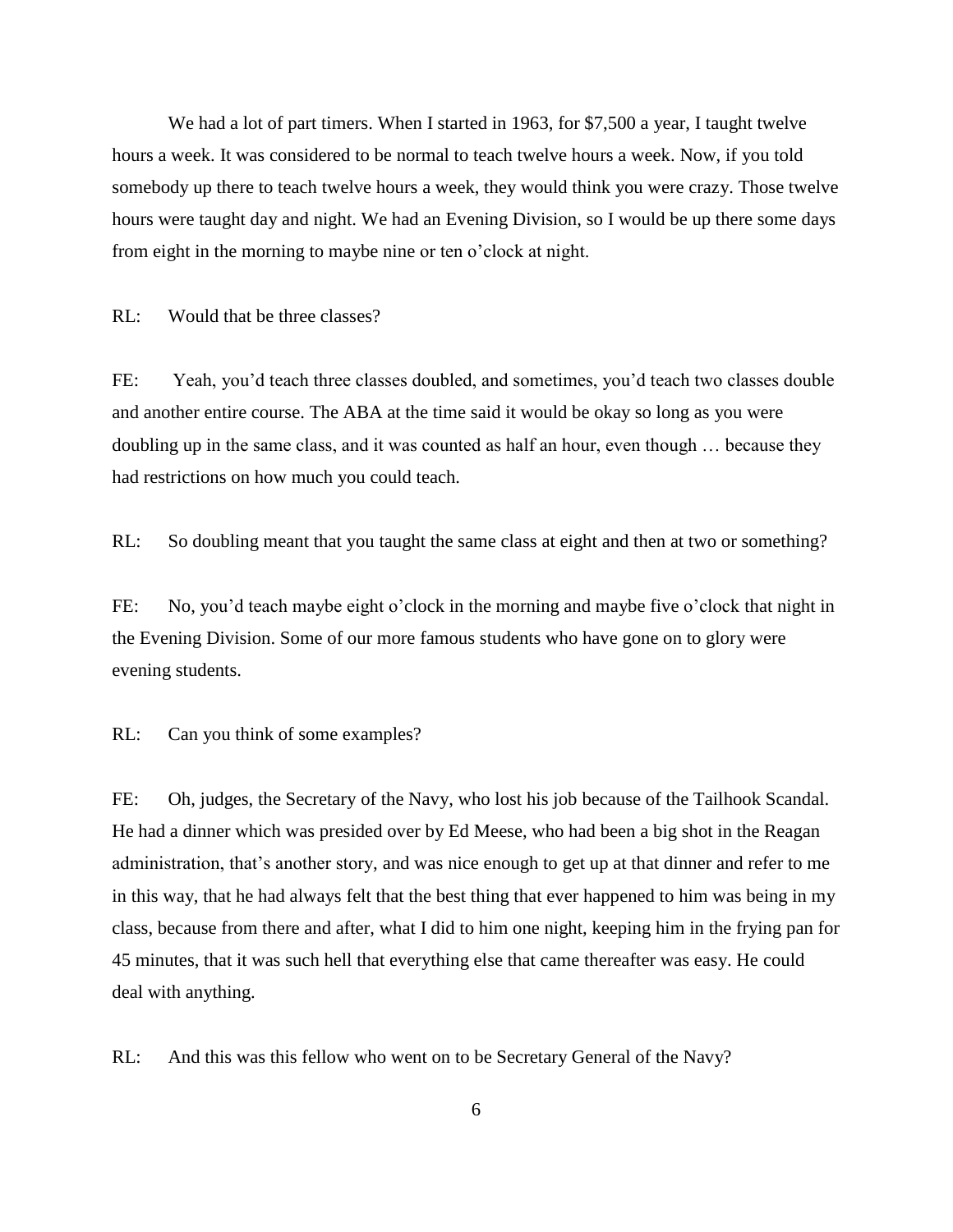FE: Secretary of the Navy.

RL: Secretary of the Navy, excuse me.

FE: Yeah, and he got canned because of the Tailhook Scandal.

RL: Do you remember the name?

FE: Yeah Larry, I can't think of his last name; his first name was Larry. Everybody got a big kick out of this. He also went on to say that I was his favorite professor. That was nice. But he said that after he went through 45 minutes of hell with Engfelt, he said you were ready for anything.

As I say, Ed Meese was there. Ed Meese, as you know, became Attorney General in the Reagan administration.

RL: And he was on the faculty, is that right?

FE: No, he wasn't, and that's another thing which was untrue. Ed Meese came to us with hat in hand, almost begging for a job, because he had been up in Sacramento. Reagan had gone to Washington. He was not employed at all, but he said he could, if we set up a criminal justice institute that he could run, that he could bring in the money. It would be funded, so we were offered, in effect, free money so he could run a criminal justice center so he would have something to do and have a job. I'm not making this up. He never was a member of our faculty, as opposed to what was said.

Billy Anders, who was a good friend of mine in high school, who went around the moon as an astronaut and later became ambassador to Norway and Head of NASA and many other things, never graduated from Grossmont High School, but they say he did. He was there for a while but went to Bowdoin to take prep courses to get into Annapolis the same year I got into Annapolis, but I didn"t go. Ed Meese was one of those things.

7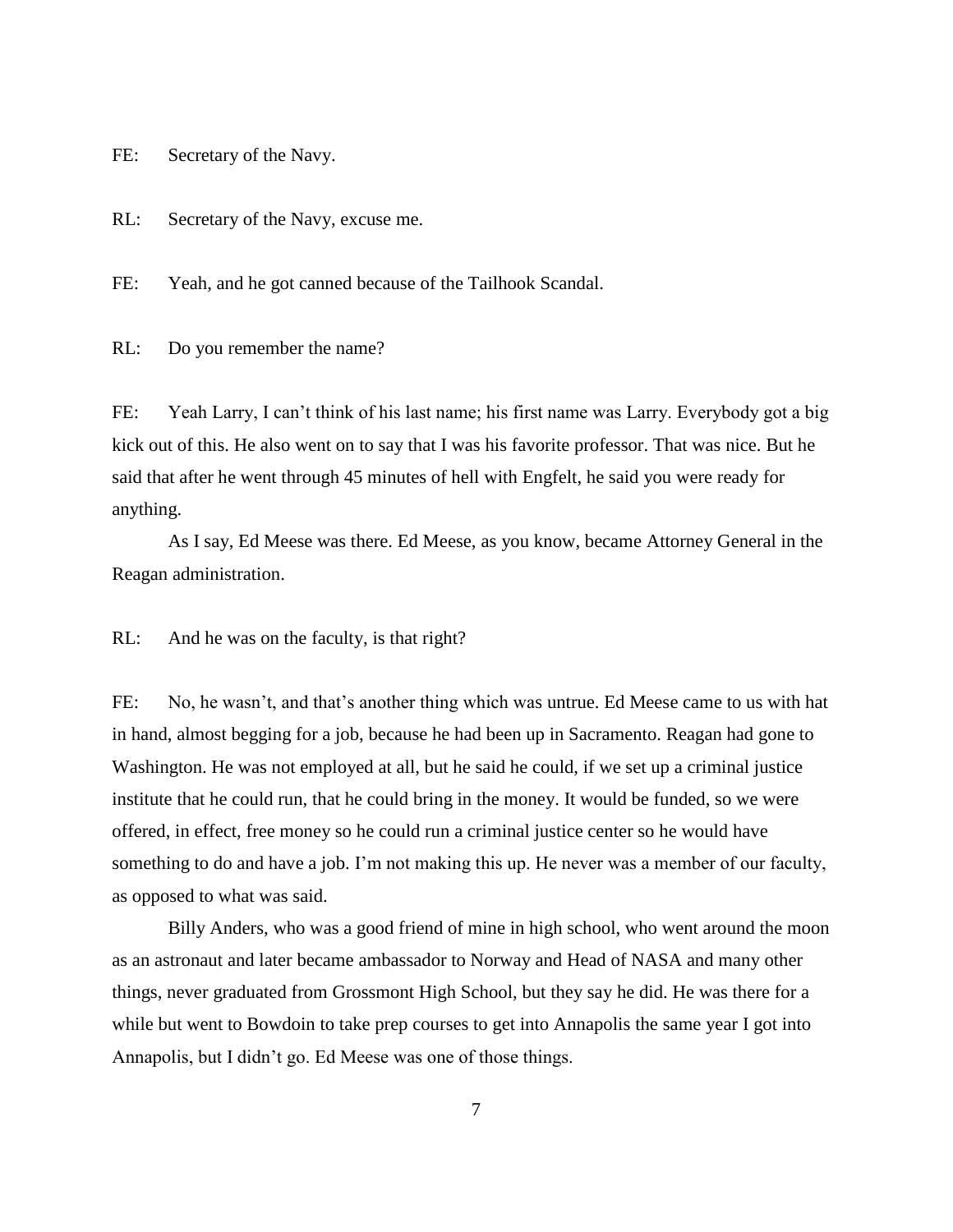[aside to wife, Marci]What was that guy"s name who was Secretary of the Navy, Larry ...?

ME: Larry Garrett?

FE: Larry Garrett, thank you, and she says she doesn"t remember things, Larry Garrett.

ME: I remember things from way back when.

FE: The Honorable Lawrence Garrett, former Secretary of the Navy. They say the buck stops here, and you know, if you're the Head of the Navy, and you've got a bunch of pilots that start chasing semi-nude women in Las Vegas, you"re the one that ends up getting canned. Anyway, he was nice enough to say what he said, after he had gone through 45 minutes of hell with me in a Contracts class, no, it was UCC, the Uniform Commercial Code, and we were going over a certain section of the UCC, and I wouldn"t let him off the hook.

Anyway, an awful lot of our very distinguished graduates have been from the Evening Division. That's important because the entire time I've been up there, they keep bringing up the same thing: should we or should we not abolish the Evening Division? There was a lot of pressure during those years to get rid of the Evening Division.

RL: What was the reason for that?

FE: It wasn't cost-efficient. Nobody wanted to teach at night. Those were the main reasons. I myself, later on after I"d been there for a while, would scream like hell if they tried to give me an evening class, but sometimes it didn"t work. I"d end up with an evening class anyway. But at the beginning, like I say, we taught twelve hours a week and thought nothing of it. Those powder puffs or cream puffs that are up there now [laughter], plus the amount of money we were paid …

RL: What were the class sizes back then?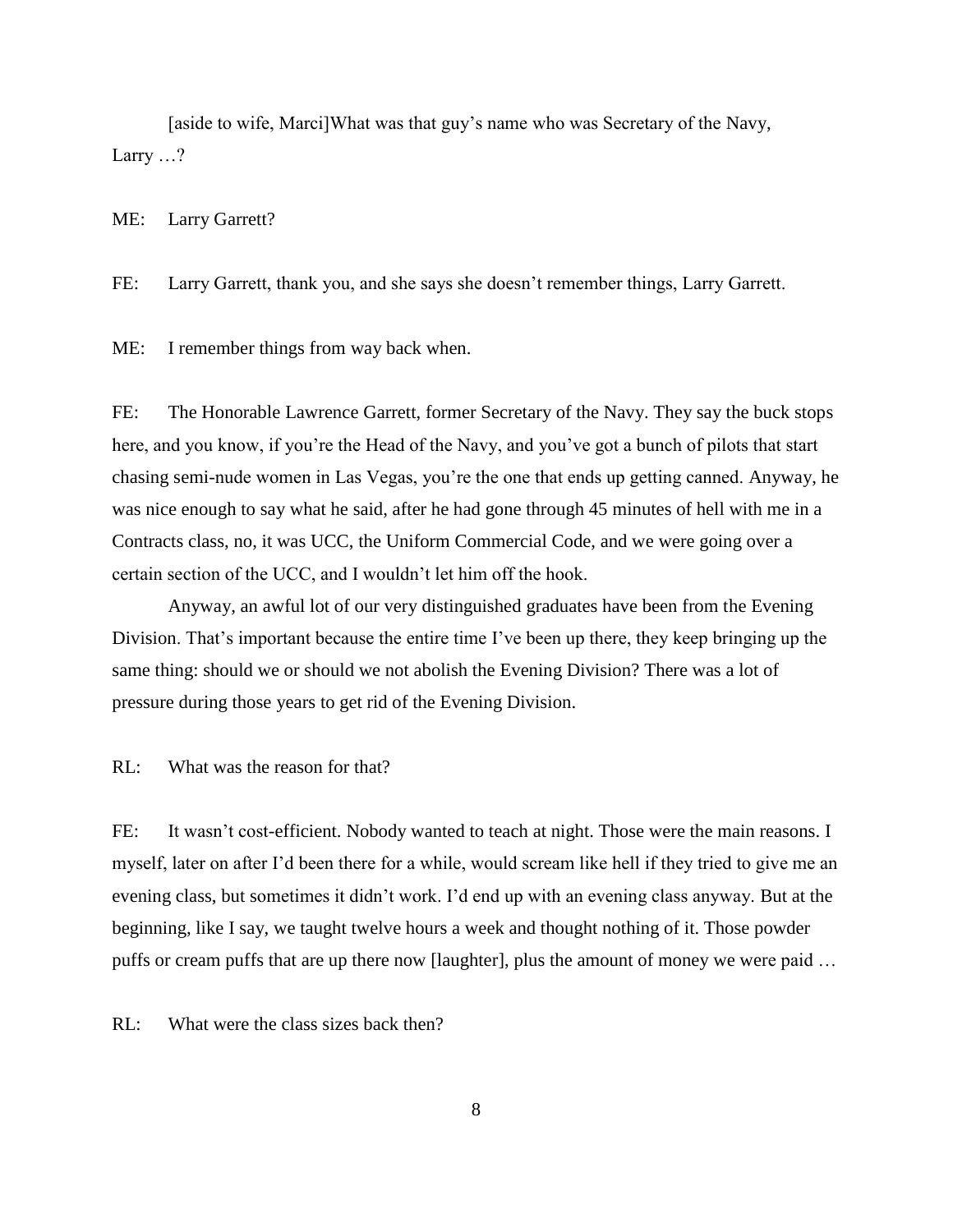FE: They were small to begin with. The graduating class of 1964, it was the first class I taught that graduated, there were 24 people, I think, in that class. When they have reunions, they have them for five, you know, ... When they have the class of '64, we go, because we know those people. You not only associated with those people in school, you associated with a lot of them socially, including spending a weekend in Rosarito Beach and things like that. I could tell stories about that.

RL: And you used to have them come here, didn"t you?

FE: Yeah, oh yeah. We used to play pool, you know, and have parties here, and we would socialize with each other. It doesn't happen any more. You don't have that kind of feeling. Like I say, Dick and Ruth Kelly ended up being our best friends even though Dick and Ruth, what were they, about ten years older than we were.

ME: Mm-hm, at least.

RL: Do you think that's a function of size?

FE: Yes. For instance, when I started, there was no such thing as parking regulations. There was no such thing as these people running around in police cars or what have you. We didn"t have these people with their starched uniforms, and now we've got 'em, God knows. They got Smokey the Bear hats they wear at graduation ceremonies. You could park where you damn pleased. When we thought we were really doing well, the faculty actually got to park right next to the building, and you actually had your name painted on the curb. There were no charges for it.

Later on, they attempted to charge us parking fees, and I was labeled by the people across the street in the university administration as a labor dissident, I think they called me a dissident or anarchist or something, because I refused to pay my parking fee. I said, "Look, I got my contract in March, and there wasn"t a thing in that contract about a parking fee. You"re trying to superimpose upon my contractual obligation something which was not bargained for, and I"ve been teaching Contracts for many years, and you can"t do that. I refused to pay, and the word got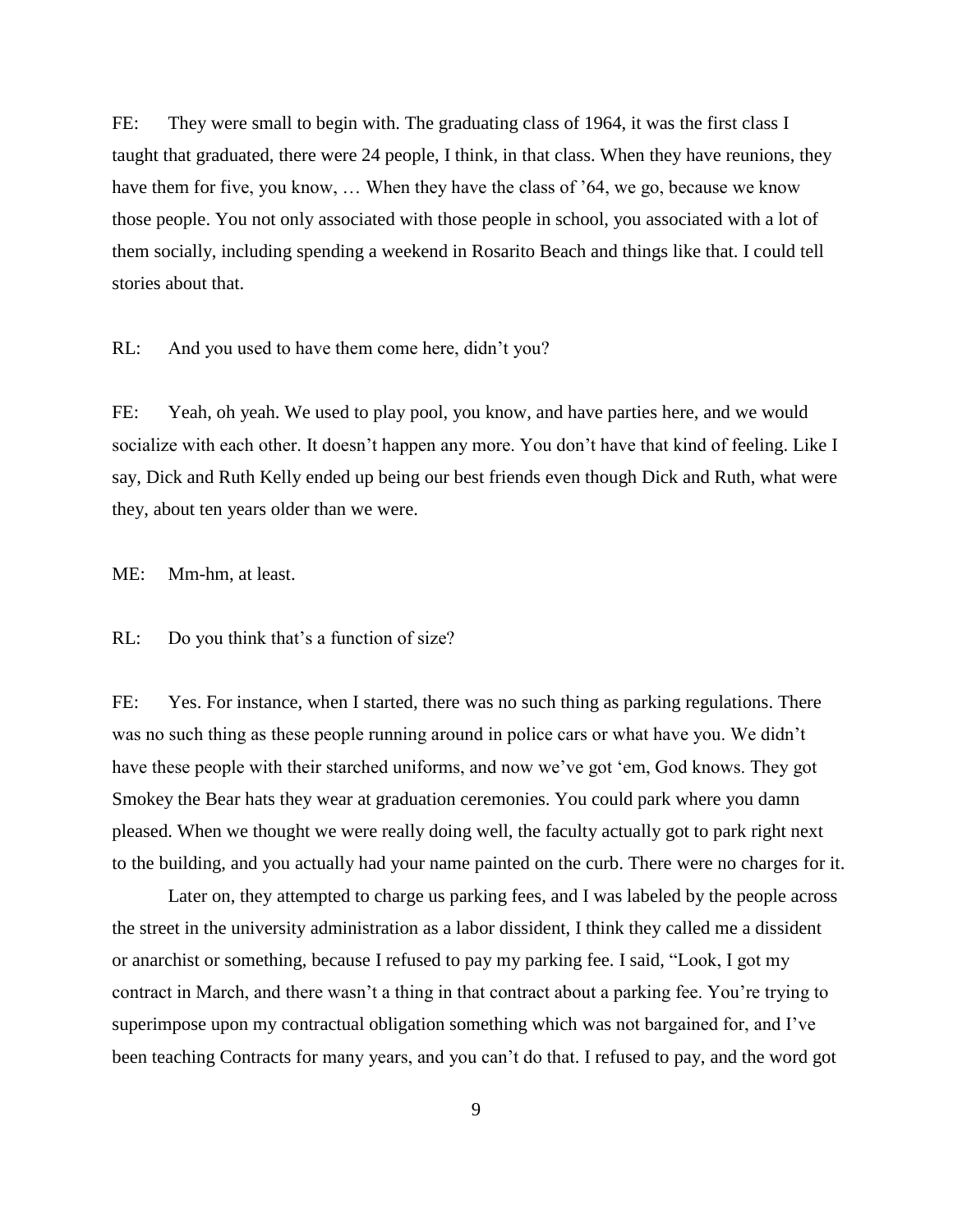out throughout the entire university that there"s some guy in the law school who says we don"t have to pay this. So the Head of the Security …

#### RL: Don Johnson?

FE: Don didn"t come over; a cohort of his came over. I knew Don quite well, too. His cohort came over and went to the dean"s office and said, "Could I speak to Professor Engfelt?" And they called me, and I said, "Sure," and he came in, and he said he wanted to know what would happen if they tried to enforce these parking fees. I said, "First of all, if you try to impound anyone"s car and tow it, I would think that the person who got towed would have a good cause of action against you for having committed a tort of trespass to chattels." I told him that, contractually speaking, anyone whose contract was entered into prior to the time that they tried to impose these parking fees had no obligation to do so, because actually no consideration was given to support any promise to pay a fee. You just can"t do it, unilaterally change the terms of the contract after it's been entered into.

I thought this guy was going to argue with me. He said, "I"m so glad I talked to you. Now none of us are going to pay it [laughter]." And he went back, and nobody did that first year. I jokingly said, "If they attempt to collect this fee from me by deducting it from my paycheck, I am going to sue the University; I am going to sue the diocese; and by God, I"m going to join in the Pope." When word got out that Frank was going to sue the Pope, that was … In those days, I was young, and I was having a hell of a lot of fun. I enjoyed these things, but I wasn"t going to put up with that kind of stuff.

We started to get bigger, and you know, big doesn't necessarily mean good. As you know, now we have huge bureaucracies. We"ve got something called Human Resources. Since I had my body fall apart in January of 2003, I"ve had to deal with Human Resources. I got a letter from Human Resources the year after my contract finally ran out, when I guess I officially retired, telling me that I was entitled to get \$983 or something for medical, not expenses, but for premiums paid to Medicare and to private insurance, and I could apply for this, and if I had any questions, call this number. I called the number, and I got ahold of some woman. She didn"t know anything about the program, although she knew that her name was in this and that she had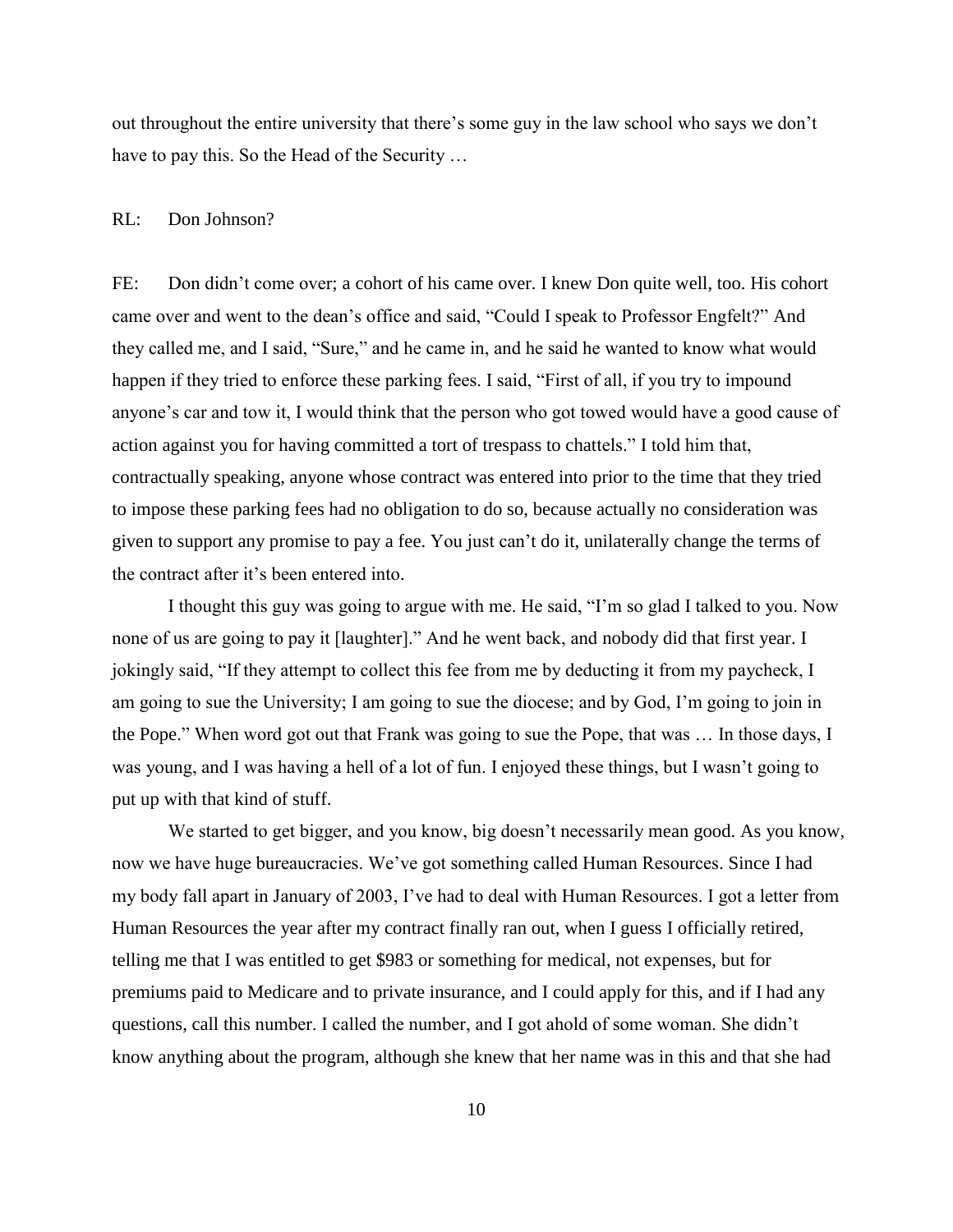signed the letter. She then informed me this only applied to those premiums which were paid in the year following my retirement.

I said, "What you"re telling me is that this letter is one year premature." She said, "Oh, I guess it is."

I said, "Next, you"re going to tell me I"m not getting another letter next year, am I either?" She didn"t know.

"Actually, for all I know," I said, "neither you nor I will be around next year." I said, "If you"re smart, you"ll quit your job, and I may be dead."

Well, she made the mistake of saying, "Well, at least, you'll be going to a better place."

I said, "Where is that?"

And she said, "Heaven."

I said, "Tell me about it. What"s your vision of heaven? Do you really believe in that crap?"

She said she didn"t have a vision of heaven.

I said, "I"ve always kind of thought of it, if there is such a place, I might be up there sitting on cloud with my bald head, and all these little angels will be flying around pissing on my head"

I just read the day before the worst thing you can do is to pick on somebody"s religion. That's a very offensive thing to do. It was obvious to me that she really thought she was going someplace after she died. She didn't know exactly what this place is, and I think if you ask most people who believe they"re going to heaven, they don"t know what it is, although I had a nurse in the hospital who'd already picked out her room in the golden palace, but that's another story.

Getting back to the, this is just an example of big doesn"t necessarily mean better, we started hiring people, '66, '67, we got the Velmans, we got Kelly, we got ...

ME: "66. "65.

FE: … the Brattons, Darrell Bratton, Bert Lazerow. Morris came later, Grant Morris.

ME: Weckstein came later.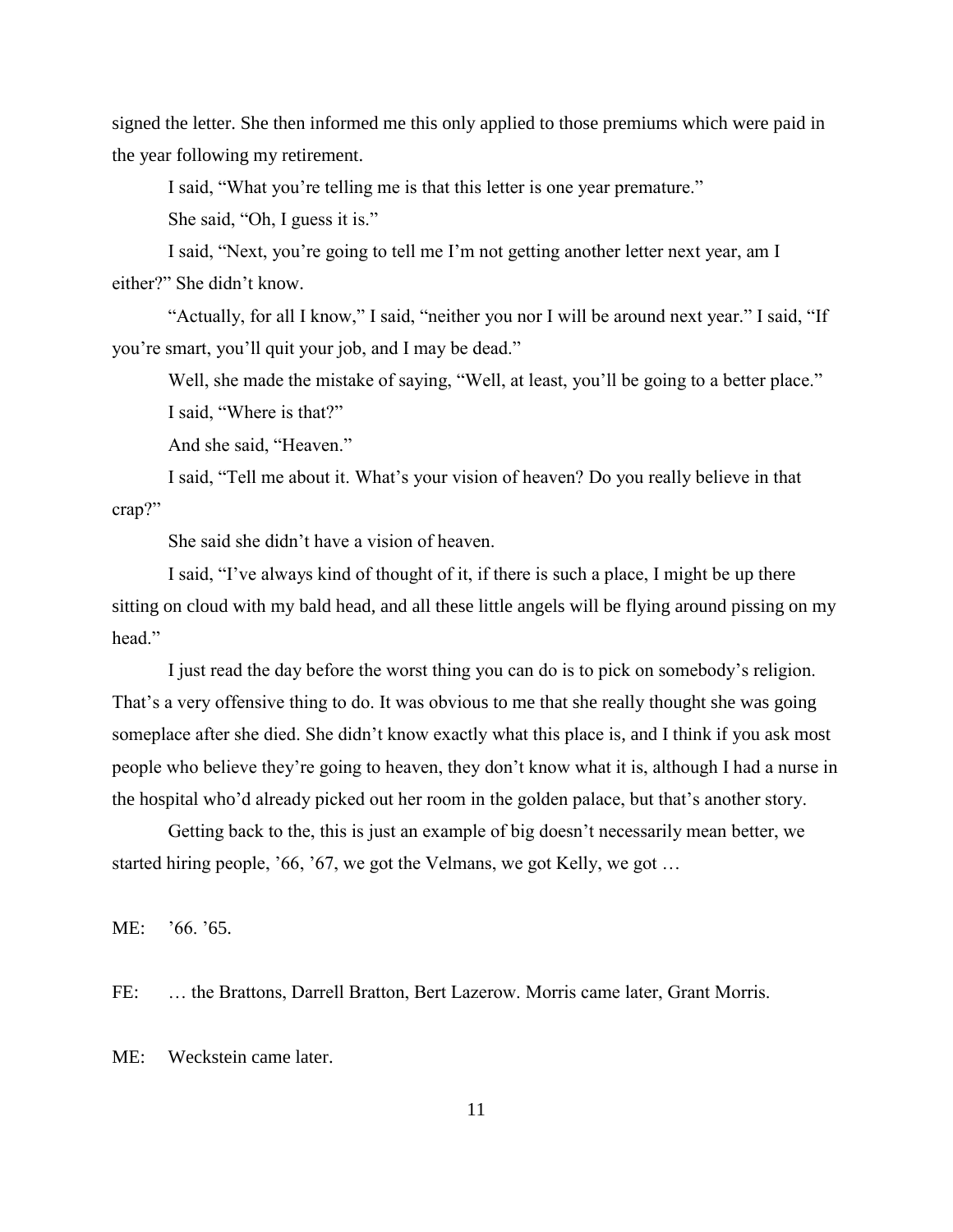FE: Weckstein came later. We got him from Connecticut. Mike Navin we also got from Connecticut. I recommended later on that they hire Lou Kerig and Marv Krieger, who were both teachers of mine at the JAG school, and they lived here for the rest of their lives.

And the faculty started getting larger. Joe Sinclitico, I thought, did a very good job. He made a big mistake. He was at a cocktail party in More Hall. In those days, More Hall meant two things. It meant the building plus the large auditorium, which had no chairs in it, on the bottom floor.

RL: Oh, there was an auditorium?

FE: Oh, yeah, there was a great big empty room. It was called More Hall.

RL: Is that where the big foyer is now?

FE: It was done right over. We've done it so many times. For a while, it was called the Fletcher classrooms, because the Fletcher family gave the money.

RL: So what did Joe Sinclitico do at this party?

RL: He had one too many to drink and referred to Bishop Maher as "that cheap Irish politician," which, of course, was true, and word got back to Bishop Maher. Joe at the time was on a sabbatical in Rome. He got a one-page note from I. Brent Eagen, who is likewise dead, good looking guy, though, he was really a hunk. I. Brent, I mean, he was the silver hair and the whole thing. I had lunch one table away from him, I think, two weeks before he died. Perfectly healthy, and with the cancer, he was dead. But Joe got a one-page note from I. Brent Eagen, not even signed by the bishop, which in effect said, "You"re fired." So he was gone.

So Joe Brock took over as the acting dean. My office was at that time on the same level as the dean"s office, where the dean"s office is today. I jokingly said during a little speech I made, the event being Kelly"s retirement, which was what, "72 or something, he inherited money from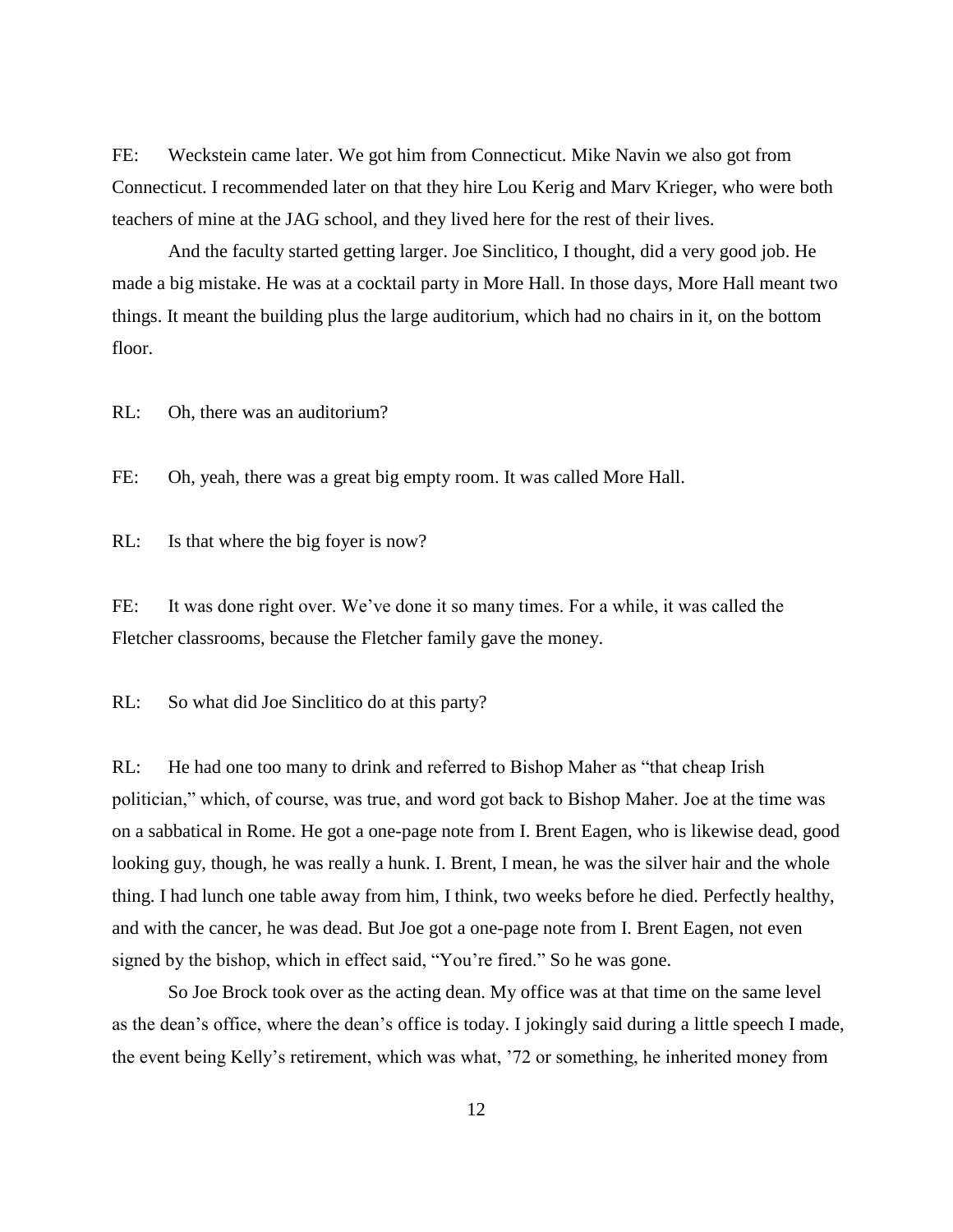his mother, and he said he was going to retire, and he did. He mainly retired because he couldn't stand all the PC stuff, political correctness. He wrote a Property exam question which involved a woman having to clean up the mess which was caused by a clogged toilet or something, and all the women revolted against him. He said, "The hell with you. I"m not going to put up with this crap," and he retired.

But at his retirement ceremony, I said, "You may have noticed that since Joe Brock has taken over as the acting dean, that there is a small trench which has been worn into the concrete floor between his office and mine," which was true. Joe was a great guy, but, oh, he was so timid. He was always after me. "Frank, Frank, you"ve got to come here. I"ve got a problem." The best one was he called me over one day and, I don"t think you ever met Joe …

RL: No.

FE: Joe was known as the chancellor. He taught Equity, and Joe had wattles under his chin, and he"d go, "Brrr-rrr-rrr," and they would shake, and he was bald as a billiard ball, great guy. I loved him. He married late in age. Minnie Brock is still living in the same house. I remember Marci and I had dinner with them after Joe had Alzheimer's. He would say, "Pass the butter," and he would point to the meat.

He called me, and he said, "Frank, come over right away, brrr-rrr, we've got a big, big problem."

I went over to the office, and said, "What"s wrong, Joe?"

He said, "We're having a revolt."

I said, "Who"s revolting?"

"All the Jewish students," he said.

"What are they revolting about?"

He said, "They don"t like the fact that we have a Christmas tree." I mean it, we had a Christmas tree.

And he said, "They told me that they are going to boycott the classes, refuse to pay their tuition, blah, blah, blah, blah, blah, unless we put up a Chanukah bush."

I said, "Joe, calm down. They"re pulling your leg."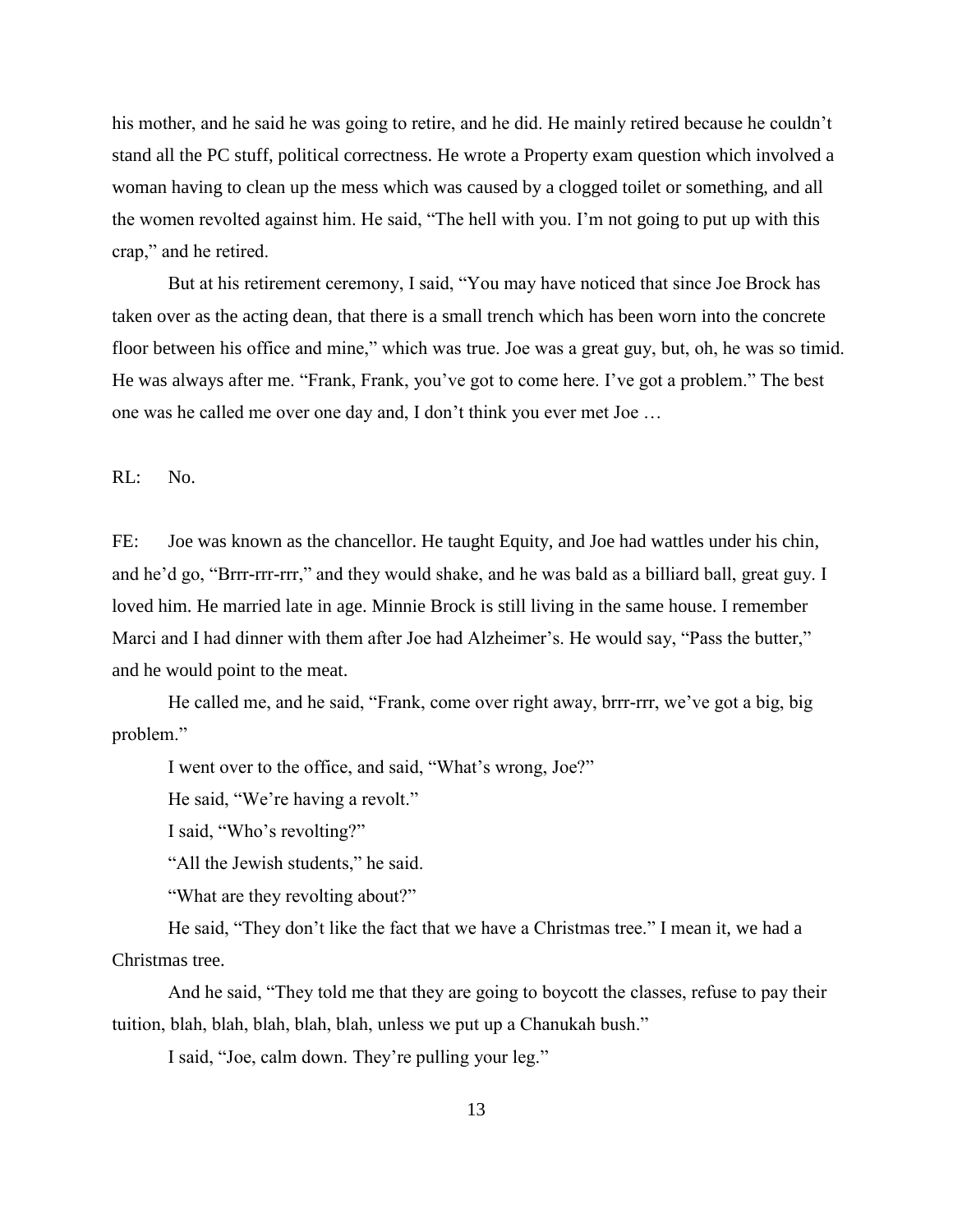"Whaddya mean?" Joe, if he hadn"t become a lawyer, he would have become a priest. If you go to the, oh what"s the name of the chapel up there, the Immaculata, you go through the door on the far west and look up, you will se a big stained glass window which has Joe Brock"s name on it. It was in his will. He donated a lot of money to put a stained glass window in that Immaculata.

And I said, "Joe, they"re pulling your leg."

"Whaddya mean?"

I said, "There's no such thing as a Chanukah bush. It's a joke! It's a joke among Jewish people. There are a lot of Jewish people who have a hard time because their kids don"t understand why they can"t get presents, blah, blah, blah, blah, blah, and why they can"t have a tree, and they jokingly refer to the Christmas tree as a Chanukah bush. They get plenty of presents. For all I know, they get presents for eight days in a row or something. They"re not going to do anything. There"s no such thing as a Chanukah bush." He didn"t believe me.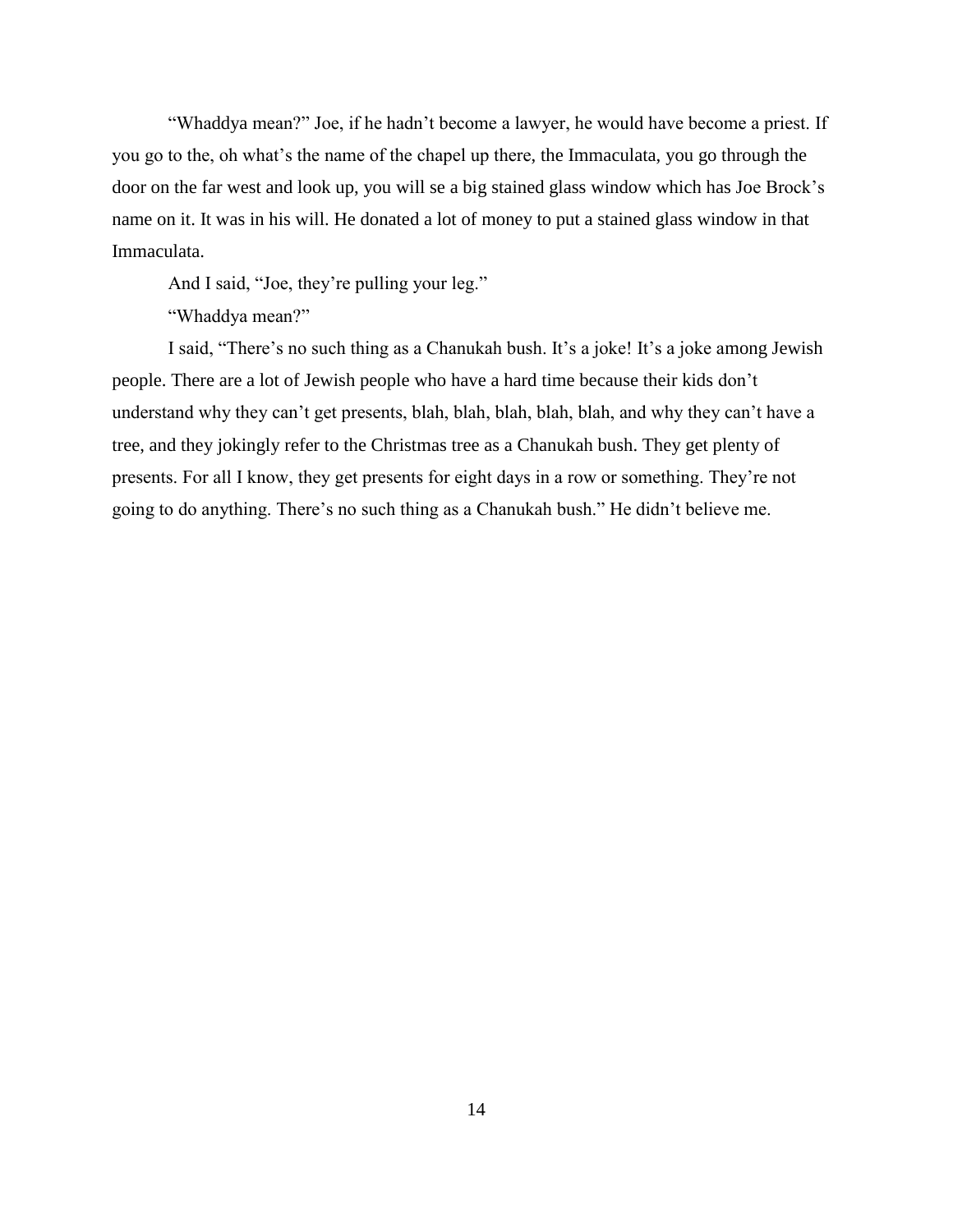

*Legal Research Center*

## CONVERSATIONS IN LEGAL EDUCATION:

ORAL HISTORIES OF THE FIRST HALF-CENTURY OF THE UNIVERSITY OF SAN DIEGO SCHOOL OF LAW

Narrator: Professor Frank Engfelt (Marci Engfelt was also present)

Interviewer: Ruth Levor

Ī

Recorder: Ruth Levor

Date: June 3, 2005

Accession No.:OH-LRC-Engfelt-2005-1b

TAPE 1b: SIDE B

RL: How many Jewish students do you think there were at the time who pulled this joke?

FE: I would guess maybe half of the student body.

RL: Oh, you think so?

FE: Oh, I think it's really true. You know, the old Goldberg, who was the Jewish comedian, the woman? "If you ever be a doctor or a lawyer or a CPA …"

RL: Uh-huh, Molly Goldberg.

FE: Molly Goldberg, yeah. I think it's true. I think part of, again, I'm not a Jew, but part of the ethos and part of the culture of being a Jew is to have an education and to study and to make something out of yourself.

RL: I'm just surprised that there were that number, that you think there were that number of Jewish students.

FE: There were quite a few, I think, were Jewish. I would guess that Catholic students, maybe even today, were in the minority. I don"t know, but it would just be my guess.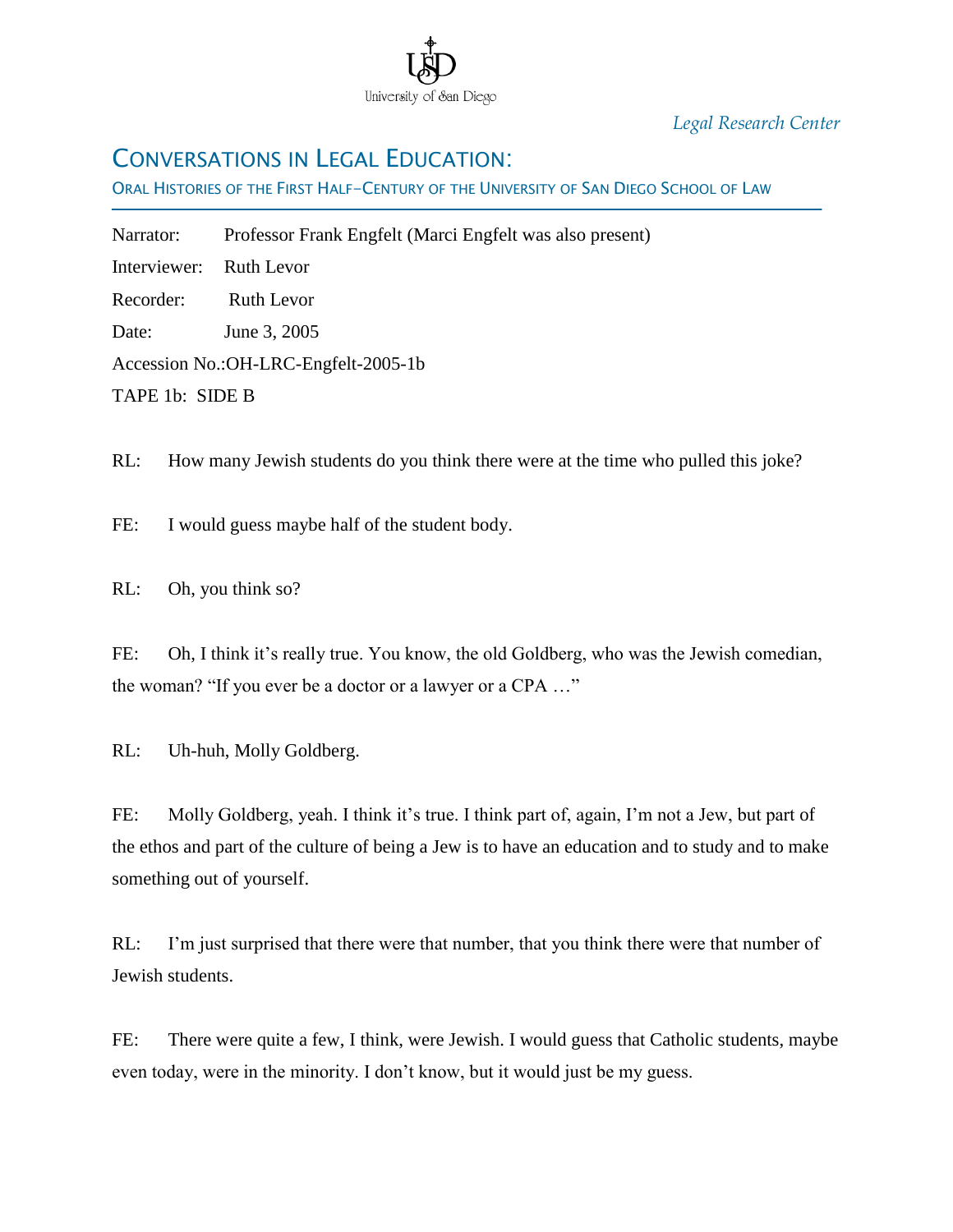As far as the faculty is concerned, Joe Darby"s Catholic. Grant Morris is Jewish. Larry Alexander is Jewish. I don"t know what Kevin is. I don"t know about Walt Heiser. Bert Lazerow, I know, is Jewish. We got invited to Bert Lazerow"s house for dinner.

RL: Let me ask you another thing about the students. When you started, do you think that most of the students were fresh out of college, or were they GI Bill people, what do you think?

FE: The Day Division usually was a lot younger, although I had people in the Day Division who actually died, who were so damn old they died before they got out of school. I had one guy in the Day Division, I swear it's true that, at least on three different occasions, they had to carry him out on a stretcher while he was taking examinations.

ME: Who was that?

FE: He was a retired major, and he had heart problems, and he'd get excited during the examination, and he'd go ploomp, and they had to carry the guy out. I had one guy who was in his eighties when he started law school, and he didn"t last. But they were typically younger in the Day Division.

In the Evening Division, I always have said, and I"ll say it forever, that my perfect law school class would be a bunch of night students that I could teach at ten o"clock in the morning.

RL: And what you mean by that is ...

FE: ... that I don't want to be up there at night, but that the students who studied harder, who were more motivated, who were basically better students, were the evening students. I mean, these people would come in after having put in a full day on the job, and they would be prepared. You wouldn"t get the type of stuff you would get from the day students. What I saw in my last ten to fifteen years of teaching was that each year, the caliber of the entering student went down, in spite of the fact that we were told by the dean"s office that this is the best class we"ve ever had;

2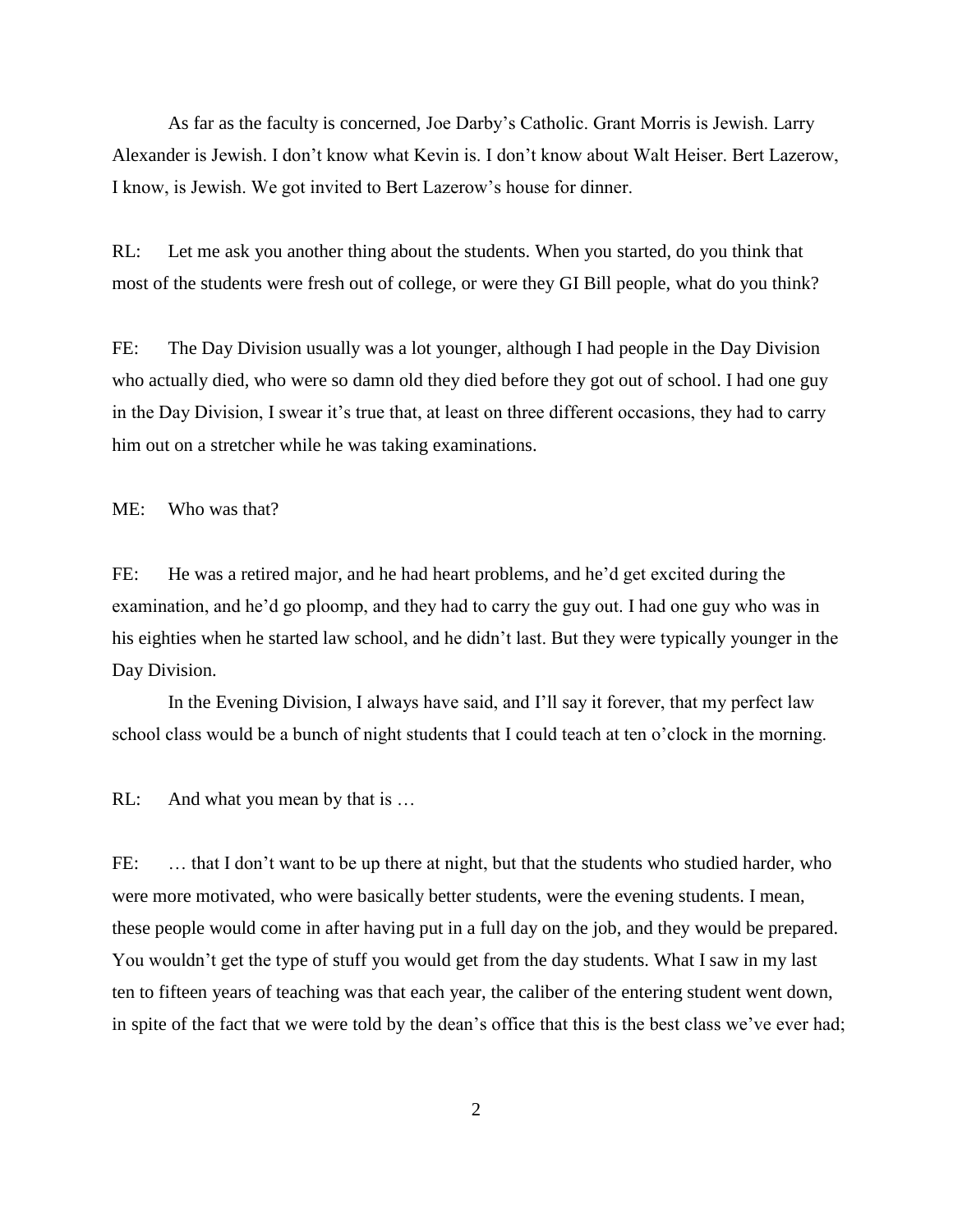their average LSAT was higher; their GPA was higher. But insofar as being educated, motivated people, a lot of them were not.

I have found that most of the students today know little or nothing about literature. I tried in class to make references, one to Kipling's Poem "If," and the word I wanted was "if," you know, *if* things were different, would we have a different outcome in this case? And I said, "You're all aware of the poem 'If.' Nobody.

I said, "Does the name Rudyard mean anything to you?" Nobody!

One day, I mentioned in class that that's kind of a Panglossian view of things, isn't it? Didn't know what the hell I was talking about. I said, "Have you ever heard of eponymous words?" Didn"t know what I was talking about. They didn"t know what an eponym was.

I said, "Have you ever heard of Dr. Pangloss?" No!

"Have you ever heard of *Candide*?" No!

"Have you ever heard of Voltaire?" No! They don"t read! They sit in front of a computer, or sit in front of a television, but their literary background is bad.

RL: What about their writing ability?

FE: Never been very good. The worst part of the job is grading bluebooks, especially if a lot of your grading consists of putting Xs or question marks by things just because it"s not a sentence, or it's grammatically incorrect, or it just doesn't make any sense. I never wrote in bluebooks long comments. I used to jokingly tell them, "If you se a BS in the margin of your bluebook, it meant that you made a bad statement," and they all knew that that's not what the BS stood for.

RL: And that remained constant? You didn't see that fluctuate?

FE: No, I saw a steady decline. It bothered me. It bothers me right now, because on paper, you know, you"re told, for instance, that we had 3,000 applicants, and we only took 250 or whatever. You think, gee, we're getting la crème de la crème, and then you say to yourself, "If this is the cream of our young society, this country"s got a lot of problems."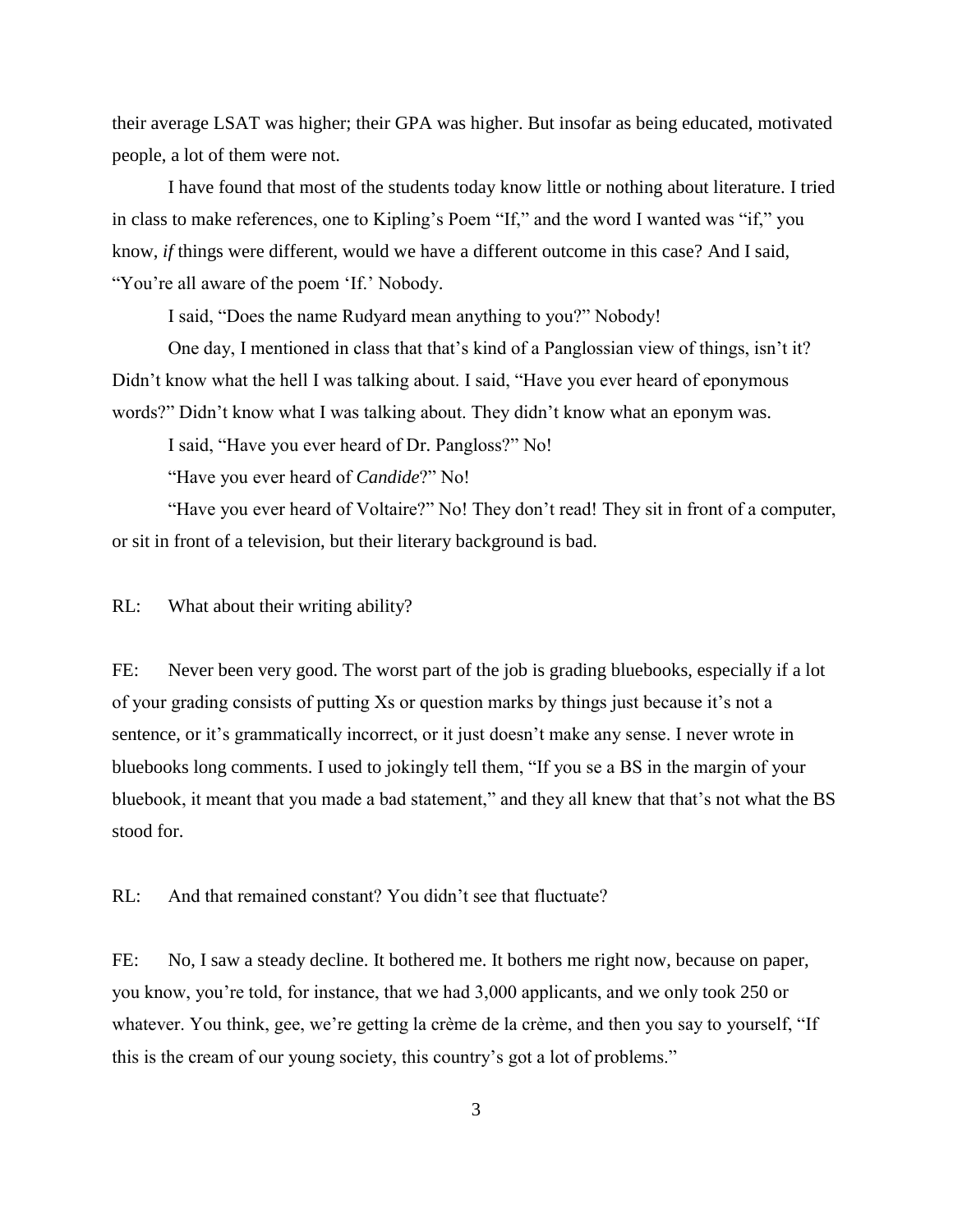I don"t know, with a lot of the people I went to law school with it may be true, you know—the A students end up teaching, and the B students end up doing this, and the C students end up making all the money, and there may be some truth in that.

What I found is that the university, they did in fact get us. We were forced to unify. They did in fact evict the Men"s College from the Knights of Columbus building. It was in fact made the law library. That upper floor of the law library consisted of apartments for priests. The librarian of the law school was Father Alfred Geimer. We were very good friends with Al Geimer. We knew Al Geimer very well. We used to go over to his apartment, by the way, later on, my office became part of his apartment, because he was on the northwest corner of the apartment, and of course, it was all demolished, and it was made offices, and I ended up in that office when I was kicked out of the office I had before when they made the faculty lounge larger.

Al Geimer had a big color television set. In those days, it was big. I remember watching the World Series in his apartment and watching Bob Gibson pitch in the World Series. I could look it up in my almanac and tell you what year it was  $\dots$ <sup>1</sup>

RL: I have a son who could tell you that from memory, I'm sorry to say.

FE: Father Geimer had a nice Jansen stereo system, but then at the same time, he had these God-awful velvet paintings that he got in Tijuana hanging on his wall, so he was a character.

RL: How did he become the librarian?

FE: I don't know. He was just there.

RL: And he was the law librarian?

 $\overline{a}$ 

FE: He was the law librarian. Finally, for some reason, it was decided we needed a real librarian, so we hired Joe Ciesielski, who had a degree from Villanova, Pennsylvania. We couldn"t fire Father Geimer, so we made him Director of Libraries, because we had a little

 $1$  Bob Gibson pitched for St. Louis and was Most Valuable Player in the World Series in both 1964 and 1967.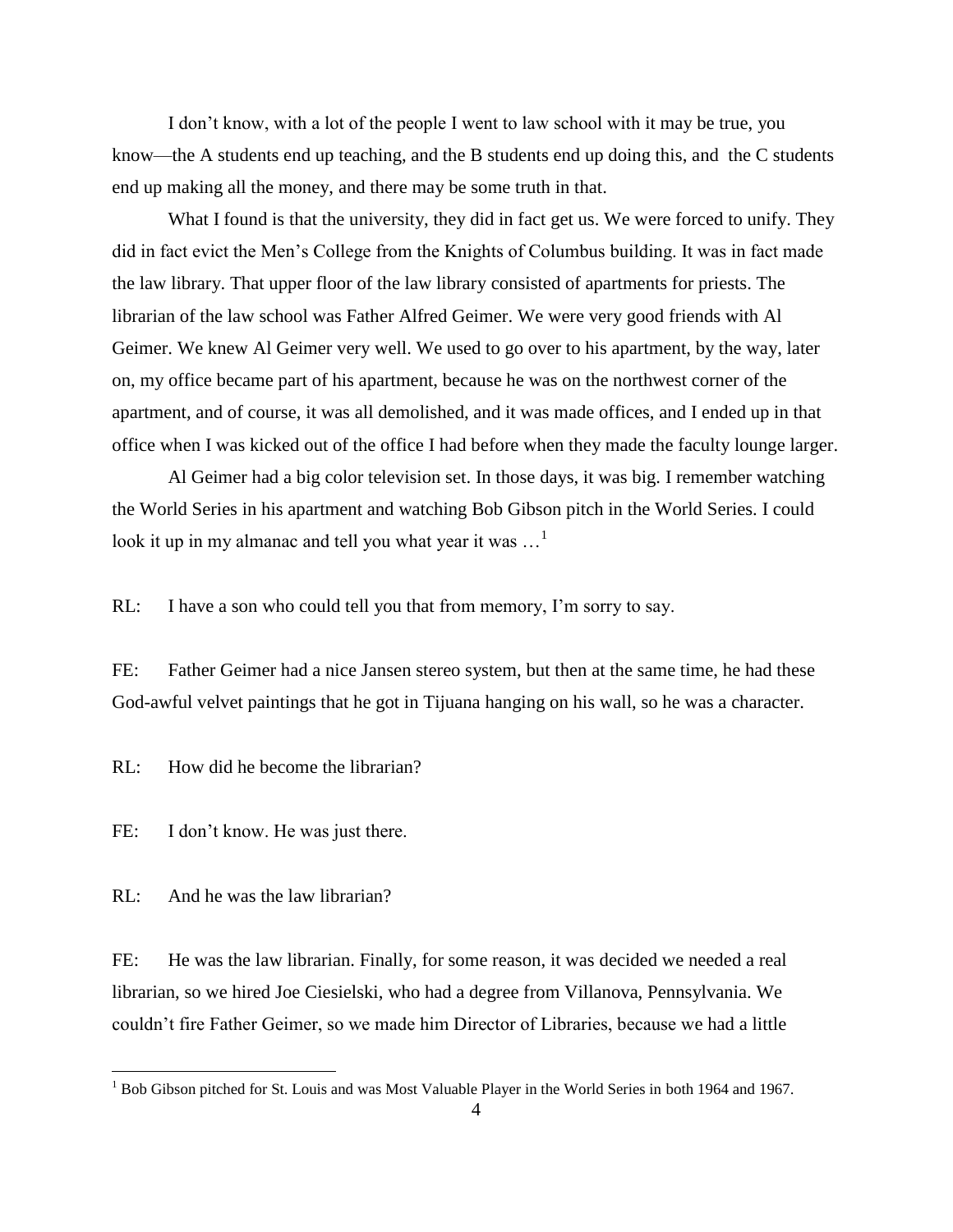faculty library for a while in More Hall, and we had a big library, and that's how they finessed that thing. Father Geimer later on became the parish priest in Cathedral City.

RL: Out in the desert …

FE: One of his parishioners was Frank Sinatra"s mother. Father Geimer just loved celebrity. I mean, those things really impressed him. When she got killed by a plane crash, he presided at the funeral, and he got national coverage. Oh, I can just see him!

And he said, "And Frank, they"ve made me an honorary captain in the San Bernardino sheriff's office. I get to go out to the pistol range and shoot with my own gun!"

He always drove a Mercedes, and he was always getting stopped for speeding. He was an Irishman, and he'd give the cop the Irish blarney stuff, "Ah, young lady, you don't want to take a priest like me and pound me off to jail now, would you?" And he"d always get away with it.

They finally ended up putting him out near Lake Arrowhead in some little town, which is where he ended up, and then he finally ended up in what they euphemistically call a rest home. Betty Brock used to go down and see him every week. It was after Joe died. Father Geimer, he died, of course, and Joe Ciesielski ended up dying at a very young age. He lived out in Jamul, and he got bitten by a horsefly, and he got equine encephalitis. He was dead within ten days. Young man.

John Winters, early forties, brain tumor. He was the brother of Sally Furay.

ME: Brother-in-law.

FE: Brother-in-law, sorry, okay.

RL: Now, tell me about when she came on as Provost. Do you remember?

FE: She was Provost. She pretty much ran things.

ME: Who, Sister Furay?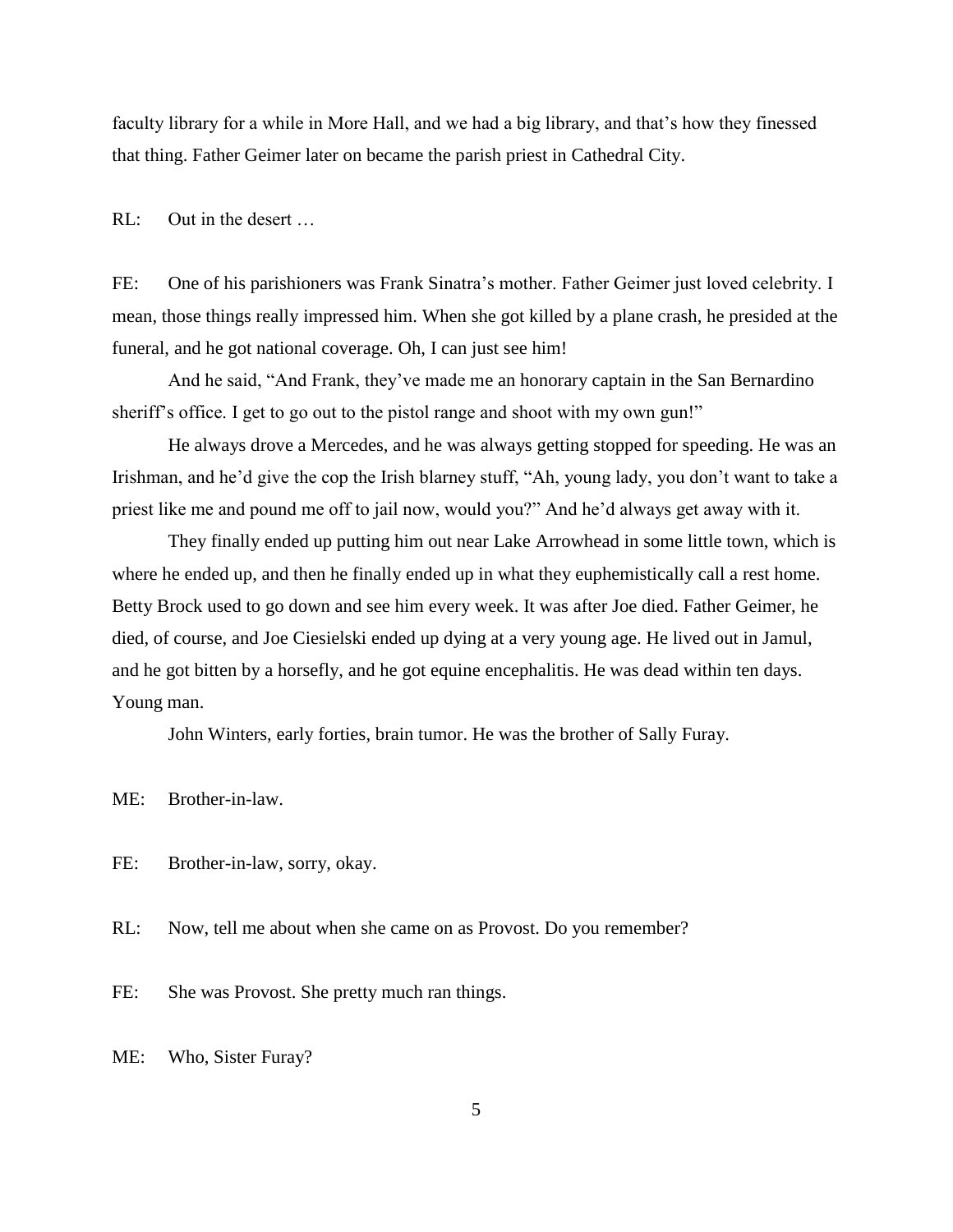FE: Sister Furay, she did. She was the one I told you the other day who came into my office and showed me the San Francisco Chronicle, which she had picked up at the airport in San Francisco, which had a long, long article about the Bishop of Santa Rosa leaving the Diocese of Santa Rosa under a cloud because of alleged financial defalcations, and that was Bishop Maher. We got him from Santa Rosa. This was in the San Francisco Chronicle. It can be researched, probably on the Internet, but you may have to pay a fee. It never appeared in the San Diego Union. Likewise, as I told you, when he got into some trouble with buying a condominium for his secretary, his female secretary, they were going to have a three-day exposé in the Union ...

ME: Yes, they never had …

FE: It lasted one day, and then it was shhh.

RL: And he was already at the University?

FE: Oh, he had been for some time. I don"t know if you met Bishop Maher.

RL: No.

FE: There was a priest on campus named Owen Mullen, a great guy. He rode a Harley Davidson motorcycle in a black leather jacket and arm wrestled every member of the football team and won. Owen Mullen was told he was going to be the law school chaplain, so he asked me if he could sit in on my contracts class so he could get a feel of what it was like to be a law student. I thought he just wanted to come in once in a while. He took the whole course! I still remember when the Padres won the pennant and went to the World Series and got demolished by Detroit,<sup>2</sup> I presented to Father Mullen a Padres baseball cap, because here is our true Friar.

RL: That was in class?

 $\frac{1}{2}$  1984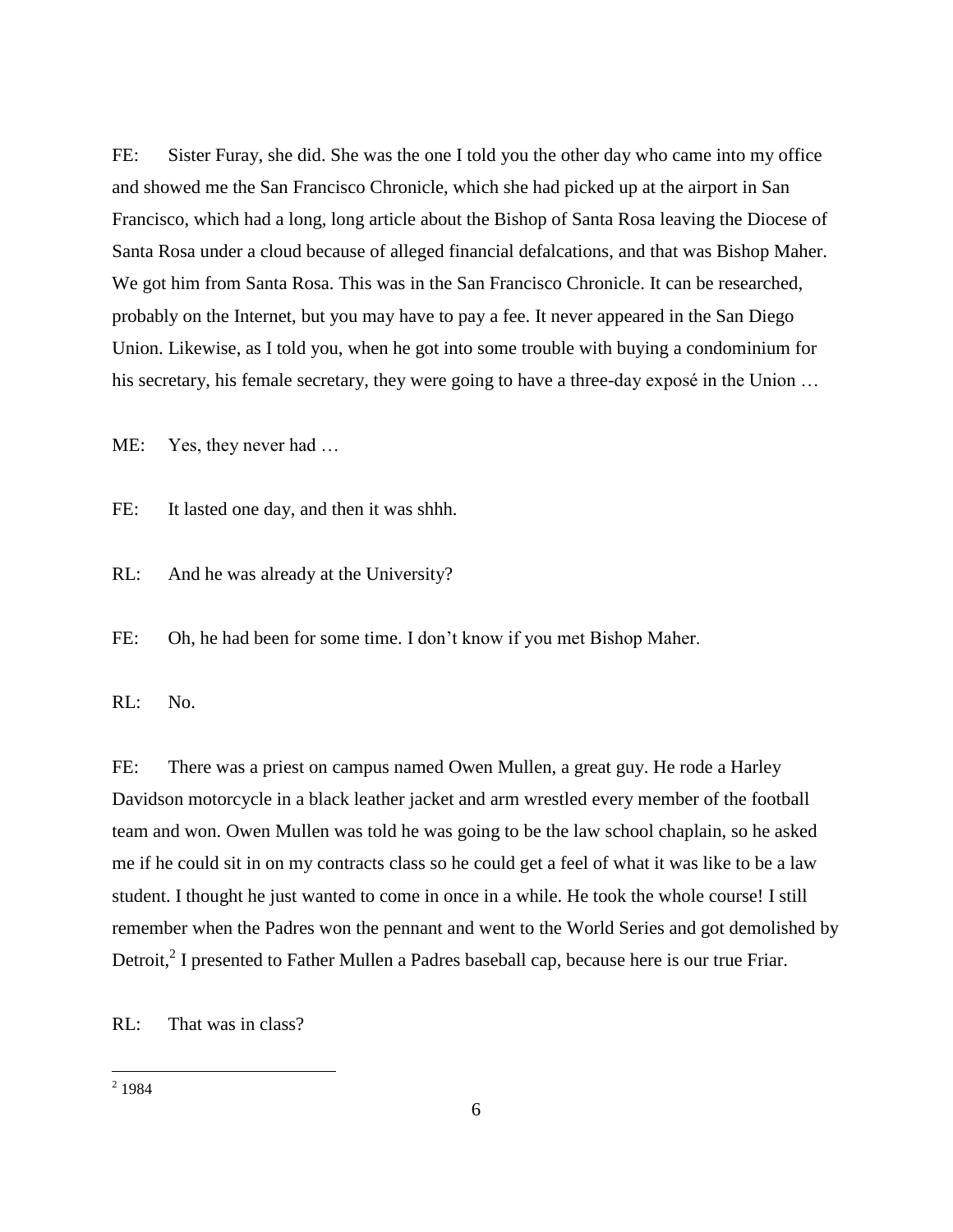FE: That was in class. I gave him this cap, and he put it on, and we all had a grand time.

Father Mullen was always the guy at graduation—I was always the guy who read off the names, and we"d get into a rhythm. I, and Art Hughes would give them the diploma, and Art and I would get into a rhythm, and we would see how fast we could make this go, you know. We"d have three hundred students, and we'd do it in under ...

But Father Mullen was the guy that did the closing prayer, you know, not the invocation …

RL: Right, benediction

FE: The benediction, he always did the benediction, and he always sat next to me on the podium when we moved the graduation down to the football field. We used to graduate them in the Greek Theater, right next door where Guadalupe Hall is now.

Bishop Maher would always get up and make a speech. If you have ever envisioned in your mind what the voice of a god might be coming from on high, it would be the voice of Bishop Maher. He would have these sonorous tones and would make all these sounds, but no one knew what the hell he was saying! I think he gave the same speech every year, but we still didn"t know …

RL: You didn"t know what it was. Now, when Sally …

FE: So we were … Let me finish.

RL: Oh, I'm sorry.

FE: Owen Mullen and I were marching back from graduation one day, and I said, "Owen, does it make it any easier to understand the Bishop if your collar's turned around backwards?"

And do you know what he told me? "Oh, hell, Frank, we don't know what he's talking about either."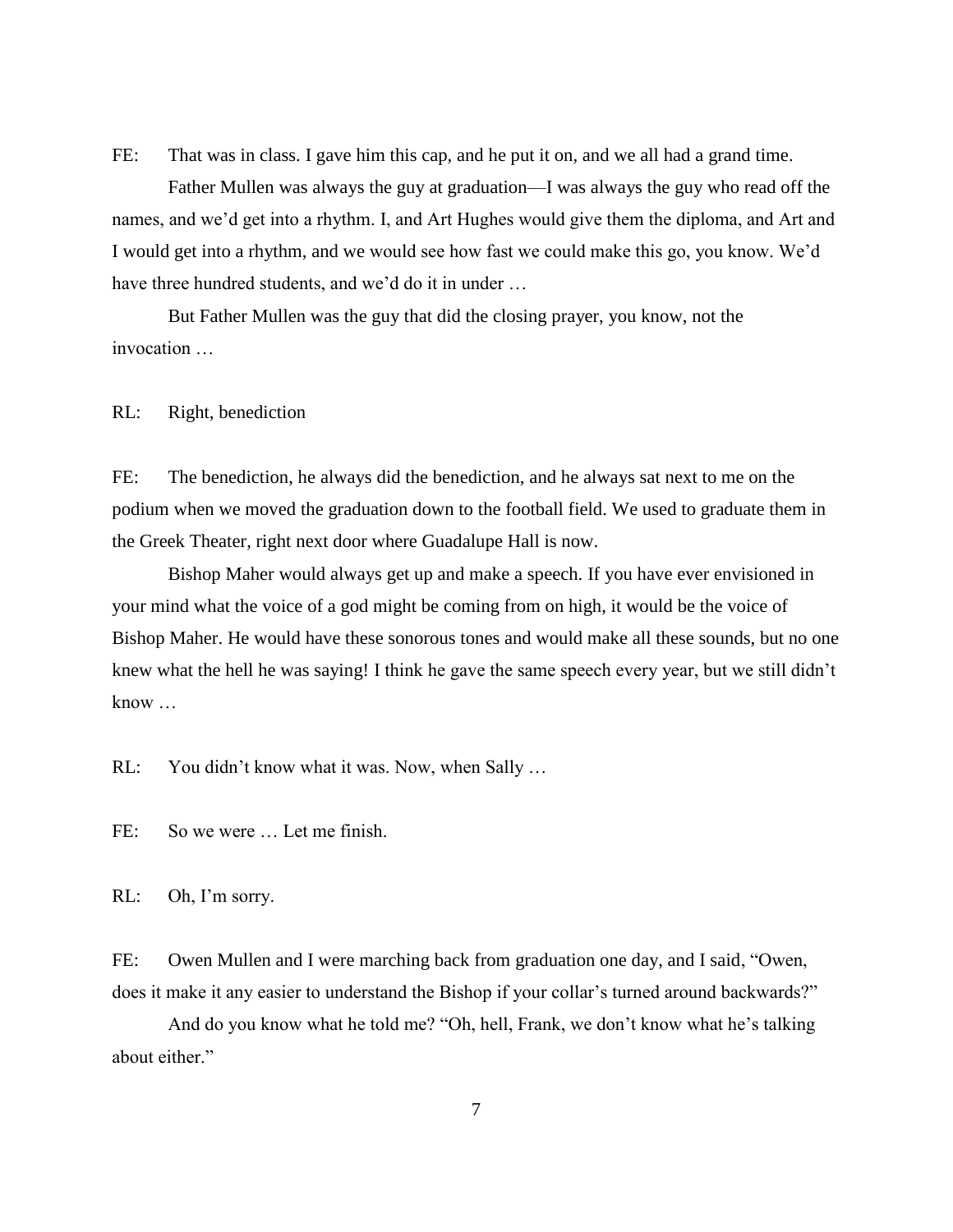RL: [laughter] I'm sorry I stepped on the punch line!

FE: I thought that was so funny. "Oh, hell, Frank, we don't know what he's talking about either."

I understand Owen is now retired and is living in Hawaii. I know that because I was trying to think of his name the other night, and I couldn"t think of it, and I went on the Internet, and I found an article where somebody flew him all the way from Hawaii to preside at their wedding, a couple of law students. We lost him because he was made chaplain at the Military Academy, and he was a graduate of the Military Academy, and that was his big goal in life, to get back to the Military Academy. He was a great guy. I"ve gotten to know a lot of people, and people who were in the priesthood, it never had anything of the priest-parishioner thing, it was just friendship. I was a buddy of his. Unfortunately, I've gotten to know a lot of the people from the law school who are now dead people, have died over the years.

But they forced us into unification. You would go to a party, this is back in the sixties, and were told, "If you refer to the University of San Diego, always tell them you"re in the law school, because if anyone is there who is part of the Diocese, a parishioner, they don"t like it. They call it the money pit." Of course, when they unified us, they also started using the tuition, part of it, from the law school. There was nothing you could do about it. Joe Sinclitico got canned. Joe Brock was Acting Dean. The next one was Weckstein.

RL: Was he already on the faculty at the time?

FE: Yeah, he was on the faculty at the time. We hired him as faculty. Weckstein was there for some time, as you may know. Weckstein had the bypass operation and within a relatively short time was out jogging again, went to London and got the infection and was in a coma for, I don"t know, years, and he died.

Sheldon Krantz I always considered to be probably the best dean we ever had.

RL: Where was he from?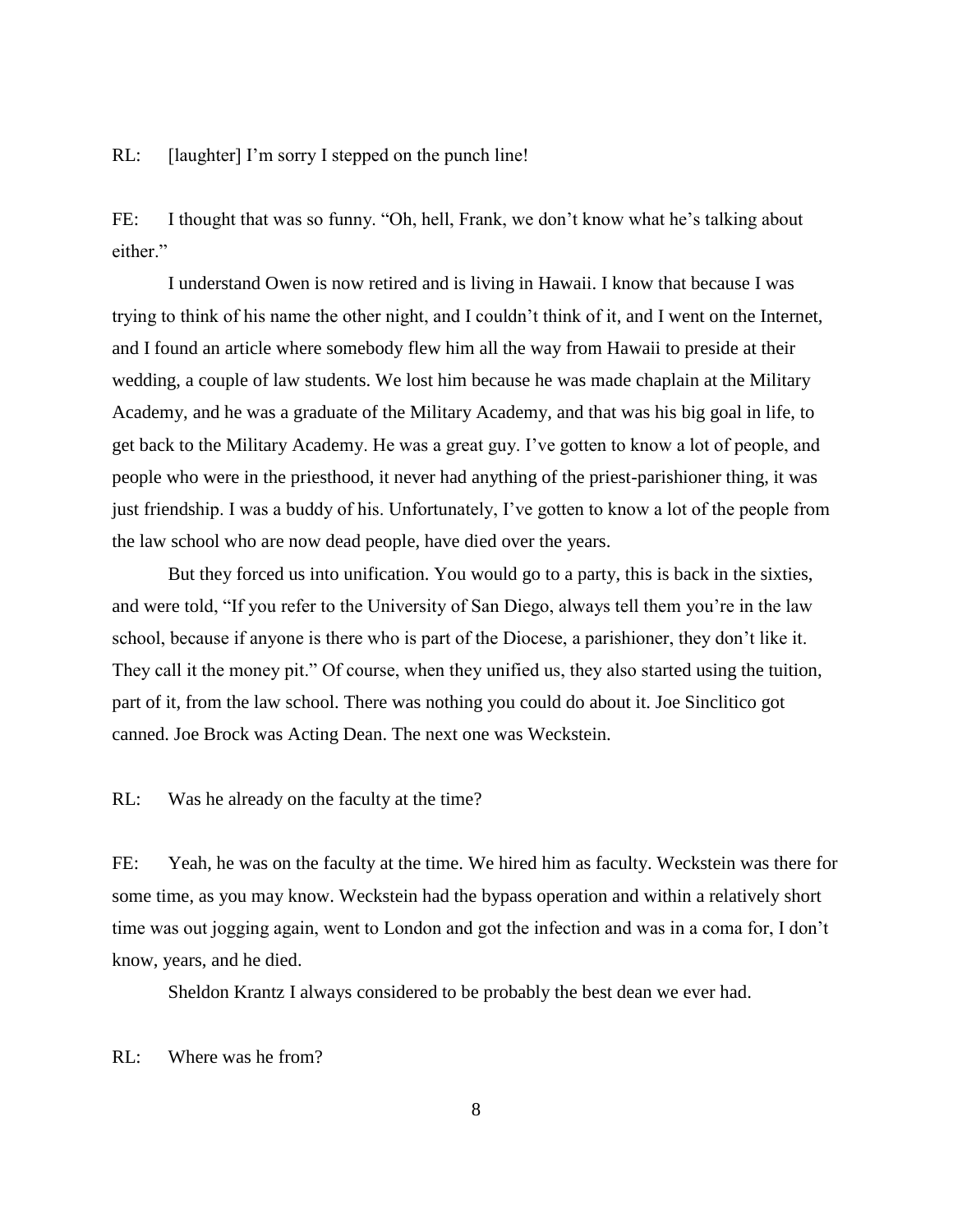ME: He was from Iowa or someplace.

FE: He was raised in Omaha, Nebraska. He was raised in an Orthodox Jewish family. He was in Boston at the time when we hired him. He ended up losing his job, supposedly because he was guilty of nepotism in letting his wife be in charge of the Alternative Dispute Resolution thing. What was her name? Carol, she went by her maiden name.

ME: Carol Hallstrom.

FE: She and I used to have a running battle about ...

ME: She was very popular in San Diego.

FE: She was, and she and I had a running battle about sexism, of all things, feminism. Carol was one of the marchers during the civil rights movement, and she was big in that thing. She always said that San Diego had no culture. She ended up staying here, and Sheldon ended up going back to Washington, D.C. As far as I know, she"s still here. I liked Sheldon very much. The supposed charges against him were nepotism. The people who forced him out of the deanship were people who didn"t think they were getting paid enough for doing nothing in my opinion. I was so incensed over the whole thing I made an appointment with Art Hughes. I went over and talked to Art, and I told him what was really going on. To this day, I don"t know if he believed me. All I know is that Sheldon lost his job.

After about, I don"t know, half an hour, we started talking about our families. Art and Marge had two of their own, and two they adopted. The two they adopted were nothing but headaches. We adopted a son. We don"t speak about him very often, because he was, to put it mildly, a headache. Pretty soon Art and I were talking about our respective kids who were adopted, and before you know it, both he and I were bawling, you know, because we both agreed that of anything we"d done in our lives, the worst thing we did was to adopt these kids, which is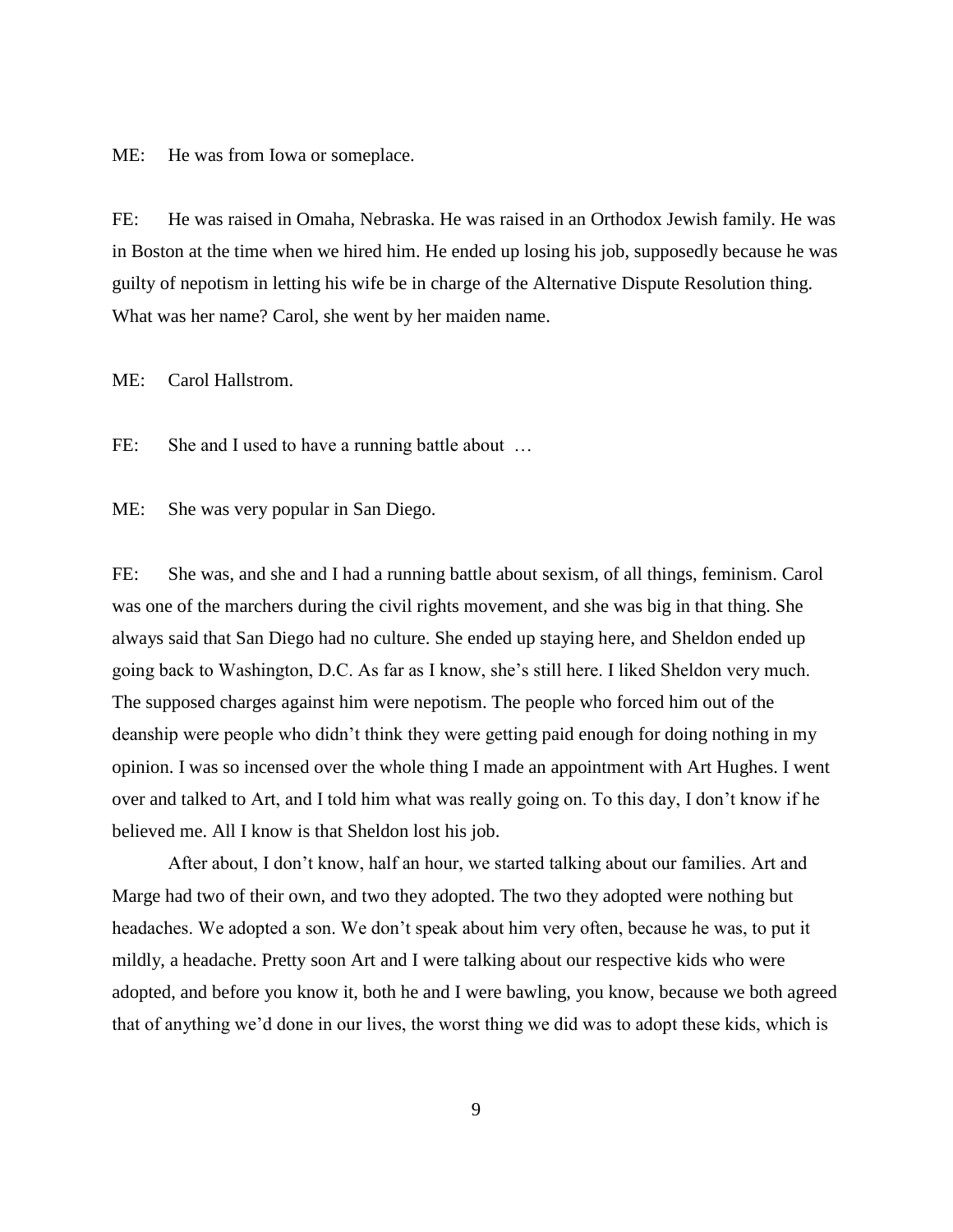an awful thing to say, and you know full well that people can be adopted, and they can be fine. I think Roy Brooks, they adopted, didn"t they?

ME: Who?

FE: Roy Brooks, Roy and Penny.

ME: Yeah, they adopted, and Darrell's wife was adopted.

FE: ... was an adopted kid, yeah, Darrell Bratton's wife, Sue. Roy came into my office one day, and he wanted my advice about adopting a child. I, of course, spent quite a bit of time telling him why I didn"t think it was a very good idea. "First of all," I said, "you"re probably going to find out that what they tell you about the child"s background might very well end up being a lie," which I'm sure was in Andy's case, our son.

As is always true, this is the one thing I found out about being a lawyer, people come to you in order to get your stamp of approval upon what they"ve already decided they"re going to do. If anyone asks you for your opinion, they don"t want your opinion, they want you to agree with what they've already decided to do. I don't care if it's your mother, your brother, a paying client, or a colleague on the faculty, and this is true. I think shortly after that advice, Roy Brooks adopted.

ME: He adopted.

FE: Exactly. My daughter, who is a very bright, wonderful person, she went to USD for free. That's one of the perks, paid tuition. She was awarded the highest scholarship, not because of me but because of who she was. She got admitted to UC Davis Medical School, which is very difficult to get into a California medical school. She"s now a practicing pediatrician.

Shortly after she and Bill were married, she came to me and asked my advice about having a family, having children. I spent about an hour telling her in effect it would scare the hell out of me to have a child in this day and age with what was going on, with drugs and tattoos and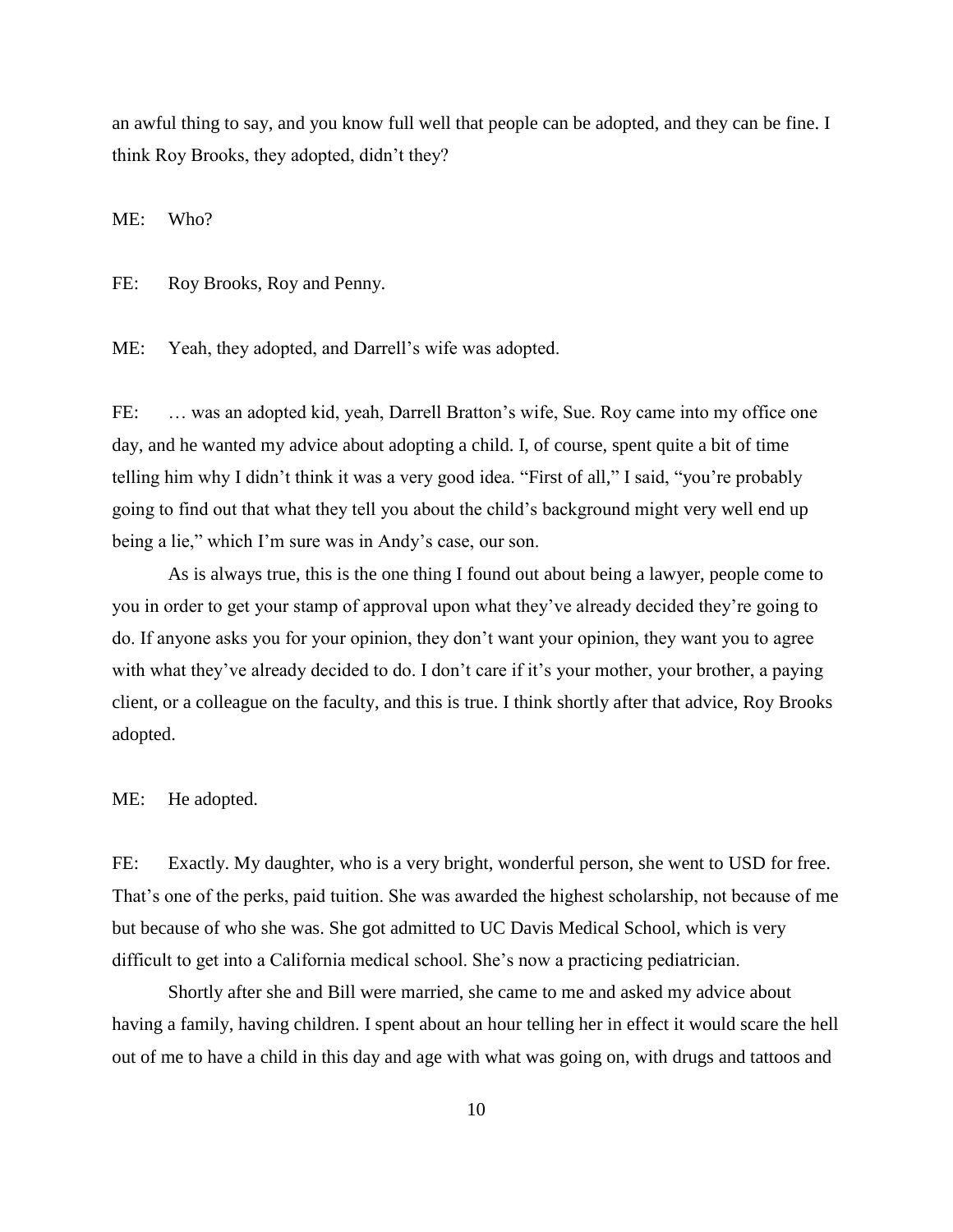holes in your head and through your nose and through your genitalia and through your navel and all this kind of stuff. I didn"t know of any way to protect kids against this kind of stuff. I did my damnedest to tell her, you know, "You two are doing fine. If anything's going to change your life completely, it's going to be having a family, having children." And, of course, what was it, a month later, she told us she was pregnant. It's just an example, you know, of people coming to you for advice.

RL: [laughter] I agree, I agree wholeheartedly.

FE: But what's happened at the university is, one, we ended up losing the collegiality we had. For instance, when Joe Sinclitico was the dean, quite often our faculty meeting would be held at the Old Trieste Restaurant, because Joe loved to eat, and the best place in town to eat was the Old Trieste. I saw Joe go through at least two loaves of bread in one sitting. In 1967, Joe and Marci and I went to the American Bar Association convention in Hawaii, the three of us.

ME: [laughter] Oh, boy!

FE: We soon found out that ...

ME: Joe snored.

FE: ... the convention was boring as hell! One night, we were on the Big Island, in the King Kamehameha Hotel, and they got the reservations screwed up, and so Joe had to bunk in with us. Well, years before, we had been in Sequoia National Park with the Sincliticos, and we had stopped at a winery before going up to Watsonville, I think was the name of the place, Watsonia, the only private place in the National Park, and we went in adjoining motel rooms. We sat on the balcony, and the entire afternoon, we played How Far Can We Make the Corks Go out of the Champagne Bottles? Ah, we had a grand time, but when Joe fell asleep that night, the entire walls shook in this room. And so the faculty knew, never go anywhere with Joe if he was going to be within, you know, a hundred yards of you when he was sleeping.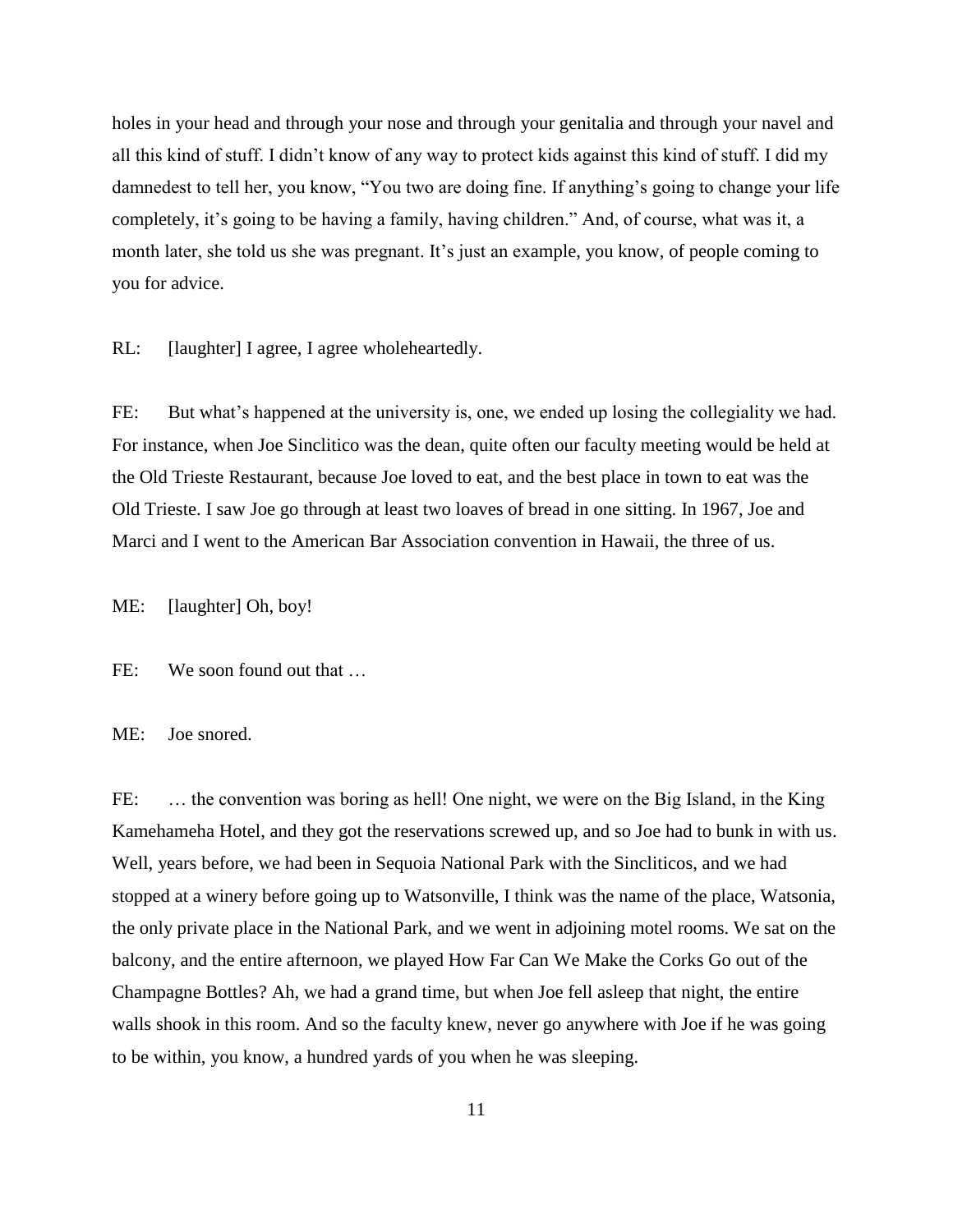So here, Marci and I are stuck with him in the King Kamehameha Hotel, and Joe knew that he sounded like a bull elephant, you know. He finally said, "Well, I"ll sleep out on the balcony."

Well, he didn't last long, I think because there were bugs, you know, and I felt so sorry for him. He was out there on one of these, you know, lounges.

And the other thing about Joe that was so funny, any time we would go by a Doughboy who was advertising food, he"d have to stop [laughter]. Joe weighed about three hundred and twenty pounds?

ME: He was big.

FE: He was a wonderful golfer. I never knew how he could play golf, because I didn't see how he could see the golf ball [laughter].

We had this entire itinerary planned out by one of our students who knew a travel agent over there, and we island-hopped. We took a little air ride to all these islands, and I would always get off the airplane as fast as I could and go to the car rental agency, and they"d say, "What kind of a car would you like, sir?"

And I'd say, "The smallest one you have," because I knew Joe couldn't get behind the steering wheel, because he was an awful driver, just horrible. He damn near went off the road in the mountains when we went to Sequoia. He's driving with a cigarette in his mouth, and he's falling asleep.

When we finally got to Kauai, I found the only car rental agency at the little airport there, and he says, "All we have is a big Ford," [laughter], and guess who insisted on driving! Oh, it was just a treasure, and some ride we had!

Marci and I were back there in '95, was it '95 when we took that cruise to Hawaii?

ME: It was later than that.

FE: Well, I don"t know, but anyway, and all the places we went to in Kauai were gone. The hurricane wiped them out. And things have changed again, just like things have changed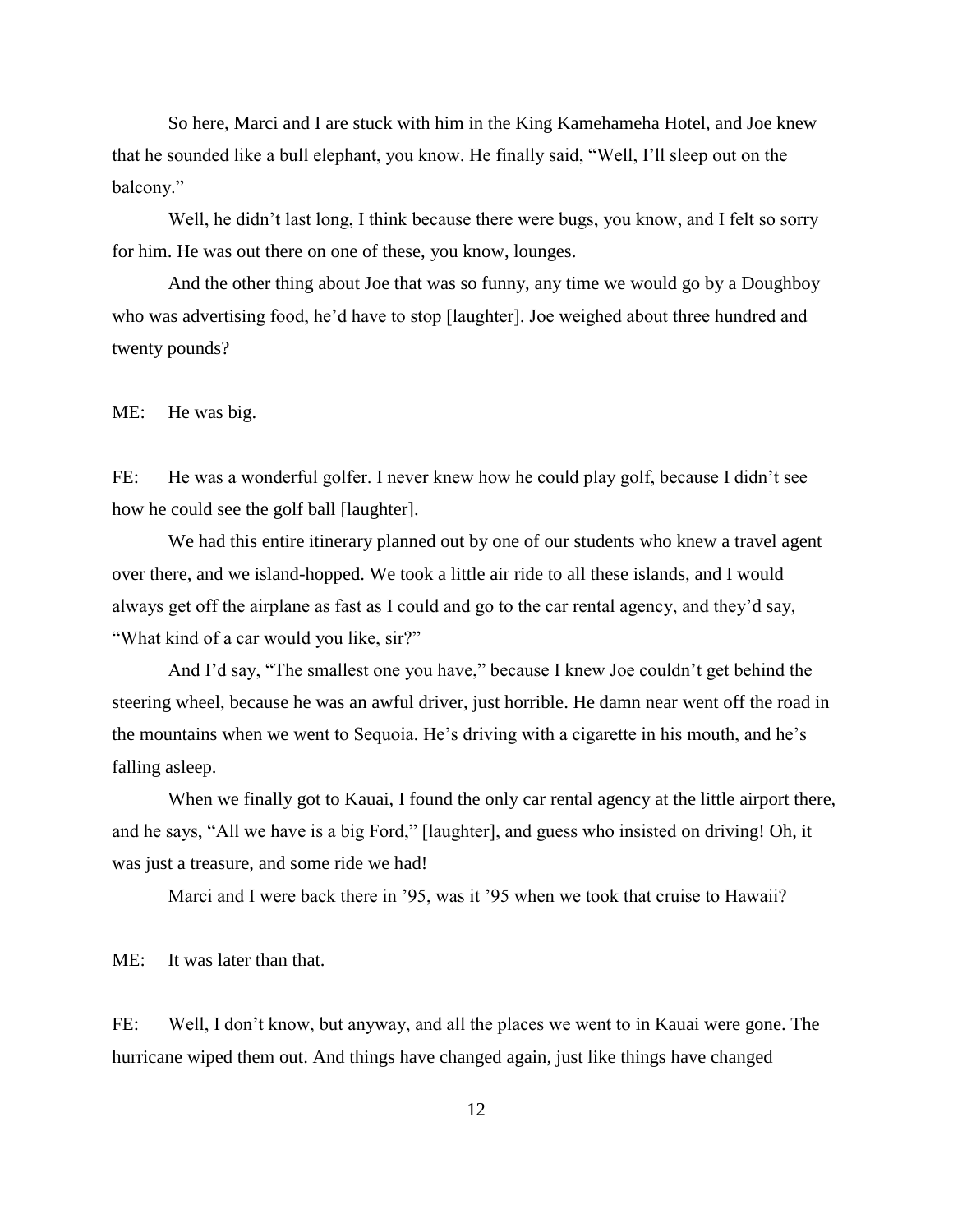dramatically at the University of San Diego. As I said, we didn"t have a police force. We didn"t have parking regulations. We didn"t have the bureaucracy. We didn"t have all the things that happen when you get big. It has only been in recent times that all of a sudden people decided that it was a good thing to donate money to the University of San Diego. Look what we"ve got— We've got a Peace and Justice Center up there. It's a nice, big, beautiful building. I've never been in it. Joan Kroc gave us the money. I see things that are advertised that people are going to speak at the Peace and Justice Center, and you know, it's nothing needed. Now, the new Science Building is something, you know, they need. They"ve got the Copley Library down there. I just got an e-mail that they"re putting a new roof on the law school and on the law library. Well, the roof they had on there never was worth a damn. Have you ever walked up there?

RL: I didn't need to. I've stood under the leaks.

FE: It was like walking on a pillow. They sprayed this stuff on there. But they do things— They tear down the building right next to the law library and build something else. I don"t know what they"ve got in there. I think they"ve got, what, an Alumni Center or something. They do these things because they"re getting a lot of money that was never donated before. Kratter lost his name off the law library, excuse me, the Legal Research Center, because Pardee gave them 2.3 or 3.2 million. Thomas More got beheaded again because the Warren family gave, but I think it still says More Hall out on the building, on the cornerstone. I don"t think they"ve defaced that. There is a cornerstone that says More.

RL: On the cornerstone, you're right. Is it the Earl Warren family?

FE: No, no, a different Warren family. I don't think Earl Warren had that kind of money. They still have that statue, I think, of More, don"t they, in the main foyer over there?

RL: I think so, yes.